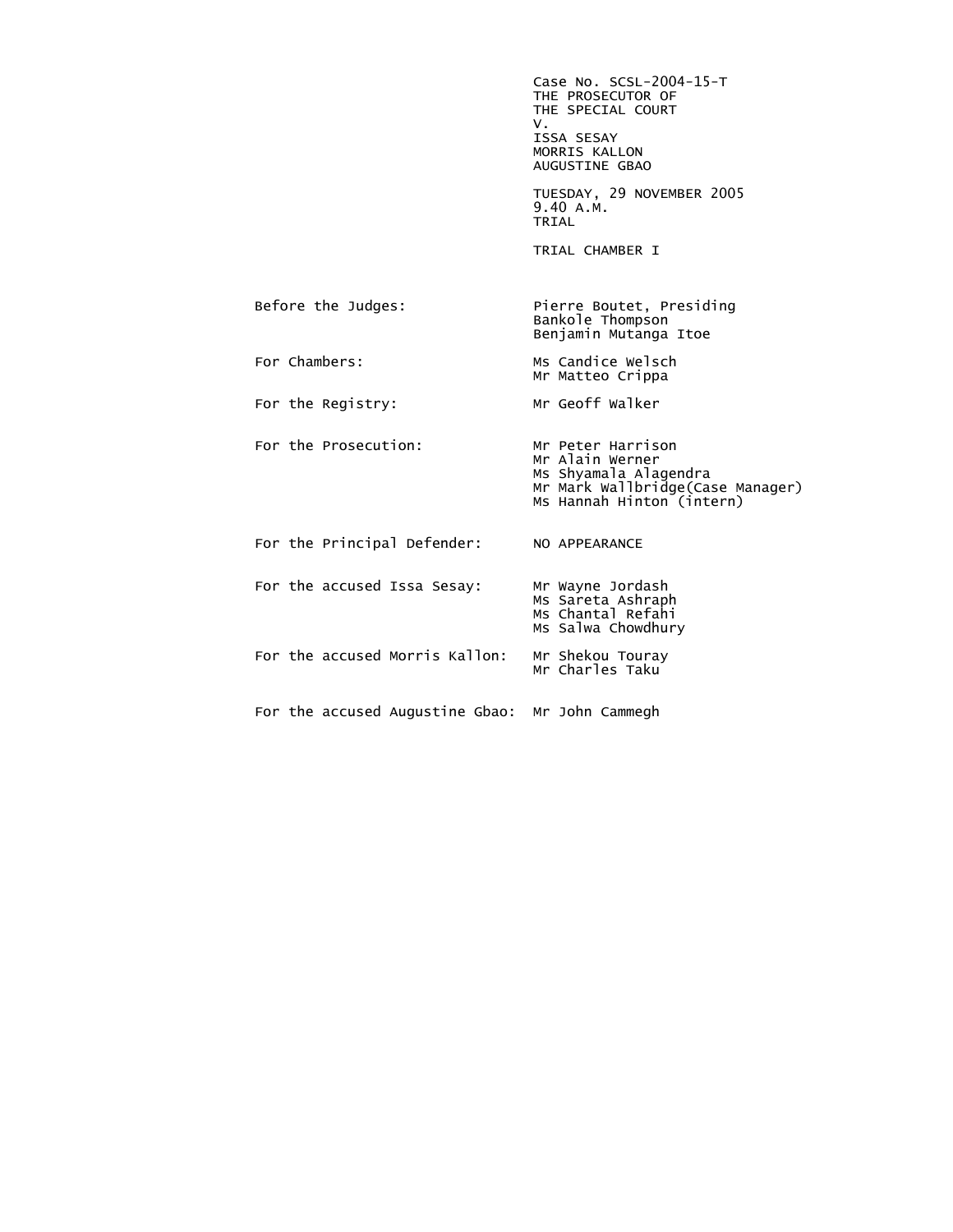| $\mathbf 1$    | $[RUF29NOV05A - RK]$                                              |
|----------------|-------------------------------------------------------------------|
| $\overline{2}$ | Tuesday, 29 November 2005                                         |
| 3              | [Open session]                                                    |
| 4              | [The accused Sesay and Kallon present]                            |
| 09:33:08<br>5  | [The accused Gbao not present]                                    |
| 6              | [Upon commencing at 9.40 a.m.]                                    |
| $\overline{7}$ | PRESIDING JUDGE: Good morning, counsel. So,                       |
| 8              | Mr Prosecution, where are we this morning.                        |
| 9              | MR HARRISON: The next witness is TF1-169, as was discussed        |
| 09:41:35 10    | vesterday afternoon. That is the third of the Rule 92 bis         |
| 11             | application witnesses. What the Prosecution foresees doing is     |
| 12             | tendering as an exhibit the transcript from the two days in which |
| 13             | that witness testified before Trial Chamber II and the two        |
| 14             | exhibits tendered through that witness as exhibits in this trial. |
| $09:42:13$ 15  | Then he would be present for cross-examination. I was informed    |
| 16             | this morning that the first accused does not intend on            |
| 17             | cross-examining the witness. As I had indicated to the Court,     |
| 18             | the third accused had previously told me that the third accused   |
| 19             | would not be cross-examining. So as I understand it, it is the    |
| 09:42:36.20    | second accused who wishes to cross-examine this witness.          |
| 21             | If I can just inform the Court, as well, that for this            |
| 22             | witness there was a closed session ordered by Trial Chamber II    |
| 23             | and again we're asking for a closed session for the               |
| 24             | cross-examination.                                                |
| 09:42:55 25    | PRESIDING JUDGE: I take it, too, from this last comment           |
| 26             | that the tendering of TF1-169's transcript of evidence is also to |
| 27             | be filed on a confidential basis.                                 |
| 28             | MR HARRISON: Yes, that's correct. It was done in closed           |
| 29             | session, so we would be asking that the transcript and the        |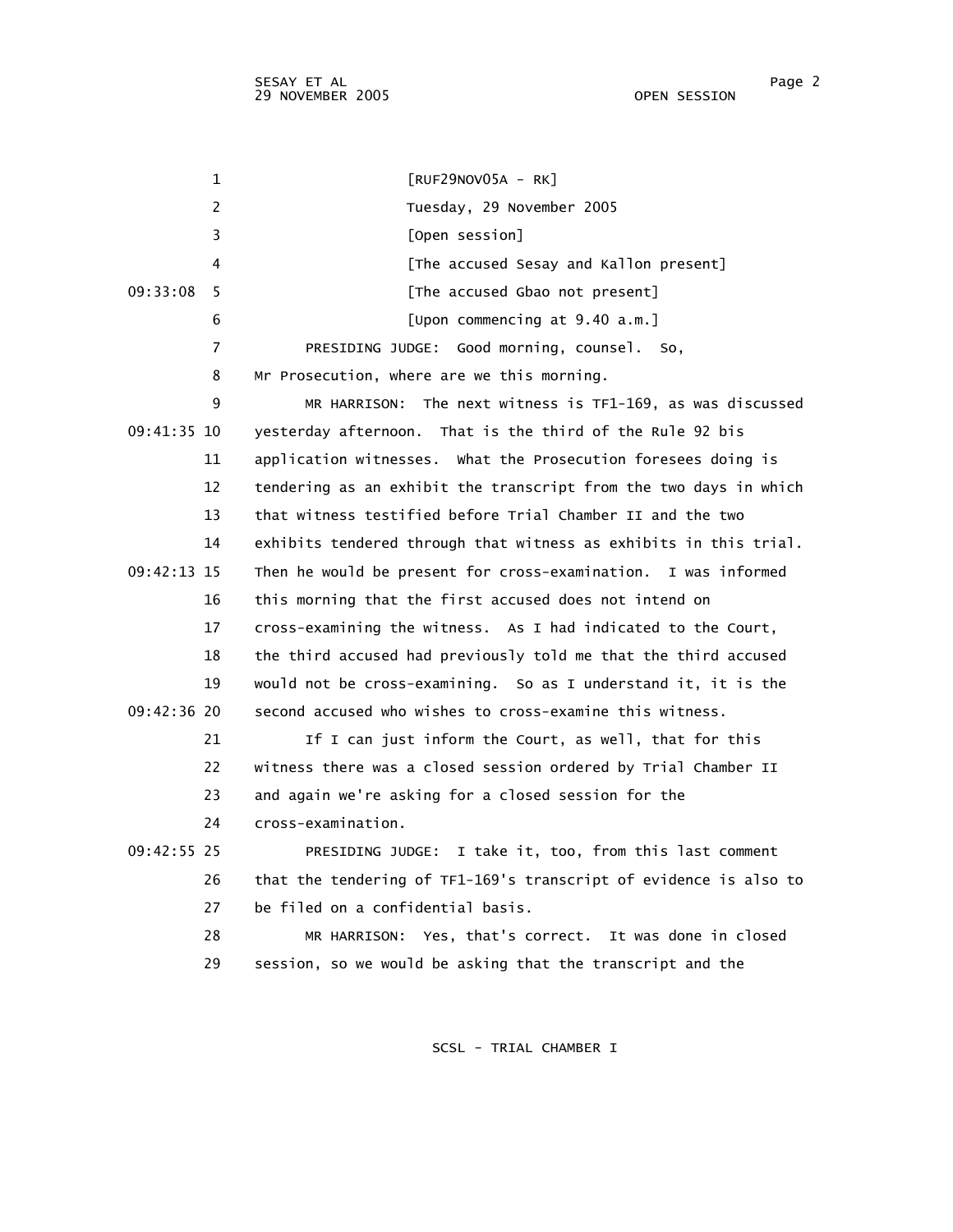1 exhibits be done on a confidential bases. 2 PRESIDING JUDGE: And the transcript, Mr Harrison, is - I 3 have a copy in front of me - Thursday, 7 July. 4 MR HARRISON: That's correct. It actually starts on 09:43:34 5 Wednesday, 6th July. I will use the court numbering pages this 6 time. 7 PRESIDING JUDGE: Yes. 8 MR HARRISON: It starts at court numbering 13978 and goes 9 to 14077. And then on 7th July 2005 the transcript, as numbered 09:44:03 10 by the Court Management numbering system, is 14078 to 14105. And 11 the exhibits which were tendered through the witness are Court 12 Management numbering 16941 to 16944. The first exhibit is 13 labelled as P28 before Trial Chamber II, the second exhibit is 14 labelled as P29, and the Court Management numbering is 16945 to 09:44:59 15 and including 16952. And we would be suggesting that the four 16 documents be one exhibit as A, B, C and D. 17 PRESIDING JUDGE: Just for some clarification, Mr Harrison, 18 these exhibits, could you briefly say what they are? I just 19 looked at them and the first one is the one that was exhibited as 09:45:22 20 P28. 21 MR HARRISON: These are documents prepared by the witness 22 describing damages in Freetown. I would prefer to actually 23 describe it in a bit more detail in closed session if the court 24 would wish, because there is some -- 09:45:40 25 PRESIDING JUDGE: Some information that could -- 26 MR HARRISON: Yes. 27 PRESIDING JUDGE: Mr Jordash? 28 MR JORDASH: No observations and no objections. 29 PRESIDING JUDGE: Mr Taku?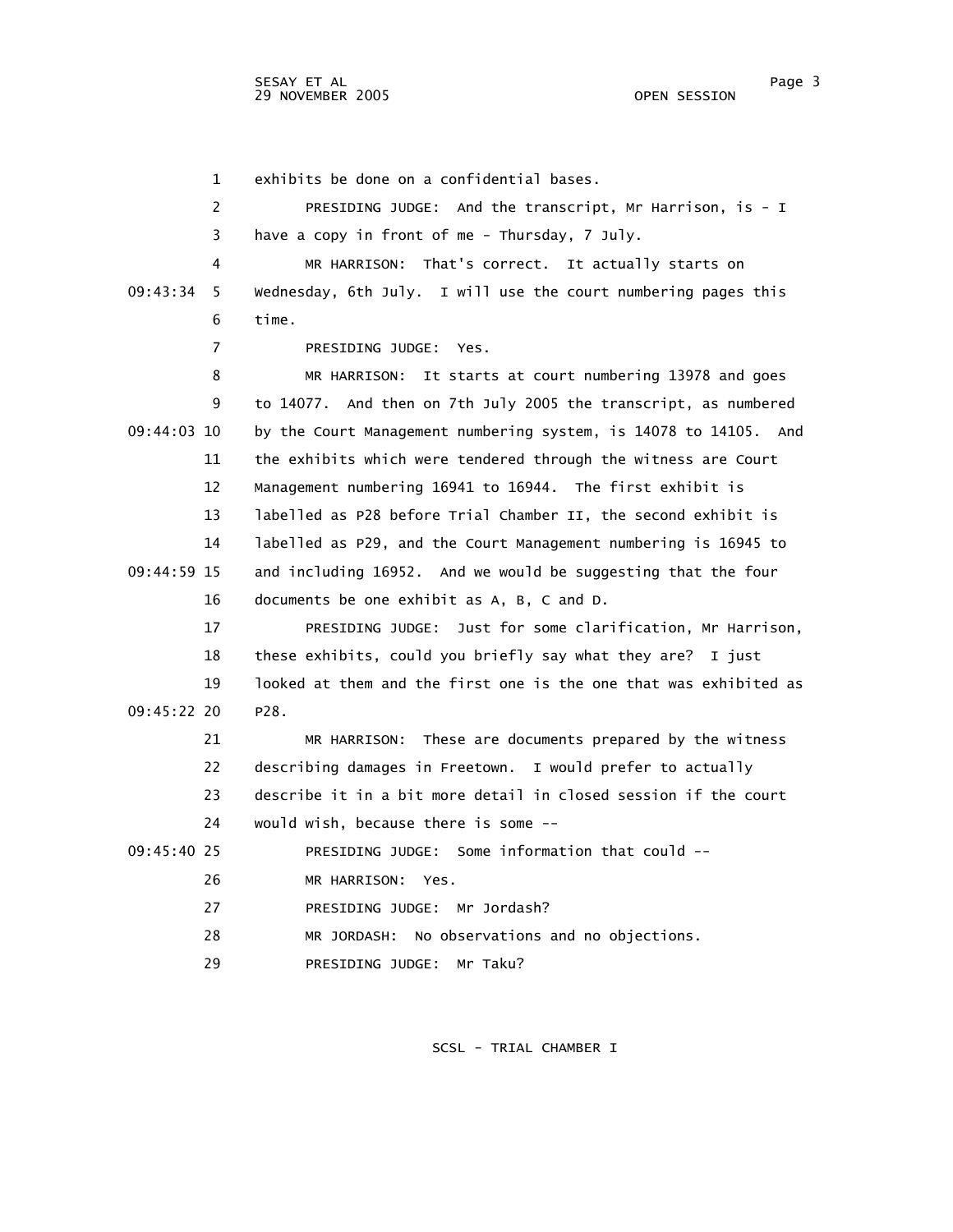1 MR TAKU: No objections, Your Honour. 2 PRESIDING JUDGE: If you would remain standing up. I have 3 just heard the Prosecution say that they would ask this to be 4 tendered as an exhibit. I understand you have no objection, but 09:46:17 5 further to that they just indicated that you still wish to pursue 6 cross-examination of this witness. 7 MR TAKU: Yes, Your Honour. 8 PRESIDING JUDGE: As you have heard, this witness has 9 testified in Trial Chamber II in a closed session, so we will 09:46:31 10 have to move into that scenario. But just for the members of the 11 public that are in attendance this morning, how long do you 12 expect your cross-examination to be? 13 MR TAKU: Your Honour, just one minute, let me consult. 14 PRESIDING JUDGE: Just a very rough figure. 09:46:41 15 [Defence counsel conferred] 16 MR TAKU: Your Honours, on the high side two hours, but 17 definitely it will take less than that. 18 PRESIDING JUDGE: Thank you. Mr Cammegh, any objection to 19 and no cross-examination? 09:47:05 20 MR CAMMEGH: No, no objection, no cross-examination. 21 PRESIDING JUDGE: Thank you. 22 JUDGE THOMPSON: Mr Harrison, when was the order for closed 23 session made by Trial Chamber II? 24 MR HARRISON: It is in the transcript of 6th July. The 09:47:26 25 application was made just prior to the witness coming in. You 26 will find it referred to on pages 13979 and 13980 on the 27 transcript of 6th July. 28 JUDGE THOMPSON: Thanks. Will the Court Management ensure 29 that we get the technology adjusted so we go into a closed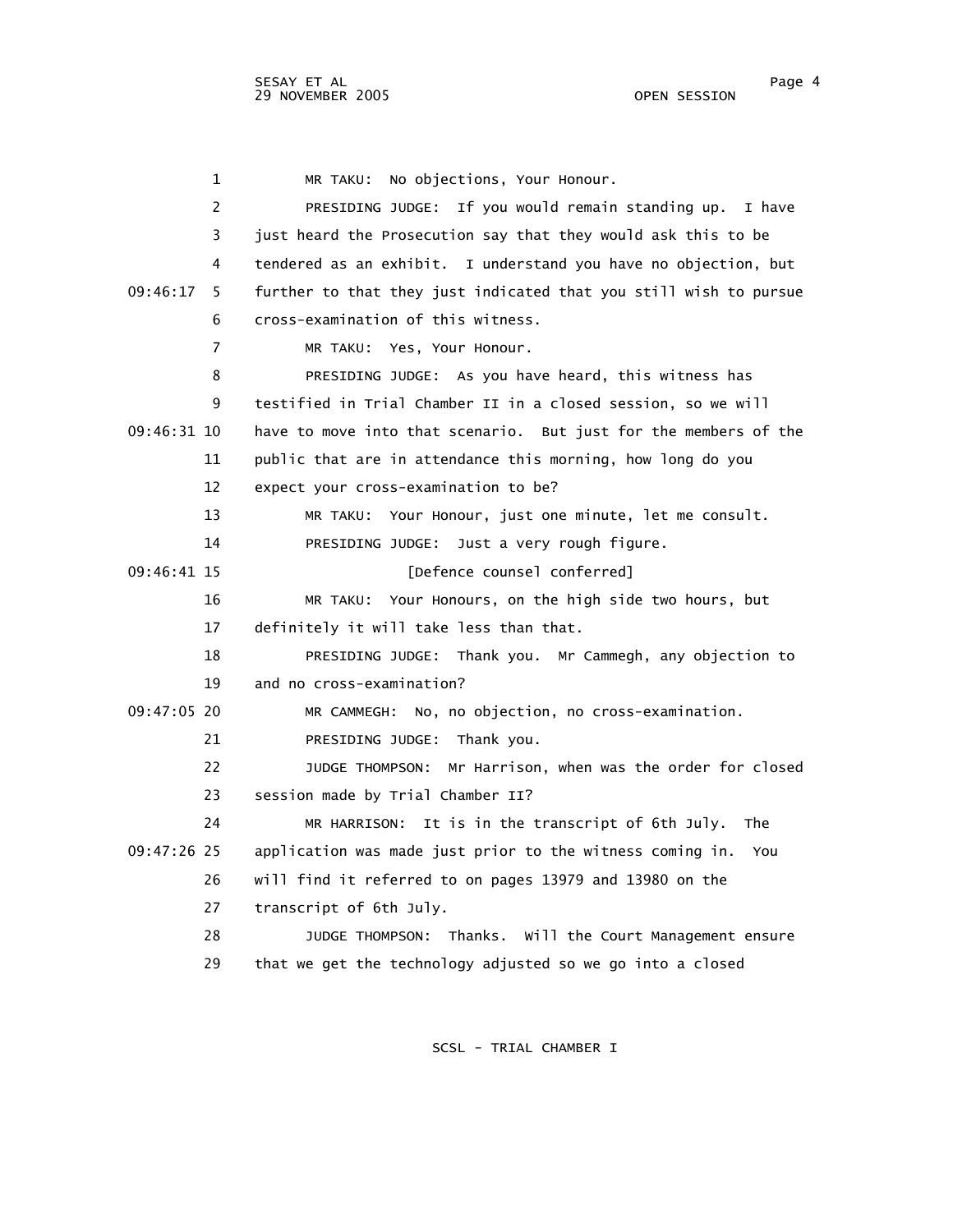| $\mathbf 1$                 | session? Would the members of the public kindly retire for |
|-----------------------------|------------------------------------------------------------|
| $\overline{2}$              | another two hours.                                         |
| $\overline{3}$              | [At this point in the proceedings, a portion of the        |
| $\overline{4}$              | transcript, pages 6 to 19, was extracted and sealed under  |
| 09:51:16<br>$5\phantom{.0}$ | separate cover, as the session was heard in camera.]       |
| 6                           |                                                            |
| $\overline{7}$              |                                                            |
| 8                           |                                                            |
| $\boldsymbol{9}$            |                                                            |
| 10                          |                                                            |
| 11                          |                                                            |
| 12                          |                                                            |
| 13                          |                                                            |
| 14                          |                                                            |
| 15                          |                                                            |
| 16                          |                                                            |
| 17                          |                                                            |
| 18                          |                                                            |
| 19                          |                                                            |
| 20                          |                                                            |
| 21                          |                                                            |
| 22                          |                                                            |
| 23                          |                                                            |
| 24                          |                                                            |
| 25                          |                                                            |
| 26                          |                                                            |
| $27\,$                      |                                                            |
| 28                          |                                                            |
| 29                          |                                                            |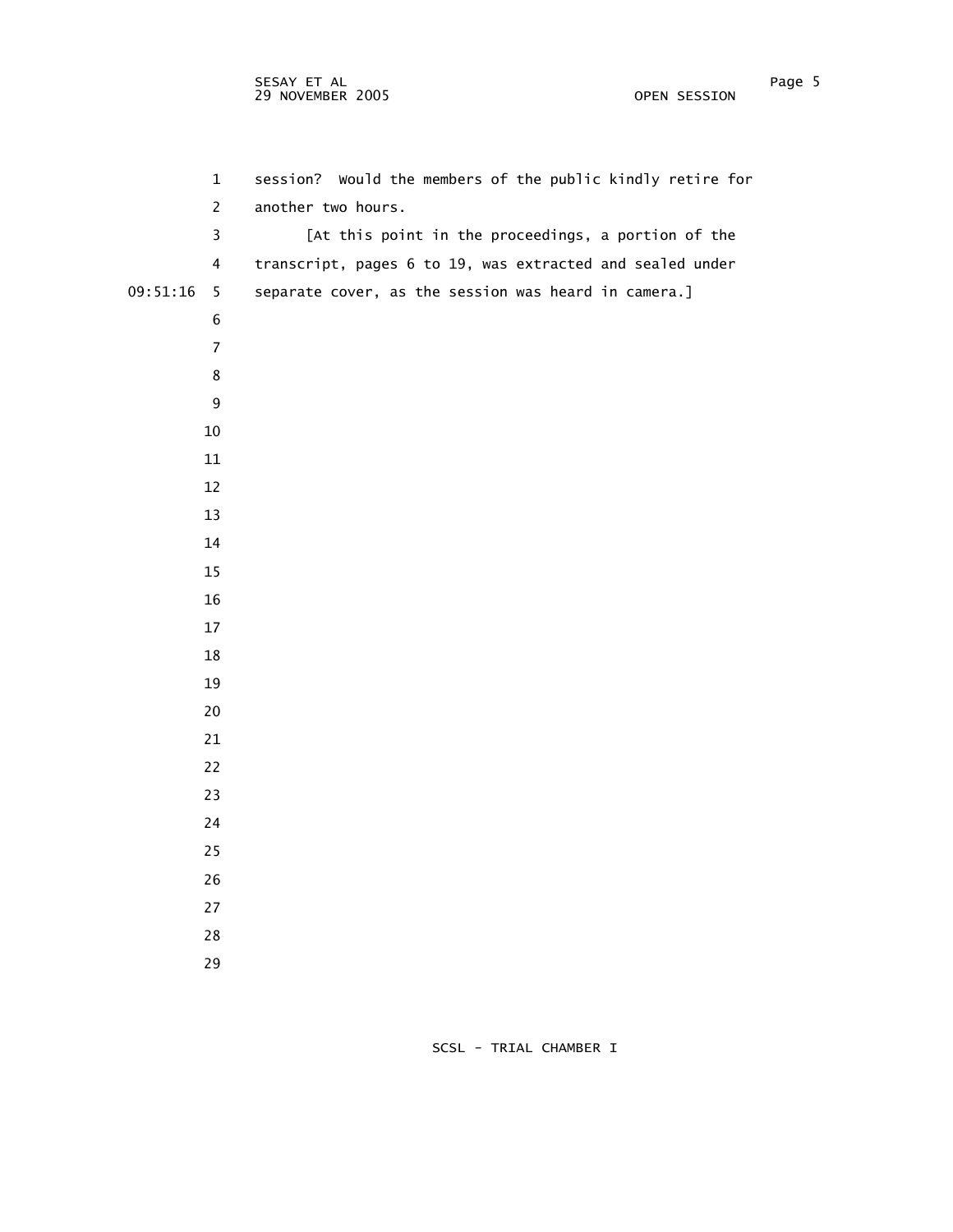| $\mathbf{1}$   | [Open session]                                                    |
|----------------|-------------------------------------------------------------------|
| $\overline{c}$ | [Ruling]                                                          |
| 3              | JUDGE THOMPSON: This is a brief ruling of the Trial               |
| 4              | Chamber for the purposes of the resumption of this open session.  |
| 10:32:56<br>5  | Consistent with the general requirement that criminal trials are  |
| 6              | to be held in public, as mandated by Rule 78 of the Rules of      |
| $\overline{7}$ | Procedure and Evidence of the Court, but exceptionally as         |
| 8              | authorised by Rule 79(a)(ii) of the said Rules and taking into    |
| 9              | account the need to protect witnesses as provided for by Rule 75, |
| $10:33:24$ 10  | this Chamber, in response to an application by the Prosecution    |
| 11             | for the cross-examination of Witness TF1-169 to be heard in       |
| 12             | closed session, did grant the said application by way of an       |
| 13             | exceptional procedure and also based upon an earlier order of     |
| 14             | Trial Chamber II dated 6 July 2005 for the testimony of this      |
| 10:33:55 15    | witness to be heard in closed session at the AFRC trial. This     |
| 16             | Chamber also ordered that the transcript of the witness's         |
| 17             | testimony in Trial Chamber II be received in evidence and marked  |
| 18             | as Exhibit 61A, B, C and D.                                       |
| 19             | PRESIDING JUDGE: Mr Prosecution, are you ready with your          |
| 10:34:24 20    | next witness and can you please inform the Court as to who is it  |
| 21             | and where we are.                                                 |
| 22             | Morning, Your Honours.<br>MR WALLBRIDGE:                          |
| 23             | PRESIDING JUDGE: Good morning.                                    |
| 24             | MR WALLBRIDGE: Mr Wallbridge for the Prosecution again.           |
| 10:34:36 25    | The next witness is TF1-022, who is the 53rd witness in this      |
| 26             | trial and the 52nd prosecution witness. The witness is a Muslim   |
| 27             | for the purposes of the giving the oath and he will give his      |
| 28             | testimony in Krio.                                                |
| 29             | Thank you.<br>PRESIDING JUDGE:                                    |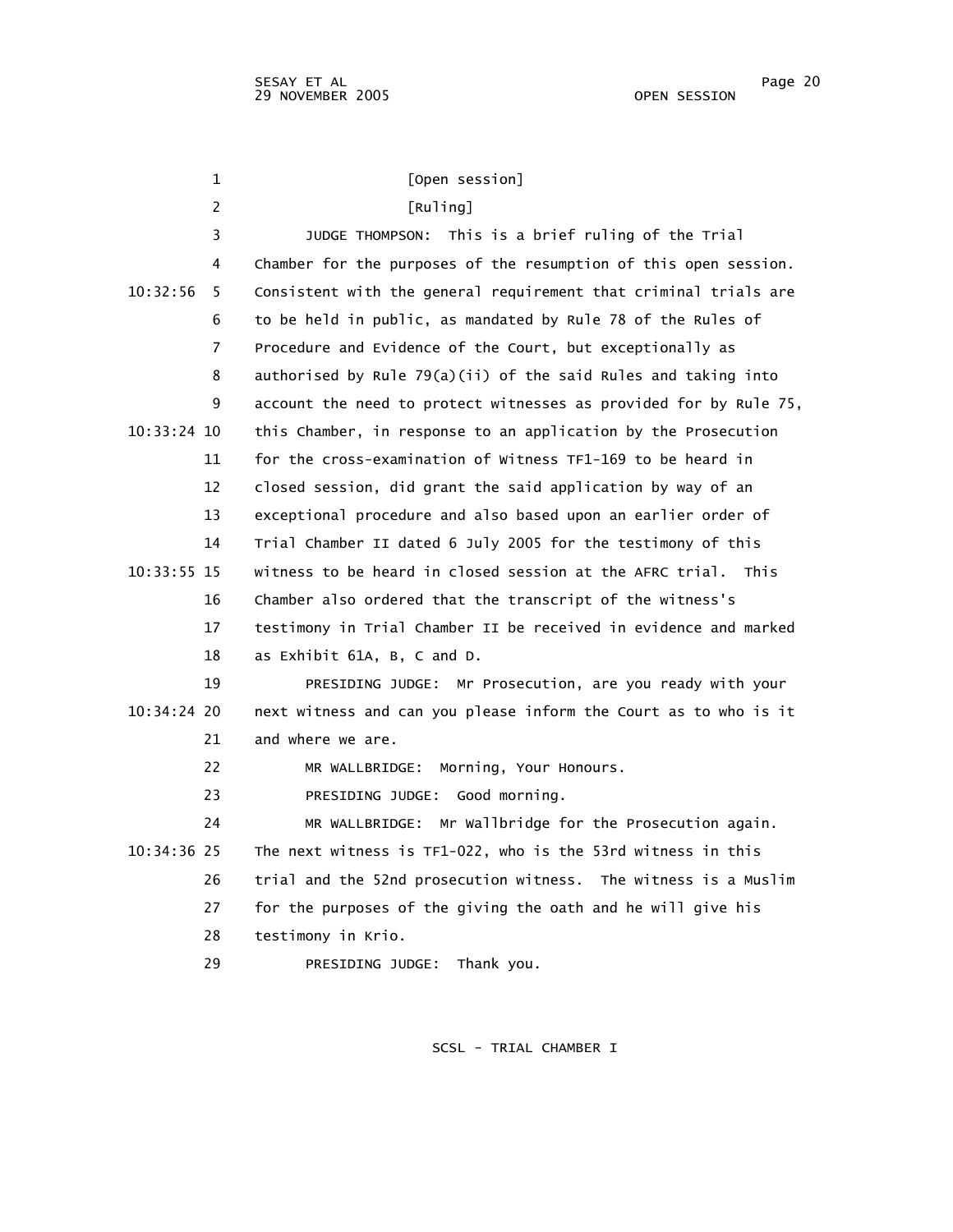1 JUDGE THOMPSON: May we have the witness sworn, please. 2 WITNESS: TF1-022 [Sworn] 3 **Example 2** [The witness answered through interpretation] 4 JUDGE THOMPSON: You will proceed, Mr Wallbridge. 10:35:52 5 MR WALLBRIDGE: Thank you, Your Honour. 6 EXAMINED BY MR WALLBRIDGE: 7 Q. Good morning, Mr Witness. 8 A. How are you, sir? 9 Q. Fine, thank you. Now, I'm going to ask you some questions 10:36:16 10 this morning. Later other persons in this Court will ask you 11 some questions. First of all, I ask you to listen carefully to 12 the questions. 13 A. Uh-huh. 14 Q. Go slowly, take your time and tell this Court what you know 10:36:30 15 in a clear strong voice. 16 A. Okay. 17 Q. Mr Witness, where were you -- 18 A. Yes, yes. 19 THE INTERPRETER: Can counsel take that slowly. 10:36:54 20 JUDGE ITOE: Mr Witness, you will listen to counsel. Wait 21 for him to put the question before you answer. You understand? 22 THE WITNESS: Okay. 23 JUDGE ITOE: Take it easy. 24 THE WITNESS: All right. Okay. 10:37:14 25 MR WALLBRIDGE: 26 Q. Okay. Witness, where were you born? 27 A. In Koinadugu District. 28 Q. How old are you, Witness? 29 A. I am 6X.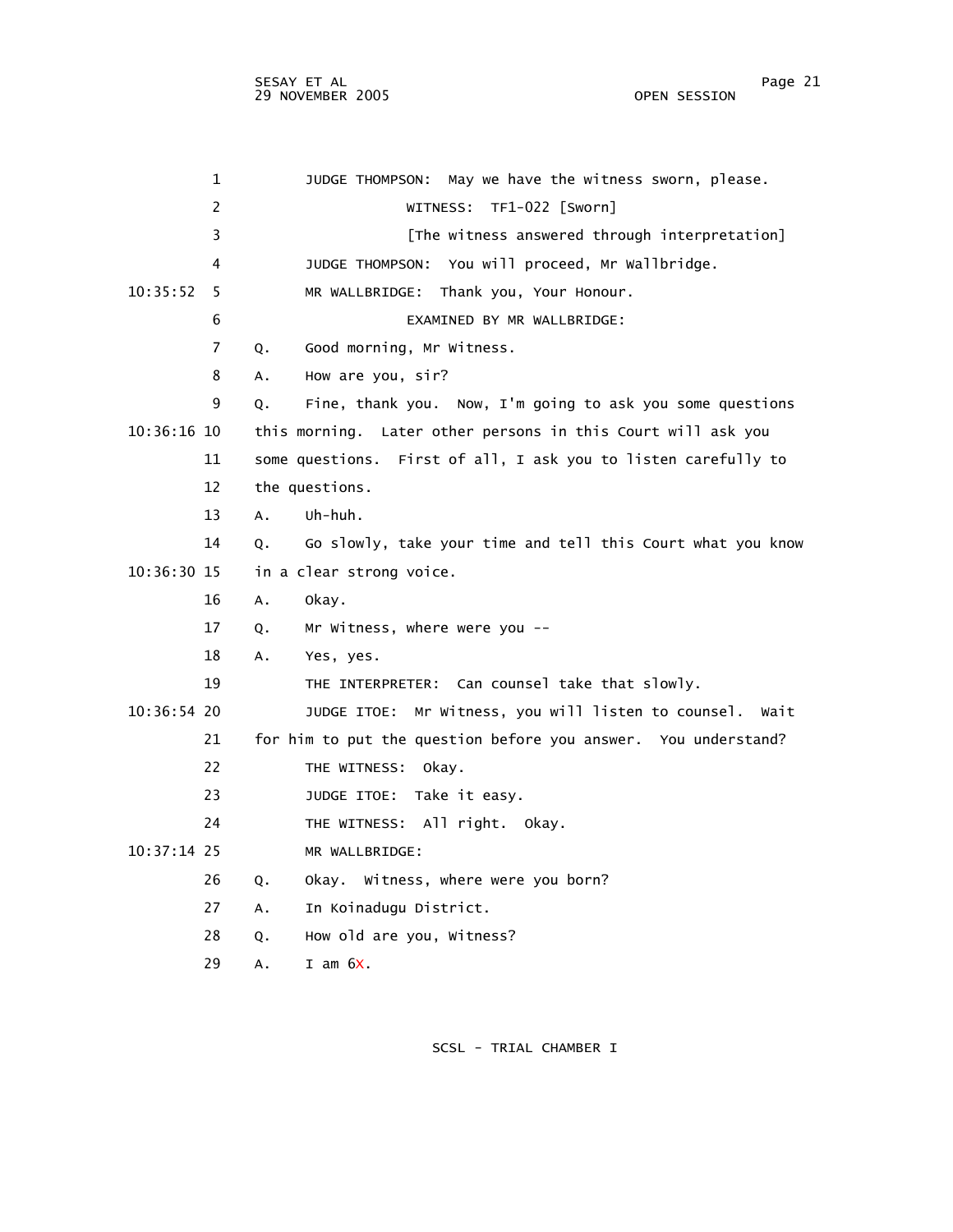SESAY ET AL Page 22 29 NOVEMBER 2005 OPEN SESSION

|               | 1  | Q.     | Are you married?                                            |
|---------------|----|--------|-------------------------------------------------------------|
|               | 2  | Α.     | I only married a woman.                                     |
|               | 3  | Q.     | How many children do you have?                              |
|               | 4  | Α.     | They were nine, but one of them died so there remained      |
| 10:37:53      | 5  | eight. |                                                             |
|               | 6  | Q.     | What is your occupation?                                    |
|               | 7  | A.     | I was a driver.                                             |
|               | 8  | Q.     | And what is your occupation now?                            |
|               | 9  | Α.     | I am doing nothing. There is no work.                       |
| $10:38:12$ 10 |    | Q.     | What languages do you speak?                                |
|               | 11 | Α.     | I speak Krio. That is fluent in my mouth.                   |
|               | 12 | Q.     | Witness, can you read?                                      |
|               | 13 | Α.     | I cannot read anything.                                     |
|               | 14 | Q.     | Okay. Witness, where you were in 1999?                      |
| 10:38:38 15   |    | A.     | I was in the dead east in Freetown at Kissy.                |
|               | 16 | Q.     | What happened in Freetown in that year?                     |
|               | 17 | A.     | 1999, January 6th I can tell you what happened.             |
|               | 18 | Q.     | Could you please tell the Court what happened on January 6, |
|               | 19 |        | 1999 in Freetown.                                           |
| 10:39:15 20   |    | Α.     | If God agrees, by Allah's grace.                            |
|               | 21 | Q.     | Please continue, witness.                                   |
|               | 22 | A.     | In 1999, I was in the house.                                |
|               | 23 | Q.     | What happened after that?                                   |
|               | 24 | Α.     | At 3 o'clock midnight --                                    |
| 10:39:58 25   |    | Q.     | Please continue, witness.                                   |
|               | 26 | Α.     | We heard gun firing from dead east coming towards Freetown. |
|               | 27 | Q.     | And what did you do after you heard the firing?             |
|               | 28 | Α.     | I woke up my wife and told her that the people had entered. |
|               | 29 |        | $[RUF29NOV05B - EKD]$                                       |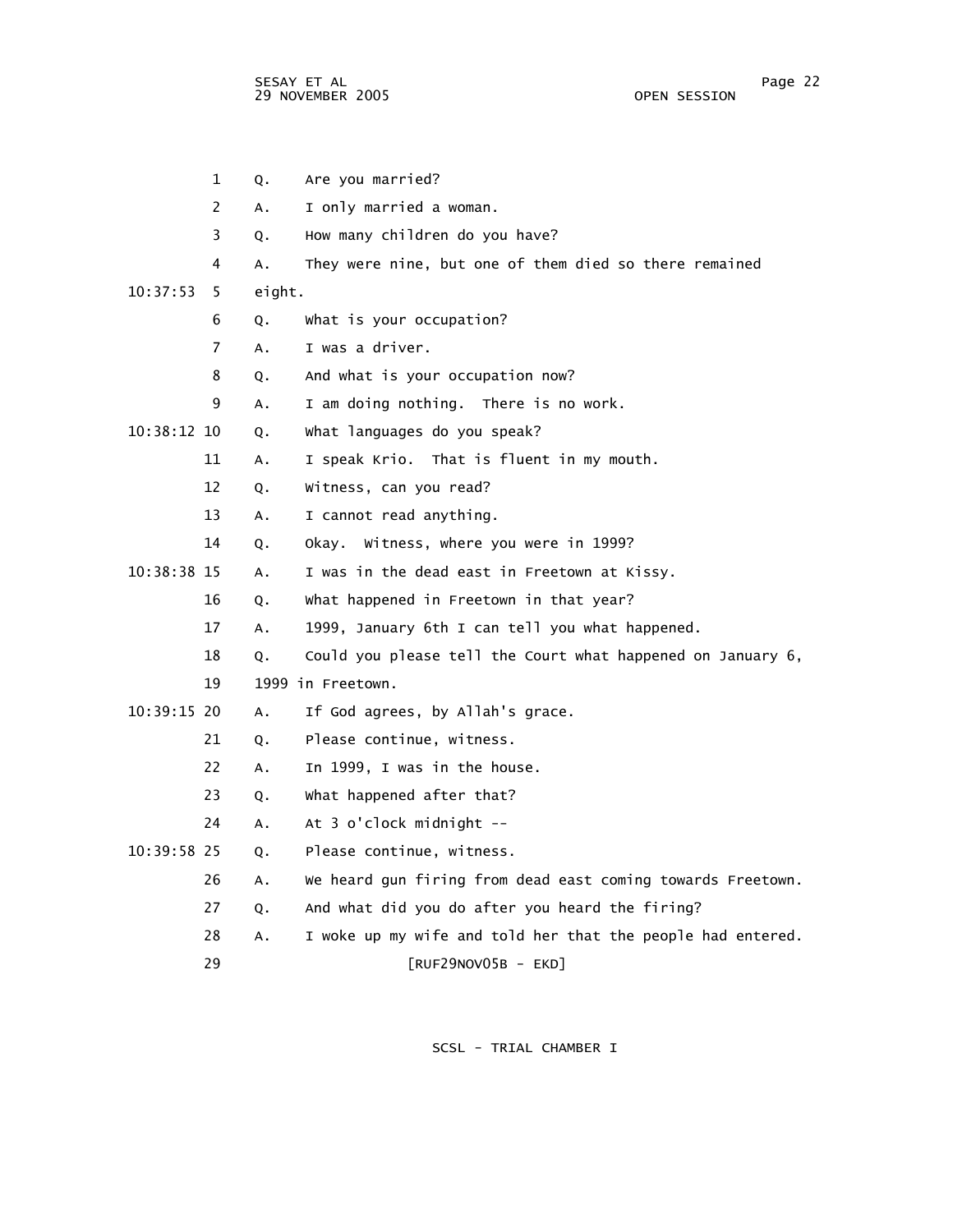|             | 1  | And who were the people that had entered?<br>Q.                   |
|-------------|----|-------------------------------------------------------------------|
|             | 2  | It was the RUF.<br>А.                                             |
|             | 3  | How do you know it was the RUF?<br>Q.                             |
|             | 4  | We had been with them for a while and I should know them.<br>А.   |
| 10:40:50    | 5. | Mr Witness, I will just take you back. You said earlier<br>Q.     |
|             | 6  | that people had entered --                                        |
|             | 7  | Α.<br>Yes.                                                        |
|             | 8  | -- after you heard the firing.<br>Q.                              |
|             | 9  | Α.<br>Yes.                                                        |
| 10:41:06 10 |    | If you can just tell the court what happened after you<br>Q.      |
|             | 11 | heard the firing.                                                 |
|             | 12 | when I heard the gunshot, in the morning, I told my wife.<br>Α.   |
|             | 13 | I said trouble had come.                                          |
|             | 14 | And what was that trouble?<br>Q.                                  |
| 10:41:25 15 |    | when I heard the sound of the gun, that was why I was<br>А.       |
|             | 16 | My wife was pregnant. I had two children.<br>afraid.              |
|             | 17 | So following from when you say they entered and you said<br>Q.    |
|             | 18 | that it was the RUF, what did you see in Freetown after that?     |
|             | 19 | We see them moving about, threatening people.<br>А.               |
| 10:42:07 20 |    | What were they doing when they were moving about, apart<br>Q.     |
|             | 21 | from threatening people?                                          |
|             | 22 | I saw some carrying guns, some cutlasses. They were moving<br>А.  |
|             | 23 | about asking us, "where is the money?"                            |
|             | 24 | Did they ask you these things?<br>Q.                              |
| 10:42:43 25 |    | It was my wife that they asked, who was a woman that was<br>А.    |
|             | 26 | pregnant. The pregnant was nine months.                           |
|             | 27 | Do you know what else they did after they entered?<br>Q.          |
|             | 28 | when they entered, they were telling us that, "Let us make<br>А.  |
|             | 29 | fire," and knock, knock certain things so that ECOMOG will not be |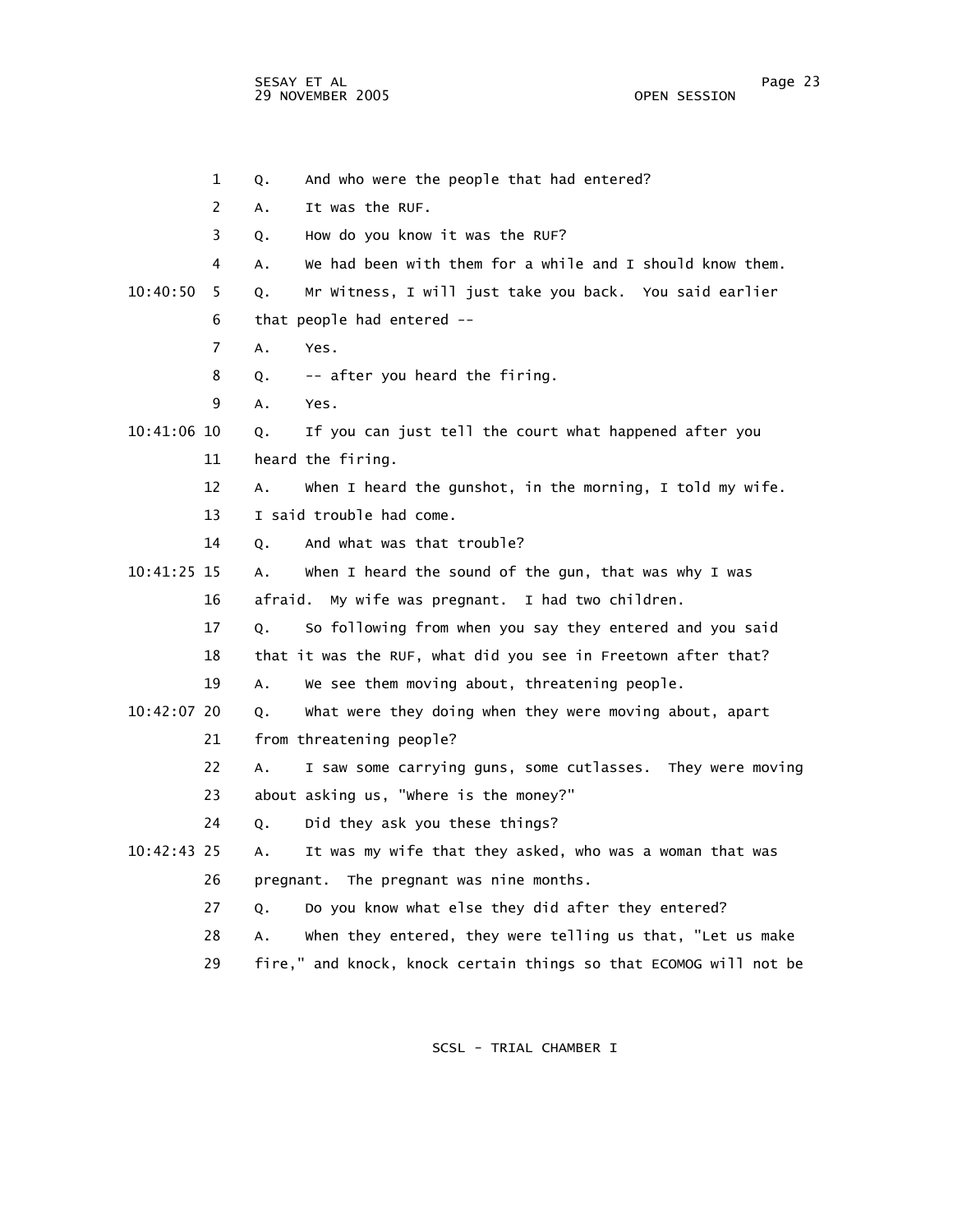SESAY ET AL Page 24 29 NOVEMBER 2005 OPEN SESSION

|             | 1              |        | able to come to them.                                       |
|-------------|----------------|--------|-------------------------------------------------------------|
|             | 2              | О.     | Witness, you said that they said let us make fire so that   |
|             | 3              |        | ECOMOG will not come to them. You also said something else. |
|             | 4              |        | what was that?                                              |
| 10:43:41    | 5              | A.     | Well, to just threaten us because they came with the power. |
|             | 6              | Q.     | So what happened after this, after this happened?           |
|             | $\overline{7}$ | А.     | After that had happened, on the 22 --                       |
|             | 8              | Q.     | what year was that?                                         |
|             | 9              | Α.     | -- January. 1999.                                           |
| 10:44:24 10 |                | Q.     | So what happened on January 22nd, 1999?                     |
|             | 11             | Α.     | They settled at Salad Ground, between Regent and where we   |
|             | 12             |        | were and Gloucester.                                        |
|             | 13             | Q.     | when you say "they settled", who do you mean by "they"?     |
|             | 14             | Α.     | The RUF.                                                    |
| 10:45:05 15 |                | Q.     | what happened after they settled in that area?              |
|             | 16             | Α.     | One day ECOMOG attacked them and flushed them out of that   |
|             | 17             | place. |                                                             |
|             | 18             | Q.     | what happened after ECOMOG flushed them out of that place?  |
|             | 19             | Α.     | One man escaped from them.                                  |
| 10:45:30:20 |                | Q.     | what do you mean by "one man escaped from them"?            |
|             | 21             | А.     | He carried a gun.                                           |
|             | 22             | Q.     | what did this man do?                                       |
|             | 23             | Α.     | During that time where we hide, behind us, he stood by the  |
|             | 24             |        | gate and said, "Give me the money, give me the money."      |
| 10:46:16 25 |                | Q.     | Witness, I will just take you back. You said he stood --    |
|             | 26             | Α.     | Yes.                                                        |
|             | 27             | Q.     | [Overlapping speakers] so where were you?                   |
|             | 28             | А.     | I hid my wife and my two children.<br>But they were         |
|             | 29             |        | neighbours.                                                 |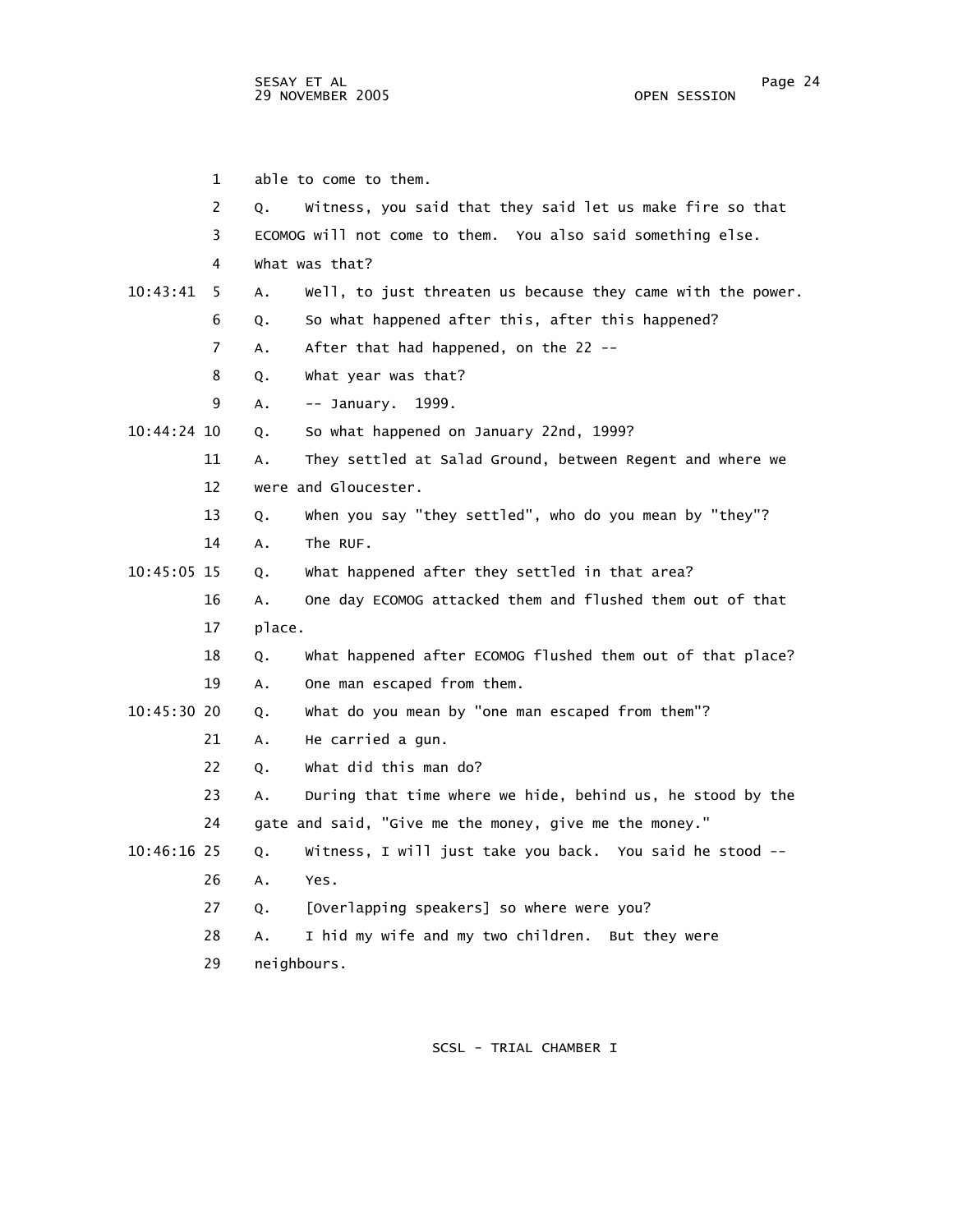|             | $\mathbf{1}$   | Q. | Witness, I will just remind you to go slowly. I am going    |
|-------------|----------------|----|-------------------------------------------------------------|
|             | 2              |    | to ask you now --                                           |
|             | 3              | Α. | Yes.                                                        |
|             | 4              | Q. | -- so you hid with your family?                             |
| 10:46:43    | 5              | Α. | Yes.                                                        |
|             | 6              | Q. | where did you hide?                                         |
|             | $\overline{7}$ | Α. | In my house.                                                |
|             | 8              | Q. | why were you hiding in your house?                          |
|             | 9              | Α. | When we heard, we saw everywhere the burnt houses and we    |
| 10:47:03 10 |                |    | heard firing.                                               |
|             | 11             | Q. | Was this on January 22nd still?                             |
|             | 12             | Α. | Exactly.                                                    |
|             | 13             | Q. | Okay. Now you said a man was standing at your gate.         |
|             | 14             | Α. | Not my own gate, a neighbour's gate.                        |
| 10:47:29 15 |                | Q. | where was your neighbour's?                                 |
|             | 16             | А. | He is at the back of our house.                             |
|             | 17             | Q. | What was that person saying?                                |
|             | 18             | A. | He said they should be given -- we should give him money    |
|             | 19             |    | and if we refused he will fire and fire.                    |
| 10:47:57 20 |                | Q. | What did that person look like?                             |
|             | 21             | А. | I did not see him with my eyes.                             |
|             | 22             | Q. | what happened after this person -- first of all, sorry, did |
|             | 23             |    | you hear this man say those things?                         |
|             | 24             | Α. | Yes.                                                        |
| 10:48:15 25 |                | Q. | What happened after he said those things?                   |
|             | 26             | А. | He fire. He shot once and the cartridge hit one woman.      |
|             | 27             | Q. | what happened after that?                                   |
|             | 28             | Α. | My wife's brother went and met her.                         |
|             | 29             |    | PRESIDING JUDGE: Is it a cartridge or a bullet,             |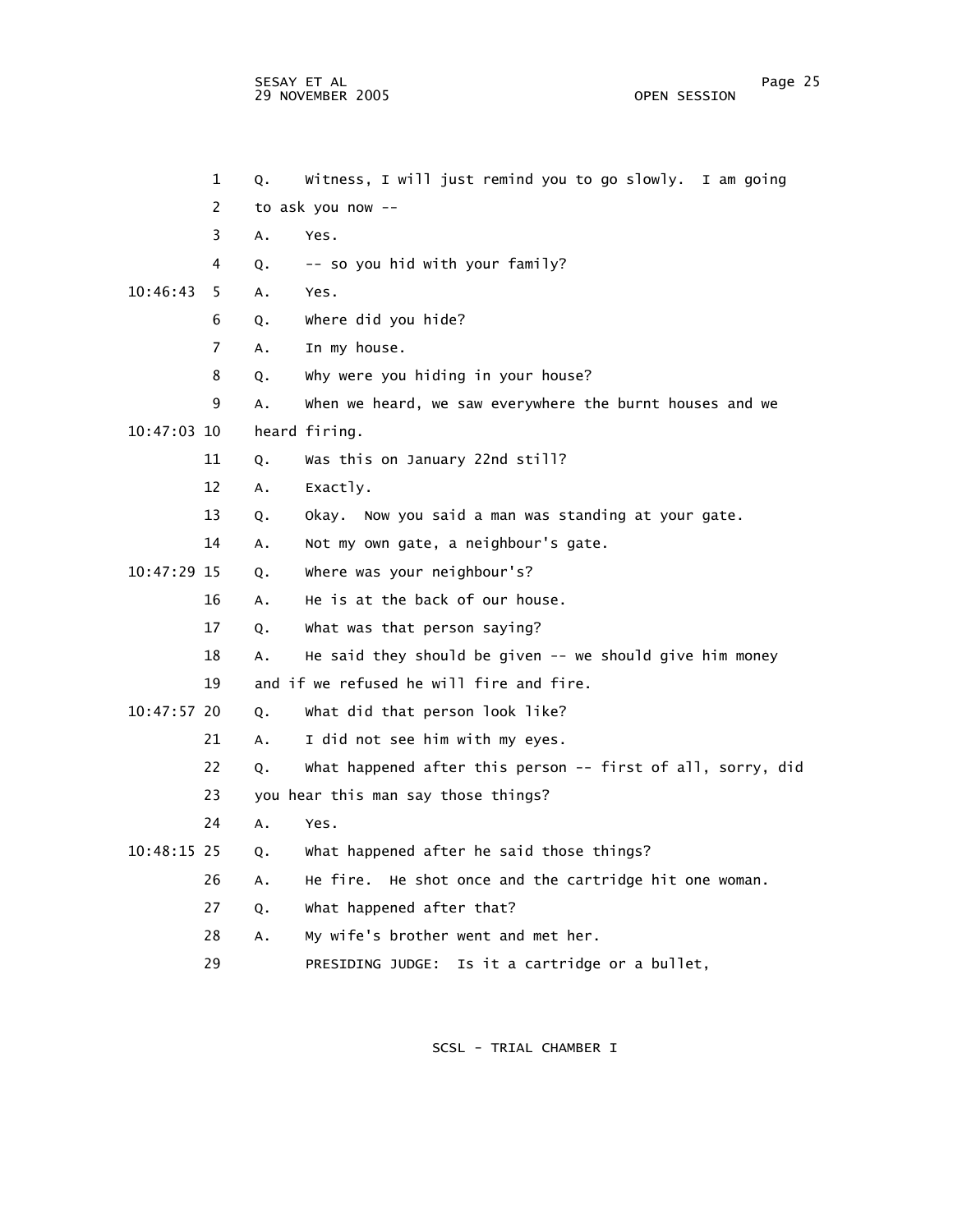|             | 1              | Mr Interpreter?                                                             |
|-------------|----------------|-----------------------------------------------------------------------------|
|             | 2              | THE INTERPRETER: Your Honour, correct interpretation, it                    |
|             | 3              | should be a bullet.                                                         |
|             | 4              | MR WALLBRIDGE:                                                              |
| 10:48:57    | 5.             | Witness $-$<br>Q.                                                           |
|             | 6              | A.<br>Yes.                                                                  |
|             | $\overline{7}$ | -- you just explained to the Court that the man fired.<br>Q.                |
|             | 8              | А.<br>Yes.                                                                  |
|             | 9              | And a bullet hit a woman.<br>Q.                                             |
| 10:49:11 10 |                | It hit her, but it didn't break the bone.<br>А.                             |
|             | 11             | Okay. So what did you do after that?<br>Q.                                  |
|             | 12             | The youth took her to the hospital.<br>Α.                                   |
|             | 13             | what happened after that?<br>Q.                                             |
|             | 14             | My wife's brother went and begged that fellow that he<br>А.                 |
| 10:49:41 15 |                | should not kill anybody here.                                               |
|             | 16             | where was that? Where did your brother go -- your sister's<br>Q.            |
|             | 17             | brother, sorry -- I mean your wife's brother?                               |
|             | 18             | He was the one who met the man where he was shooting.<br>А.<br>He           |
|             | 19             | told him not to fire -- to shoot at anybody. The people are his             |
| 10:50:06 20 |                | relatives.                                                                  |
|             | 21             | what happened after he -- so he said this to the man who<br>Q.              |
|             | 22             | had shot the woman; is that correct?                                        |
|             | 23             | He told him not to shoot; the people are his relatives. He<br>$A_{\bullet}$ |
|             | 24             | begged him.                                                                 |
| 10:50:26 25 |                | What happened after he begged him?<br>Q.                                    |
|             | 26             | He told him, "why are you coming to beg me? We are in the<br>А.             |
|             | 27             | bush and you are in the town."                                              |
|             | 28             | Did you hear this, Witness?<br>Q.                                           |
|             | 29             | I was in the place. I heard it.<br>А.                                       |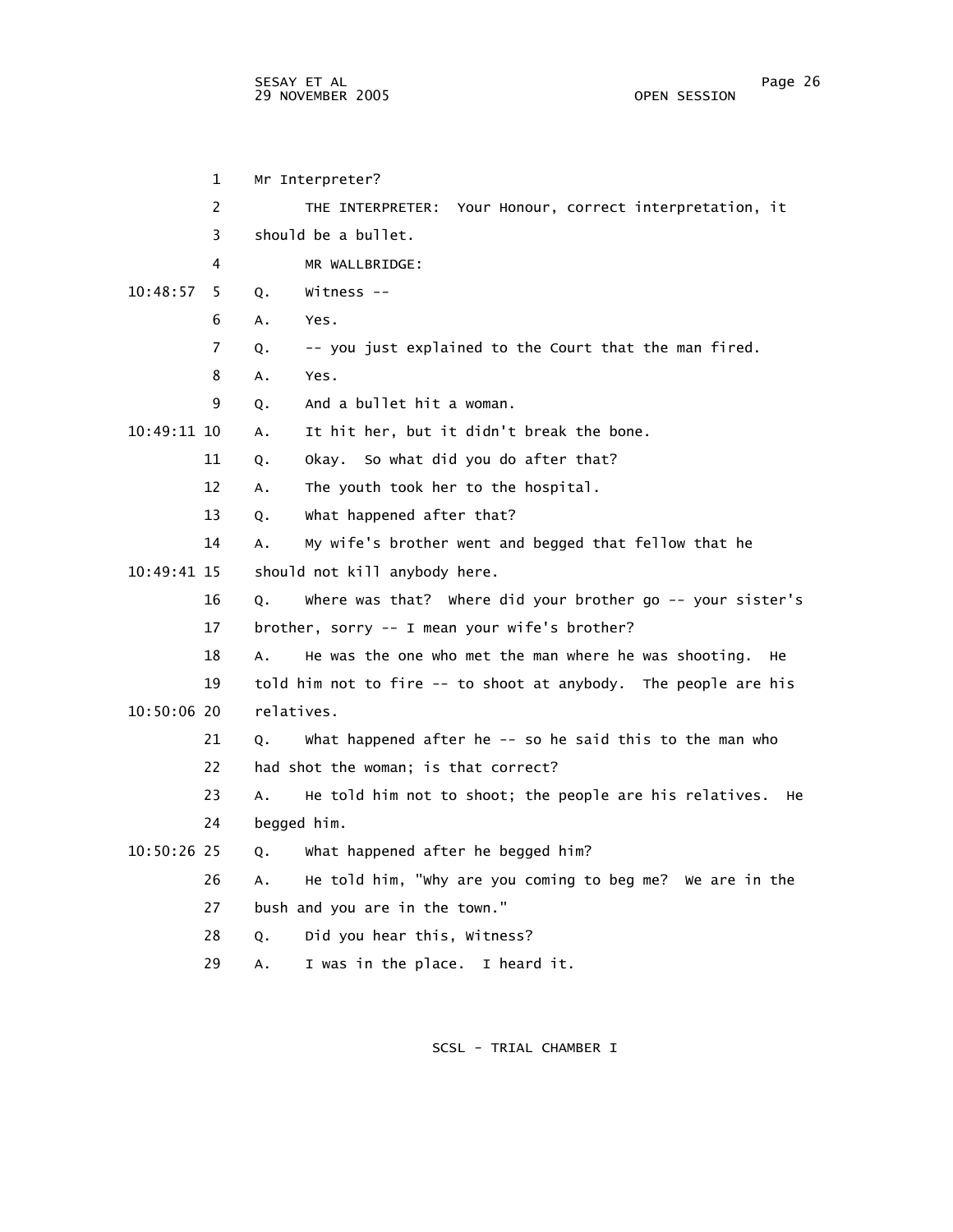SESAY ET AL Page 27 29 NOVEMBER 2005

 1 Q. What happened after that? 2 A. When the boy turned his back, he fired him in the back. 3 Q. Did you see this, Witness? 4 A. Where I hid, one man called me. 10:51:22 5 Q. Sorry, Witness, I will just repeat my question. 6 A. Okay. 7 Q. You said the man at the gate shot or fired at your wife's 8 younger brother. 9 A. Exactly. 10:51:39 10 Q. Did you actually see this? 11 A. Except when they called me and informed me that they had 12 shot at your wife's brother. 13 JUDGE ITOE: So he did not see it? 14 MR WALLBRIDGE: Yes, I think -- 10:51:59 15 JUDGE ITOE: Is that the reply? 16 MR WALLBRIDGE: I think that's correct. 17 Q. What happened after they called you and told you that your 18 wife's younger brother -- 19 A. The boy still came and said, "Pa, they had shot your wife's 10:52:14 20 brother. Let us try to take him to the hospital." 21 Q. What did you do after this boy came and told you that? 22 A. My wife was crying, the children were crying. I became 23 tormented. 24 Q. What did you do next? 10:52:42 25 A. I went behind our place. I untie a hammock that was there. 26 I tie it on the stick, on both ends. 27 Q. After you tied the hammock on a stick, what did you do 28 next? 29 A. I called two -- five youths.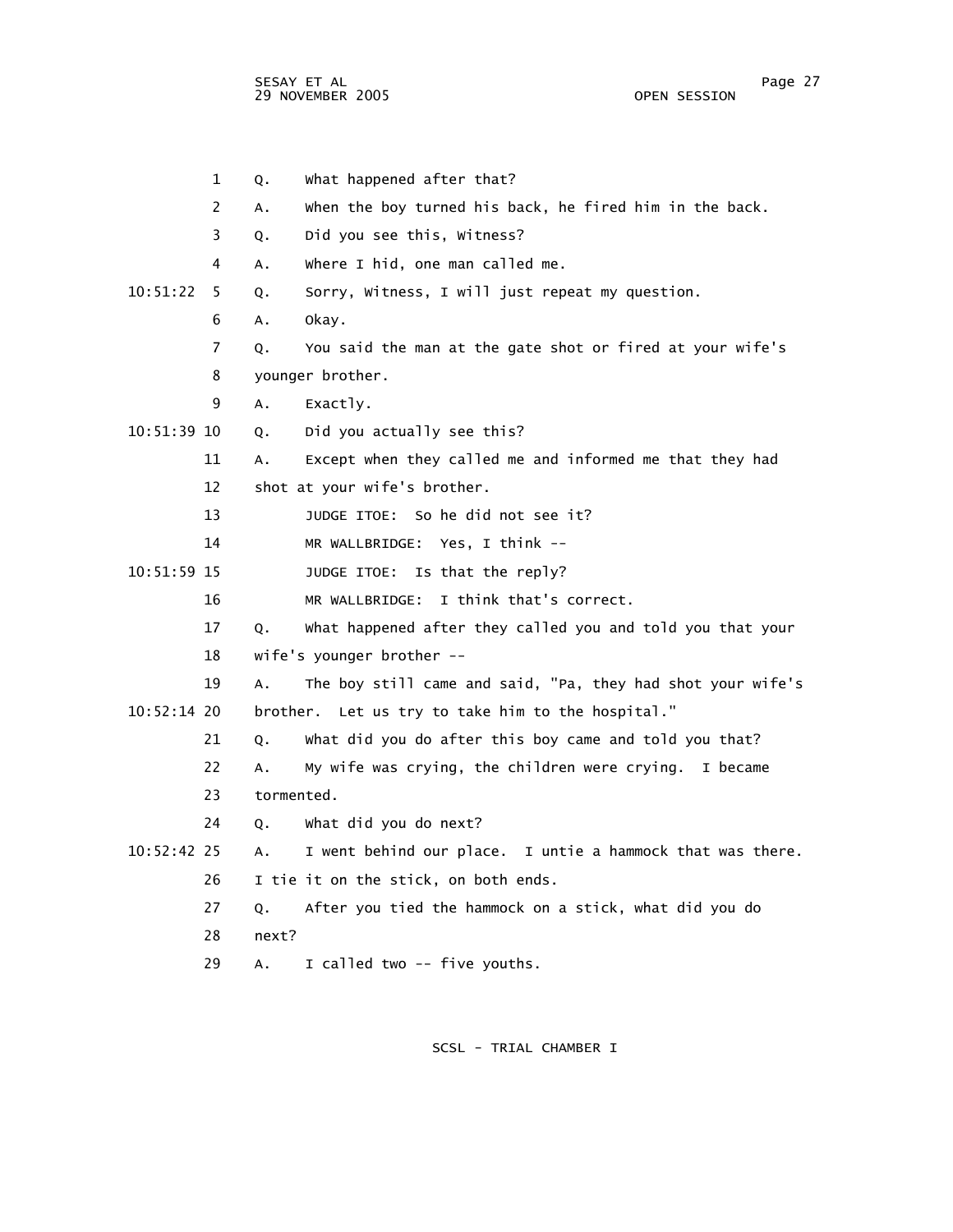SESAY ET AL Page 28 29 NOVEMBER 2005 OPEN SESSION

|               | 1  | Q.   | What happened after you called the five youths?               |
|---------------|----|------|---------------------------------------------------------------|
|               | 2  | А.   | I begged them in order to save that boy, place him in a       |
|               | 3  |      | hammock to take him to the hospital.                          |
|               | 4  | Q.   | Witness, when you say "to save that boy", are you talking     |
| 10:53:27      | 5  |      | about your wife's younger brother?                            |
|               | 6  | Α.   | In order for him not to die at that moment.<br>He is the one. |
|               | 7  | Q.   | Did you see his injuries?                                     |
|               | 8  | А.   | I saw them.                                                   |
|               | 9  |      | THE INTERPRETER: Correction, interpreter: I saw it.           |
| $10:53:54$ 10 |    |      | MR WALLBRIDGE:                                                |
|               | 11 | Q.   | What were his injuries?                                       |
|               | 12 | А.   | The bullet broke his backbone.                                |
|               | 13 | Q.   | So you said before you asked some youths --                   |
|               | 14 | Α.   | Yes. Yes.                                                     |
| 10:54:21 15   |    | Q.   | -- to help you.                                               |
|               | 16 | А.   | Yes.                                                          |
|               | 17 | Q.   | what happened after that?                                     |
|               | 18 | А.   | We carried him to come to the hospital.                       |
|               | 19 | Q.   | when you say "we carried him", how many others were with      |
| 10:54:44 20   |    | you? |                                                               |
|               | 21 | Α.   | Five people; I make six.                                      |
|               | 22 | Q.   | So did you carry him?                                         |
|               | 23 | Α.   | Yes.                                                          |
|               | 24 | Q.   | where were you carrying him to?                               |
| 10:55:09 25   |    | А.   | As we reached at the Low Cost Junction --                     |
|               | 26 | Q.   | So, Witness, I will just take you back so it's clear.         |
|               | 27 | Α.   | All right.                                                    |
|               | 28 | Q.   | So you left the house with the five others?                   |
|               | 29 | Α.   | Yes, because I was not able to carry him.<br>My feet -- my    |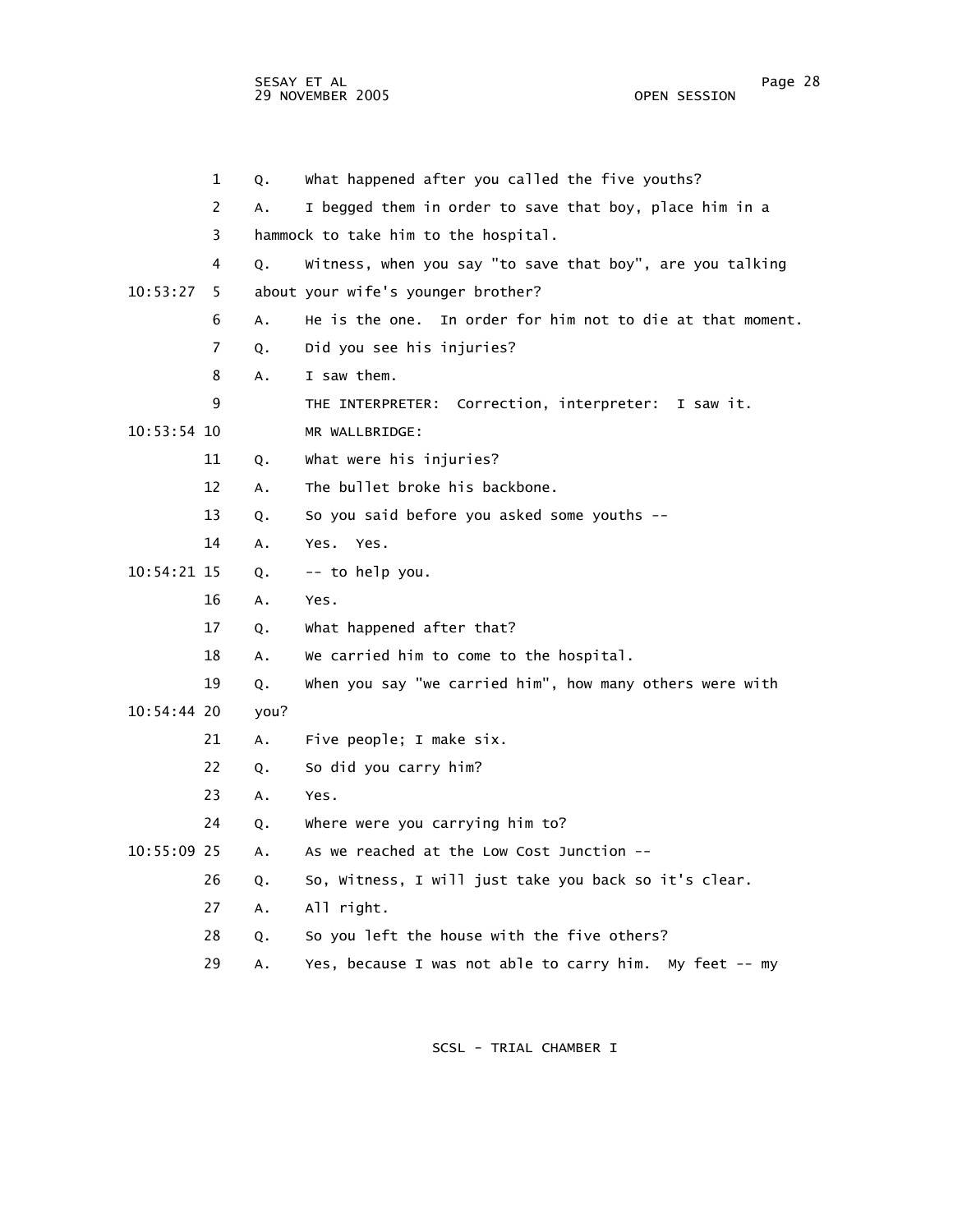1 foot was broken. I had an accident. An accident. 2 Q. Where were you taking your wife's younger brother? 3 A. To come to the Connaught, that was where the hospital was. 4 Q. And you mentioned just before you went to Low Cost 10:56:21 5 Junction? 6 A. It was there we saw seven RUF. 7 Q. And what happened when you saw these seven RUF? 8 A. They said we should put the boy down, we were the ones that 9 were encouraging ECOMOG. 10:56:54 10 Q. What did you do after they said this to you? 11 A. We saw them coming in front of us. They said, "If you 12 move, we would kill you." 13 Q. And how do you know they were RUF? 14 A. I had already known them. 10:57:34 15 Q. What happened after they said if you moved they would kill 16 you? 17 A. We placed -- we put the boy down, we stood up. 18 Q. Then what happened, Witness? 19 A. They said, well, we should be searched. They searched my 10:57:59 20 pocket and they removed 5,000. They took off my hand watch that 21 cost hundred thousand when I bought it. They took it way from my 22 hand. 23 Q. And what happened after they did this? 24 A. We were undressed. They said they were going to kill all 10:58:24 25 of us. 26 PRESIDING JUDGE: They undressed you or you were asked to 27 undress? 28 THE WITNESS: They said we should remove all of our 29 clothes.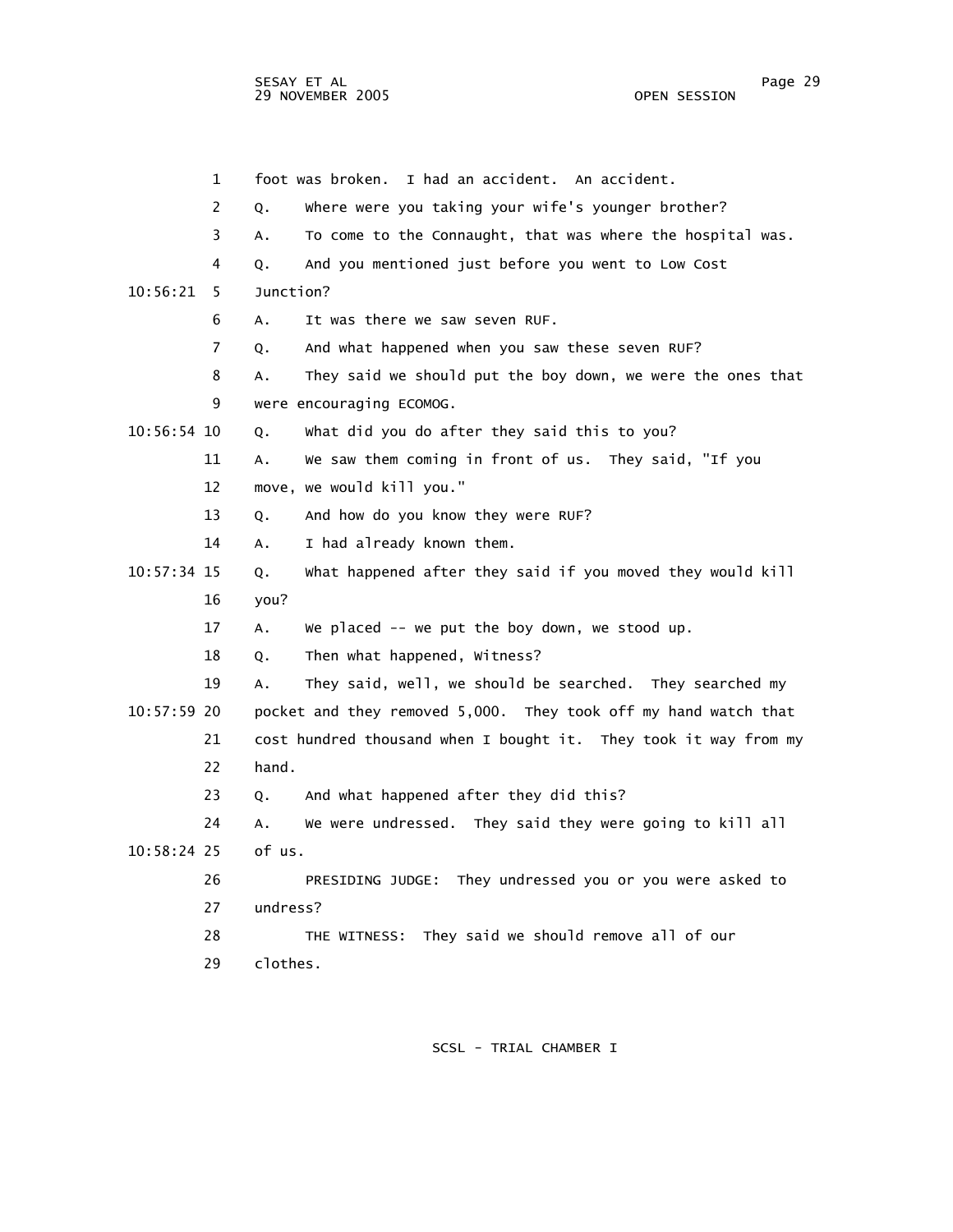29 blood.

 1 MR WALLBRIDGE: 2 Q. And what happened after they said you should remove all 3 your clothes? 4 A. They even told us to remove the pants. They said it was 10:58:57 5 there that we kept the money. 6 Q. And did you remove your clothes? 7 A. No, there was no way to deny, except when I did that. 8 Q. And what happened after you removed your clothes? 9 A. We left the boy lying down there in the sun. 10:59:32 10 Q. And why did you leave the boy lying down there in the sun? 11 A. They said if we did not leave the boy there they would kill 12 us and kill the boy, because we were the ones that were 13 encouraging ECOMOG. 14 Q. And when you say you left the boy there, is that your 10:59:56 15 sister's younger brother? 16 A. It was he. 17 Q. So after they said to leave your sister's younger brother 18 there, what did you do next? 19 A. They line us, they ordered us to go and meet the commando. 11:00:32 20 Q. And what happened after they told you to go and meet the 21 commando? 22 A. Well, we hadn't power. We went -- we follow them, we went 23 through Rogbalan Mosque. 24 Q. Where did you follow them to? 11:00:55 25 A. They took us to Winter Street by Kissy. 26 Q. And what happened when you got to Winter Street in Kissy? 27 A. When we are passing, I watch at the Rogbalan Mosque. I 28 observed that there were a lot of people lying down in a pool of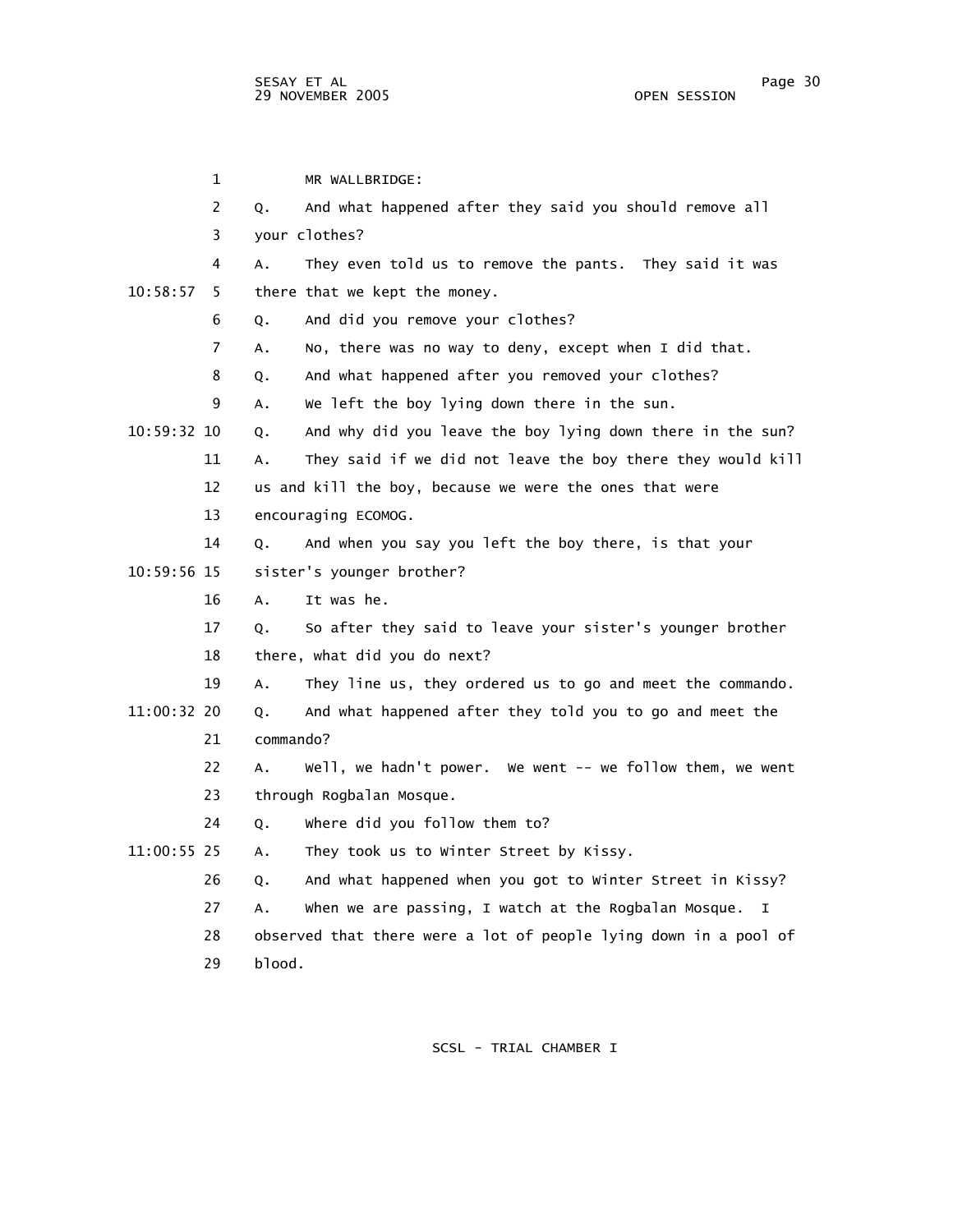sesay et al. In the second service of the service of the service of the service of the service of the service o 29 NOVEMBER 2005 OPEN SESSION

|             | 1              | Q. | And what happened after you saw those people --                |
|-------------|----------------|----|----------------------------------------------------------------|
|             | 2              |    | JUDGE ITOE: At which mosque is this?                           |
|             | 3              |    | MR WALLBRIDGE:                                                 |
|             | 4              | Q. | Sorry, Witness, which mosque is this?                          |
| 11:01:50    | 5.             | А. | Rogbalan Mosque in the extreme east in Kissy.                  |
|             | 6              | Q. | Witness, you said you saw a lot of corpses there. Can you      |
|             | $\overline{7}$ |    | estimate how many people?                                      |
|             | 8              | Α. | They wouldn't even allow me to stand for even five minutes.    |
|             | 9              |    | They were shouting at me, saying, "what are you watching? What |
| 11:02:32 10 |                |    | are you watching out?"                                         |
|             | 11             | Q. | what happened after that, witness?                             |
|             | 12             | А. | As we went nearer to the commando, about 10 yards from the     |
|             | 13             |    | commando, then one of them said, "Commando, we have come."     |
|             | 14             | Q. | Did you meet the commando there?                               |
| 11:03:16 15 |                | А. | Precisely.                                                     |
|             | 16             | Q. | what did he look like?                                         |
|             | 17             | Α. | The commando told and ordered, saying, "Cut off their hands    |
|             | 18             |    | so that they will leave us here."                              |
|             | 19             | Q. | Mr Witness, I will just take you back.                         |
| 11:03:46 20 |                | А. | I'm happy.                                                     |
|             | 21             | Q. | So you were brought to the commando?                           |
|             | 22             | Α. | Yes.                                                           |
|             | 23             | Q. | And the group that brought you there said, "Commando, we       |
|             | 24             |    | have come."                                                    |
| 11:04:02 25 |                | А. | Yes.                                                           |
|             | 26             | Q. | And so what happened after that?                               |
|             | 27             | Α. | The commando said, "Make them to sit on the ground.<br>Queue   |
|             | 28             |    | them on the ground."                                           |
|             | 29             | Q. | what happened after the commando said, "Sit them on the        |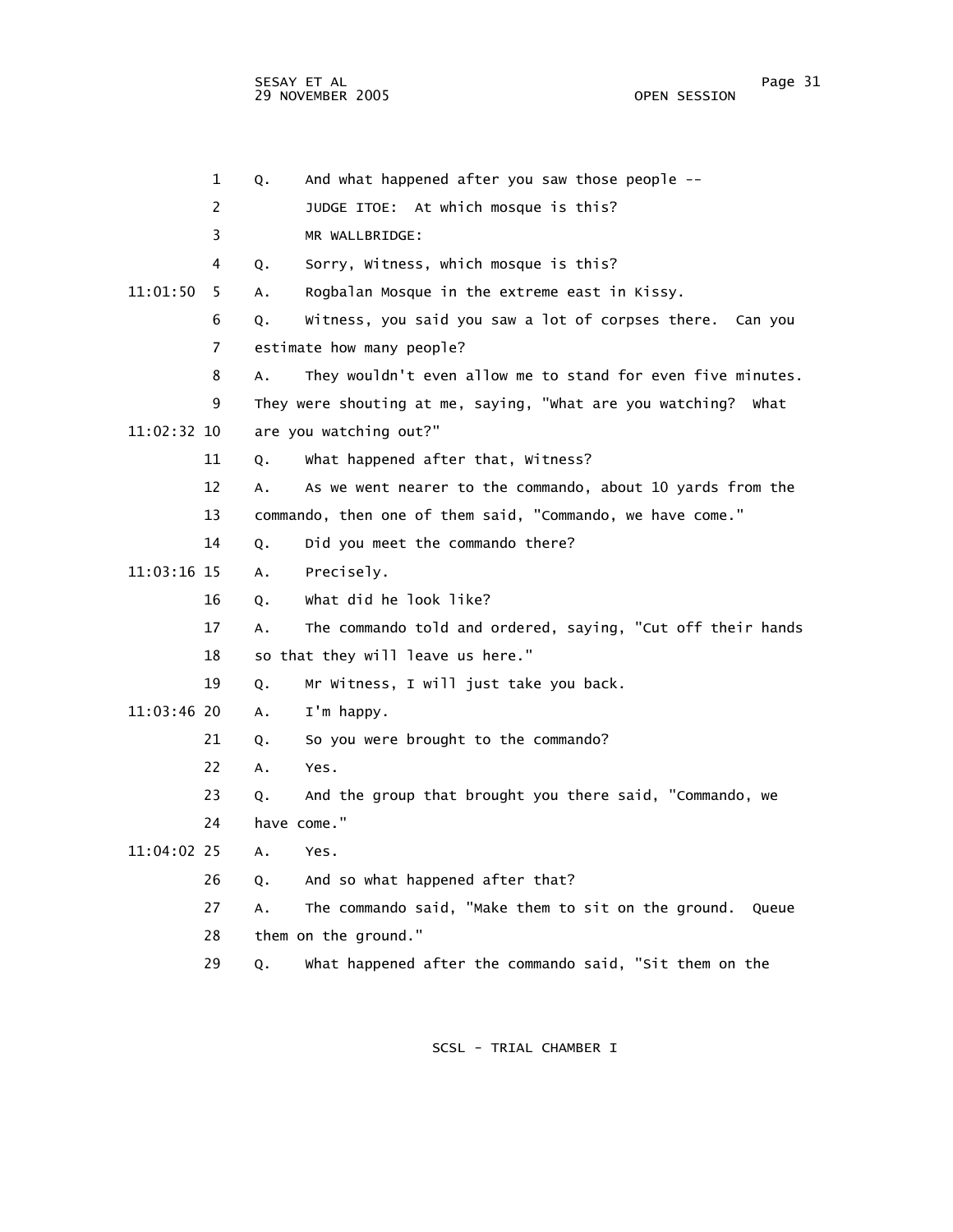1 ground"? 2 A. They had little girls, 10-year-old. 3 THE INTERPRETER: The interpreter is sorry, this part of 4 the witness's testimony is incomprehensible. Would the Court 11:04:56 5 order him to please repeat. 6 PRESIDING JUDGE: Mr Witness, can you repeat your last 7 question, please? 8 THE WITNESS: Yes. Shall I continue? 9 PRESIDING JUDGE: Yes. 11:05:10 10 THE WITNESS: He said, "Commando, these two ladies, we'll 11 give you one for you to marry. The other one will go and kill 12 that of your friend again." 13 MR WALLBRIDGE: 14 Q. Witness, I will just ask you to go slowly. So we will go 11:05:30 15 back again. 16 A. Okay. 17 Q. Who said "We have brought you two ladies" to the commando? 18 A. The ones that had already arrested us, those are the people 19 I'm talking about. 11:05:50 20 Q. So where had the two ladies come from, do you know? 21 A. They were part of our own group. I did not know them. 22 Q. And then you said that -- so what happened after one of the 23 group said to the commando, "We have brought you these two 24 ladies"? Could you just repeat that again, but slowly? 11:06:24 25 A. They were to be given in marriage. They were people's 26 children. They were not the ones that gave birth to them. 27 Q. When you say "given in marriage", given to who? 28 A. That forcefully the commando should be with them. 29 PRESIDING JUDGE: Can you go over that, Mr Prosecutor? It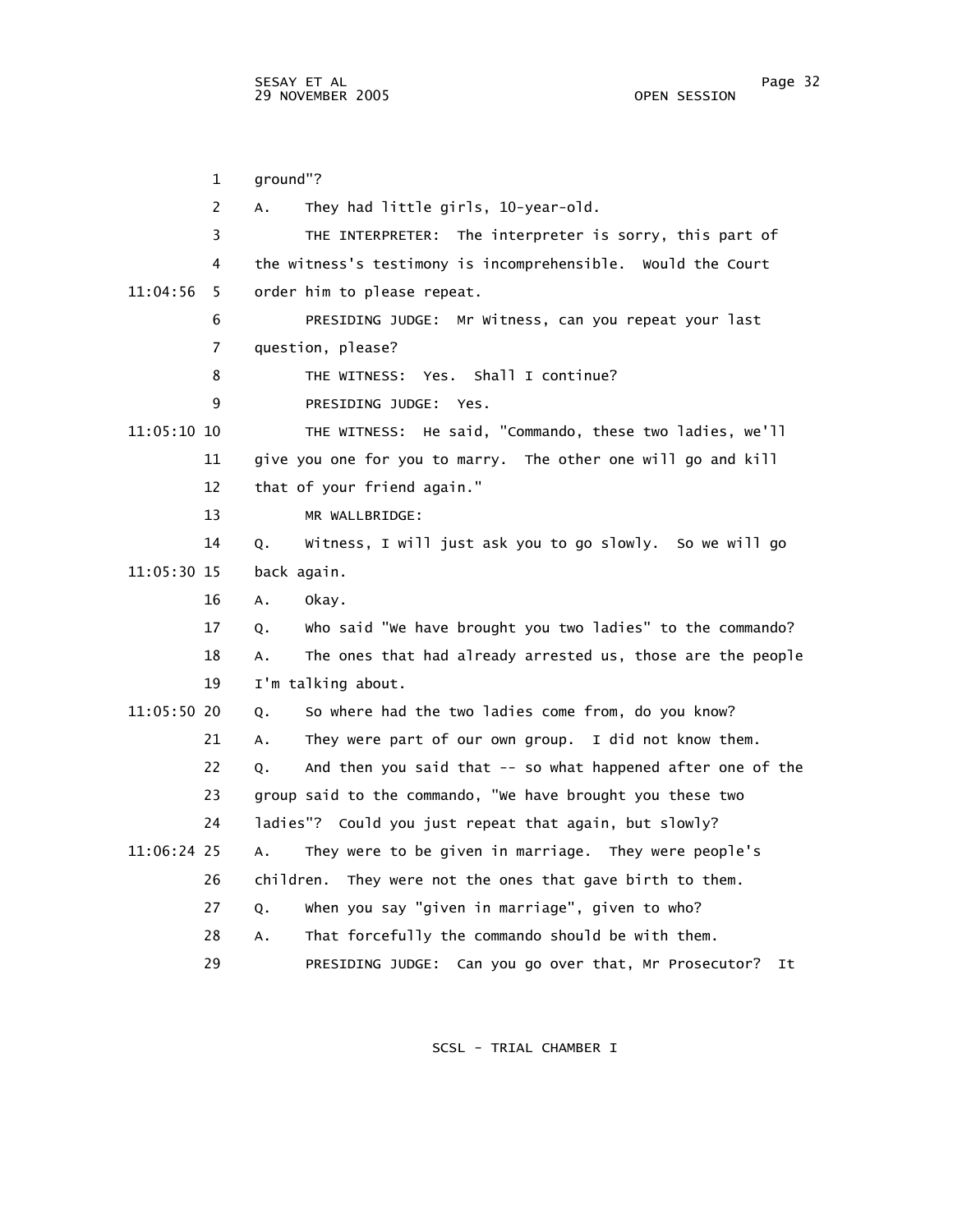1 is a bit difficult to follow there, that part, I must say. 2 MR WALLBRIDGE: 3 Q. Mr Witness, I will just ask you again, just to go slowly. 4 So you said that one of the group that arrested you had 11:07:23 5 brought -- 6 A. Yes, yes. 7 Q. Said to the commando he had brought two ladies, one for him 8 as a wife and one that they were going to kill; is that correct? 9 A. They said the other one was for his friend. 11:08:00 10 Q. Okay. Thank you, Witness. 11 A. Okay. 12 Q. And you said that these two ladies were with the group that 13 had arrested you, but you did not know them. Is that correct? 14 A. The ones, those were the people that were just going around 11:08:27 15 capturing people. 16 Q. And so where did they -- do you know where the two ladies 17 had come from? 18 A. Those were the people they captured on the street. I did 19 not know them. I only met -- we only met together. 11:09:05 20 Q. Did you meet them before or after you were captured? 21 A. No, I had not seen them before. 22 Q. The group that captured you, were the ladies present with 23 them before you met that group or after you met that group? 24 A. After they had captured us, as we were going, later they 11:09:47 25 captured those other ones and they march us together. 26 Q. Thank you, Witness. So what happened after one of the 27 group captured you said to the commando, "We've brought one of 28 these ladies for you as a wife"? 29 A. What happened? He said, "Well," said that one, "we'll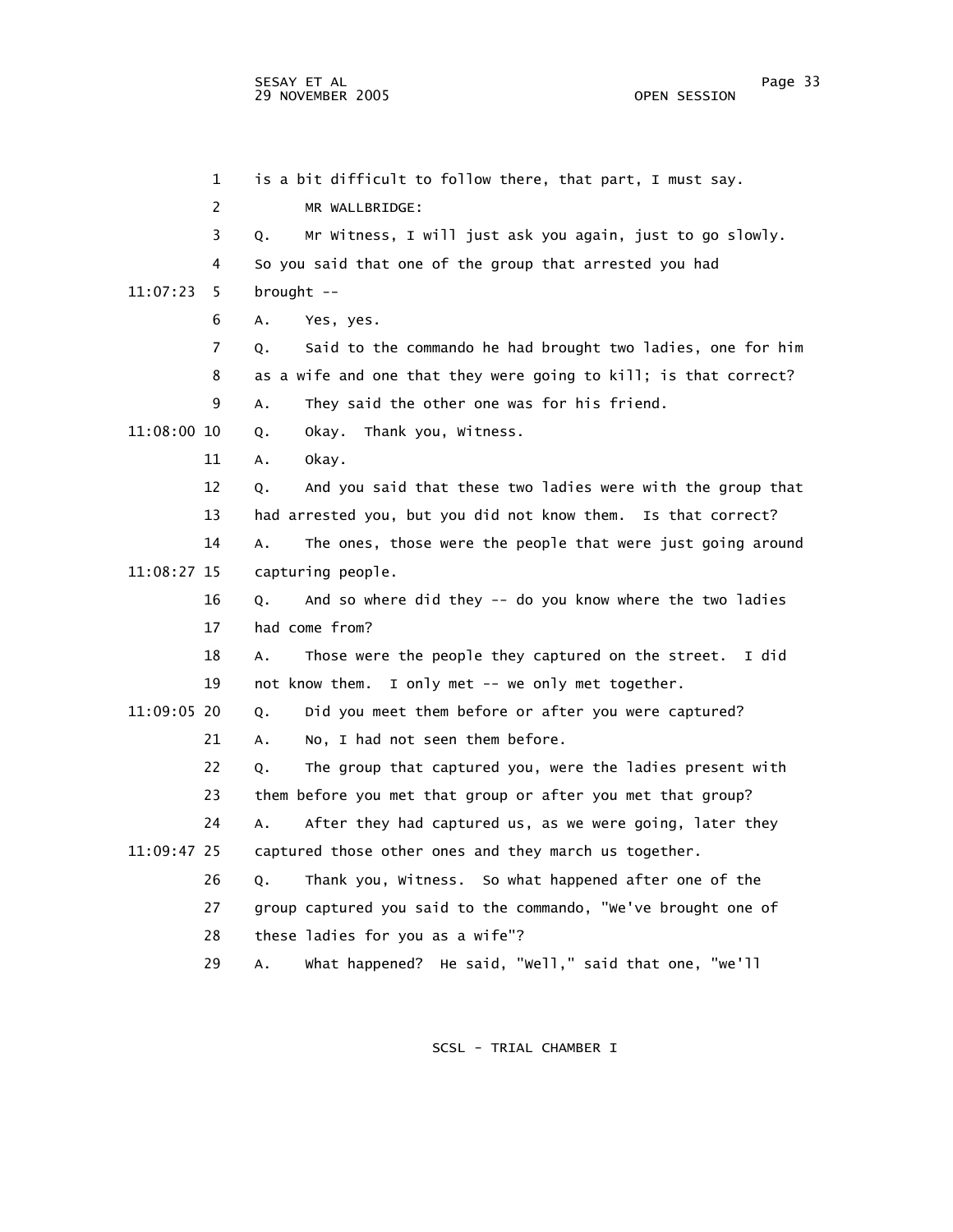1 arrange it later. Cut off their hands so that they would go." 2 Q. Witness, I will just remind you to go slowly. Who said, 3 "We'll cut off their hands"? 4 A. The commando. 11:10:50 5 Q. Who was he referring to? 6 A. There were three RUF boys standing. Those were the RUF 7 boys that he was talking to. 8 Q. What happened after he said that to those three boys? 9 A. These three boys, the one held an axe, the one a cutlass, 11:11:22 10 the other one held a polythene bag, that polythene bag. 11 Q. Again, Witness, I will just ask you to go slowly. So then 12 what happened after the commando said that to the three boys? 13 A. Said -- he said they should cut off our hands. I think I 14 have told you already. 11:11:59 15 Q. That's right, Witness. So what happened after he said 16 that? What happened next? 17 A. The other one stood, holding a gun, pointing like this. 18 Q. The one with the gun, was he part of the group that you 19 mentioned before, the group of three boys? 11:12:28 20 A. He was with the commando, the three boys and another man 21 that was standing by them. I did not know him. I have never 22 known him before. 23 Q. You said there were three boys. Do you know how old the 24 boys were? 11:12:58 25 A. The boys, I did not know where they were given birth. But 26 according to the way I observed them, the one could be 10 years, 27 the other eight years, the other 11. The way I saw them. 28 Q. What were they wearing? 29 A. They wore short trousers which was combat, and they had a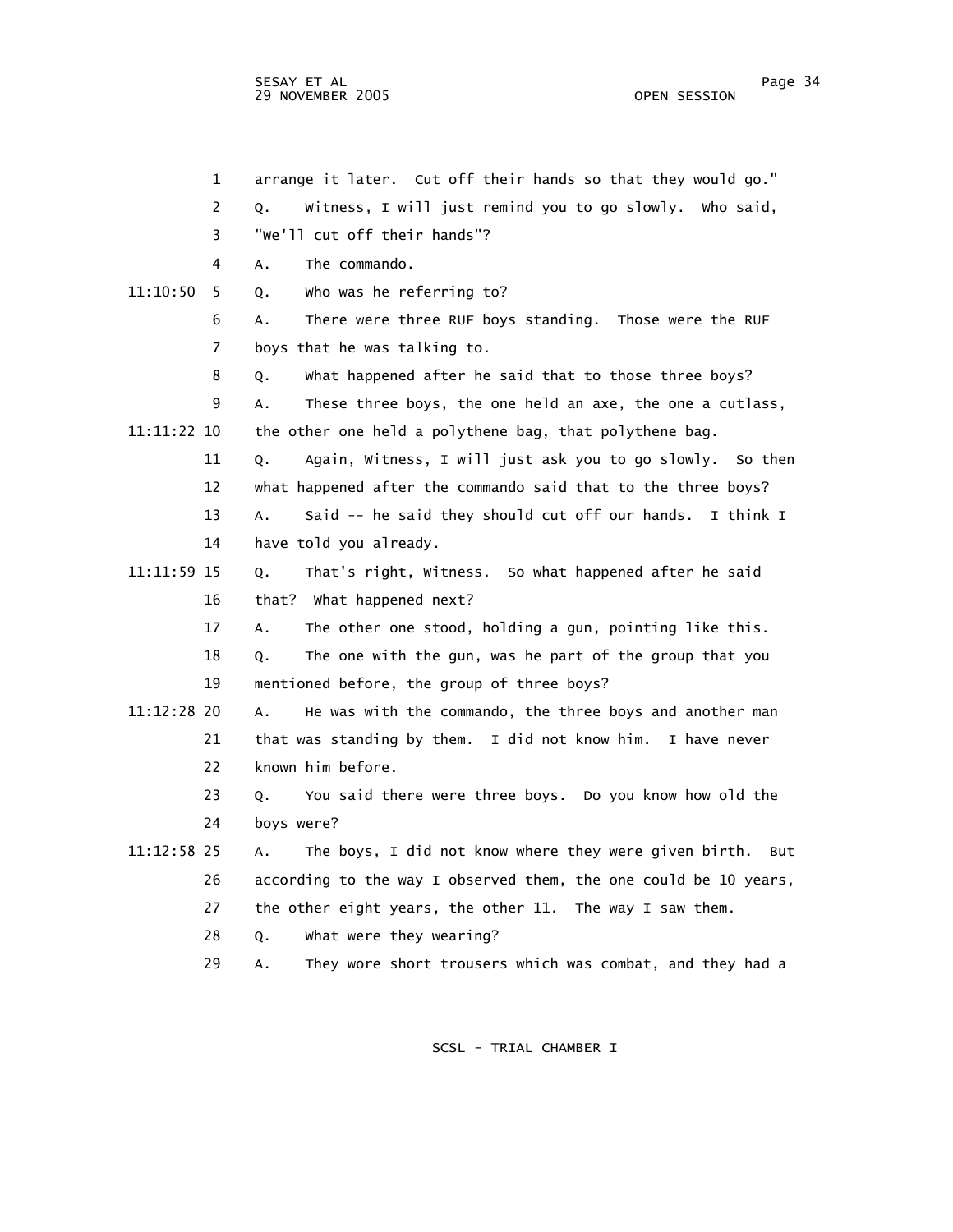| $\mathbf{1}$   | red T-shirt on and a red headband. That was the way they dressed |
|----------------|------------------------------------------------------------------|
| 2              | and that made me to understand that they were RUF.               |
| 3              | You said one of the group pointed the rifle at you. What<br>О.   |
| 4              | happened after that?                                             |
| 11:14:03<br>5. | He pointed it at us, if at all, somebody would have run<br>Α.    |
| 6              | away.                                                            |
| 7              | what happened after that?<br>Q.                                  |
| 8              | They called upon the first person. They said he should sit<br>А. |
| 9              | They ordered him to sit down, say, "Sit down."<br>down.          |
| 11:14:42 10    | Witness, I will just ask you quickly to clarify. You<br>Q.       |
| 11             | said $--$                                                        |
| 12             | А.<br>Okay, just go on.                                          |
| 13             | You said they ordered one person to sit down. Was that<br>Q.     |
| 14             | person --                                                        |
| 11:15:04 15    | That they should cut off his hand.<br>А.                         |
| 16             | Thank you. Was that person with your group originally?<br>Q.     |
| 17             | Yes, among the number of six. He was one of them.<br>Α.          |
| 18             | what happened after they told him to sit down?<br>Q.             |
| 19             | They said he should put his hand on a big log. That was<br>А.    |
| 11:15:36 20    | where he placed his hand.                                        |
| 21             | who said he should place his hand on a big log?<br>Q.            |
| 22             | The commando.<br>Α.                                              |
| 23             | Did he place his hand on the log?<br>Q.                          |
| 24             | Because there was no alternative, the boy placed his hand<br>Α.  |
| 11:16:03 25    | and it was cut off at once.                                      |
| 26             | What happened after his hand was cut off?<br>Q.                  |
| 27             | I saw the boy that held the polythene bag. He took the<br>А.     |
| 28             | hand and put $-$ placed it in the bag.                           |
| 29             | who cut his hand off?<br>Q.                                      |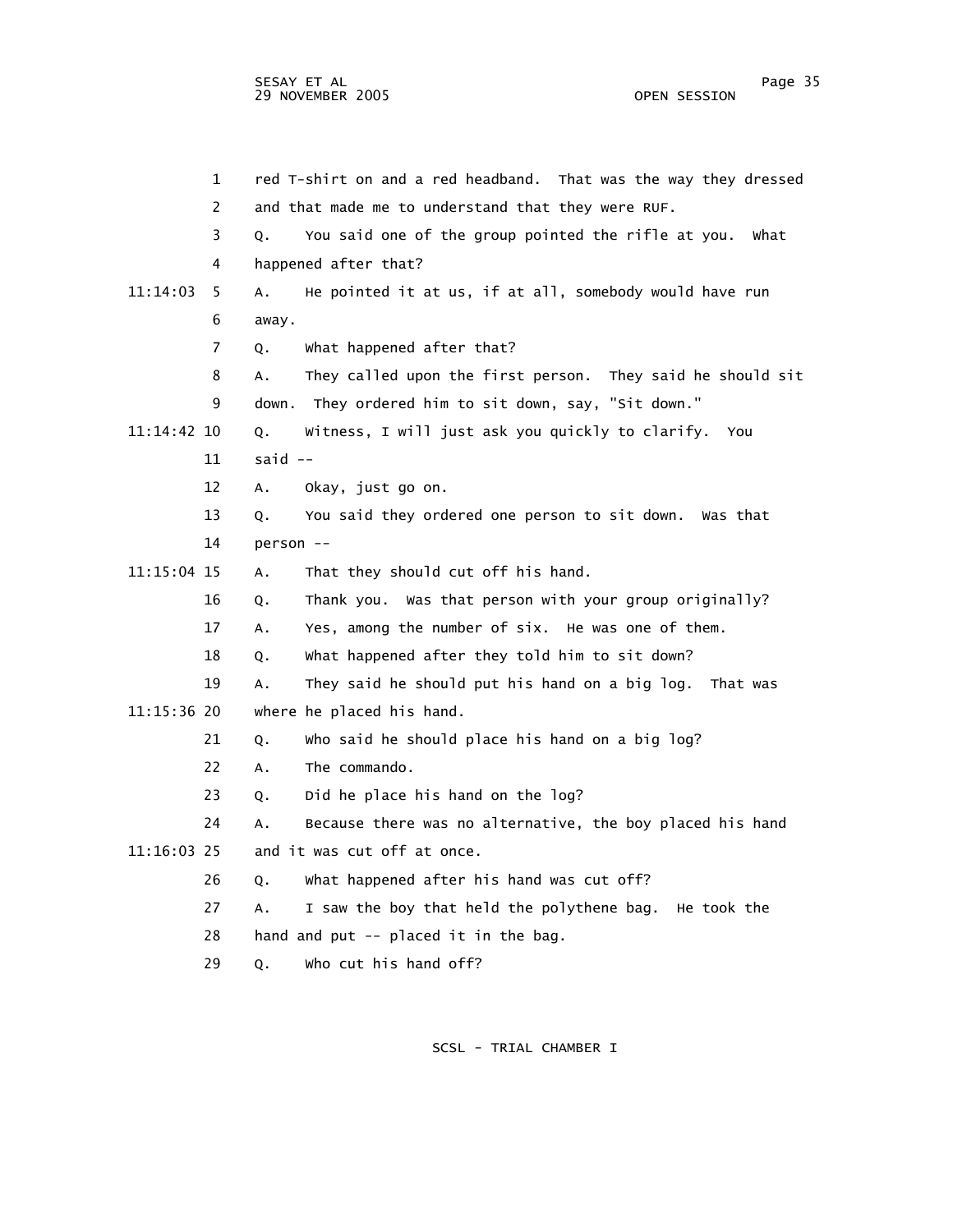SESAY ET AL Page 36 29 NOVEMBER 2005

 1 A. I said they were three boys. One of those boys who had the 2 axe was the one that cut off the hand. 3 Q. Okay. Thank you, Witness. What happened after they placed 4 the hand in the polythyrene [sic] bag? 11:17:20 5 A. Then he said, "You, come and sit here so that your hand 6 will be cut off." 7 Q. Who said that? 8 A. The commando. 9 Q. Who did he say it to? 11:17:39 10 A. He said it to me. He said I should go and sit down so that 11 they would cut off my hand. 12 Q. What did you do after that, Witness? 13 A. There was no alternative. I placed my hand on the log and 14 turned this way. 11:18:02 15 Q. What happened after that? 16 A. He struck it twice. I felt it. 17 Q. What happened after he struck it twice? 18 A. He did not complete cutting it off. I raise it up, And the 19 other part was hanging. Then he ordered me. He said, "Put it 11:18:39 20 down." Then I place it back again. 21 Q. Then what happened after you placed it back again? 22 A. The remaining part that was not cut off, he completed 23 cutting it off. The boy took the hand and placed it in the 24 polythene bag. 11:19:11 25 Q. Witness -- 26 A. Yes, yes. 27 Q. -- so what happened after that, after your hand was placed 28 in the polythyrene [sic] bag? 29 A. He called upon the next person.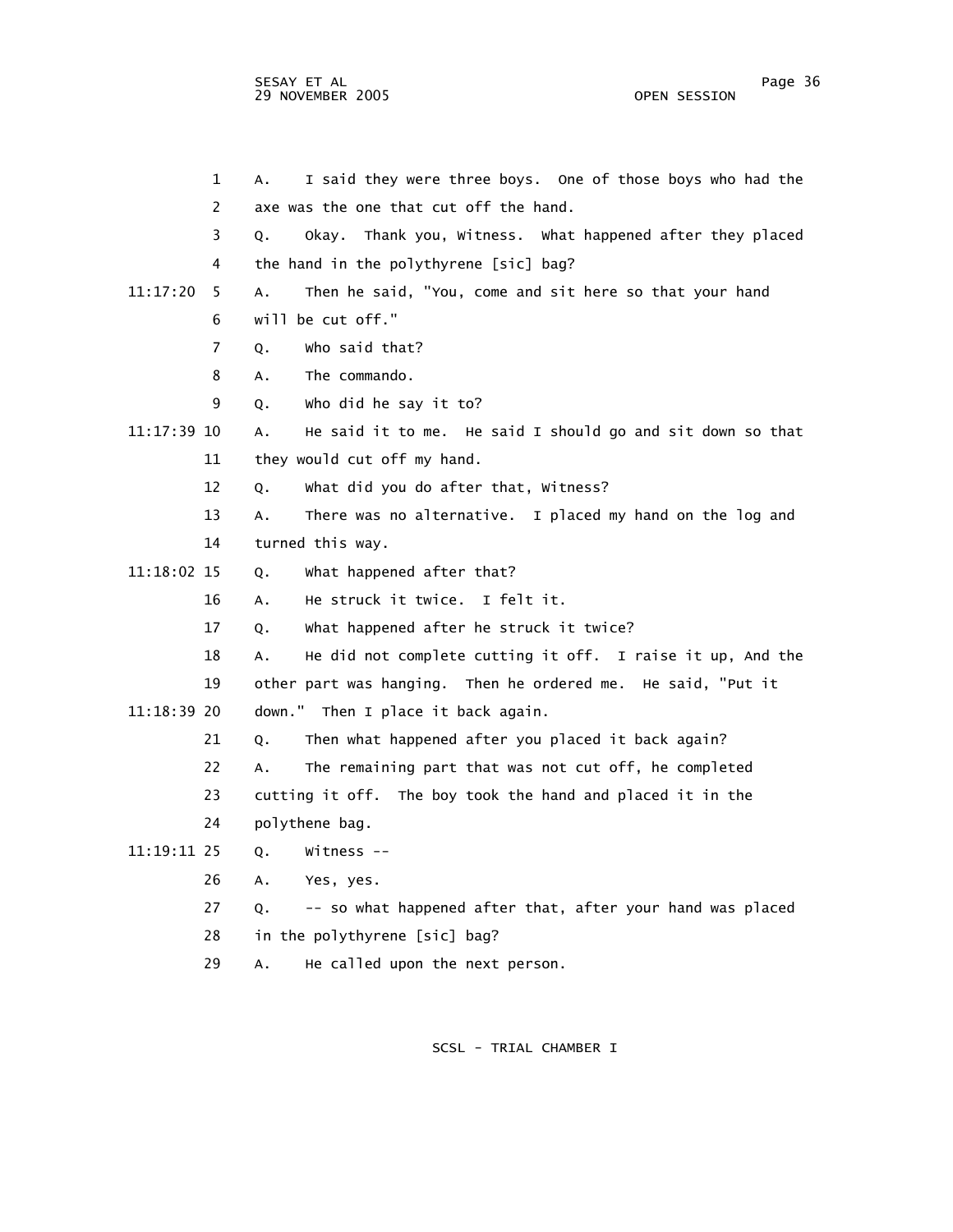1 Q. Was that person in your group? 2 A. Precisely. 3 Q. What happened after he called the next person? 4 A. The commando said because he was a young boy, a small boy, 11:19:59 5 let them just cut off the two fingers like that, like that. 6 Q. Witness, what do you mean when you say cutting it off like 7 that? 8 A. What? 9 Q. I'll just repeat. 11:20:28 10 A. The finger? He said it should be cut in a way it could be 11 described as one lob. That was the way they used to observe 12 people. You will observe that there are other people that they 13 had no two fingers so if the fingers were cut off -- 14 Q. Continue, Witness. 11:20:54 15 A. When the finger was cut off, the commando was not 16 satisfied. He ordered that the hand should be cut off at once. 17 Q. What happened after he ordered that the hand should be cut 18 off at once? 19 A. The boy had not wanted his hand to be cut off. He stood up 11:21:25 20 and said, "Commando, please. I'm pleading." 21 Q. What happened after he said he was pleading? 22 A. That if he could be used to carry their load, that could be 23 better. But he was just a young boy who had just been taken from 24 school, so he wouldn't love his hand to be cut off. 11:21:59 25 Q. Okay. Witness, I will just remind you to go slowly. 26 A. That is what I want. 27 Q. So what happened after he pleaded? 28 A. After, he made an attempt to plead to them. He bowed down. 29 But the one that held the gun fired -- shot him here. I saw that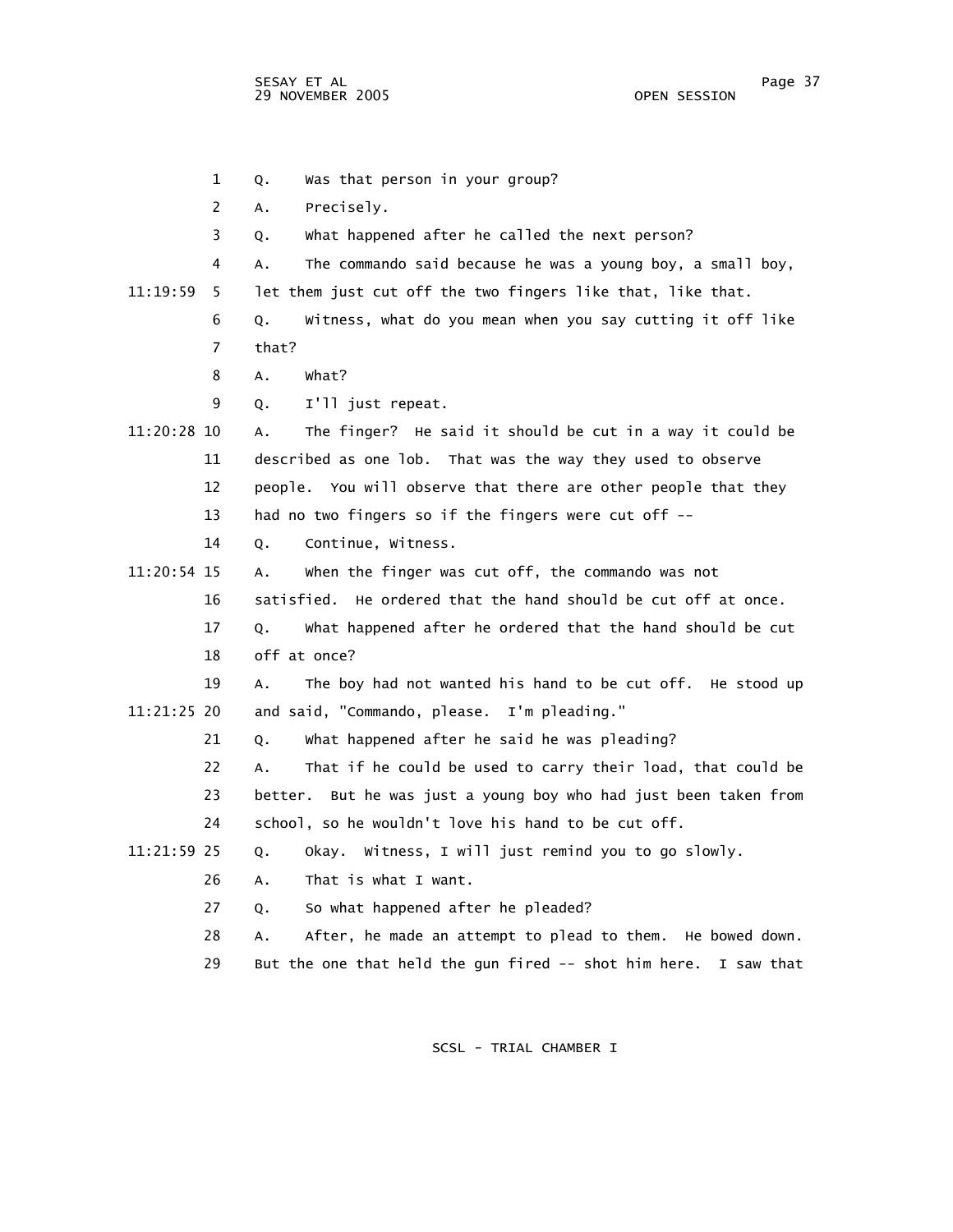1 with my own eyes.

 2 Q. What happened after he was shot? 3 A. He fell. 4 Q. What happened after that? 11:22:55 5 A. I myself took a rag and tied my hand, went and stood like 6 right over there. Then he said, "What are you waiting? What are 7 you waiting?" 8 Q. Mr Witness, who said that? 9 A. The commando said, "What are you waiting? What are you 11:23:26 10 waiting? Are you not going? Are you not going? Are you not 11 going?" Then I decided to go. 12 Q. Where did you go after that? 13 A. I was about to return where I left my wife and two 14 children, so that if I would have died, I would have died by 11:23:52 15 them. 16 Q. Did you make it back to your wife and two children? 17 A. I risk it. I went there. But as I was going, I hadn't 18 trousers, no shirt, no cap. It was an old woman that came and 19 brought an old trousers, who wore it on me. 11:24:36 20 Q. What happened after you were given the trousers? 21 A. The old woman said, she said, "Look, there is a hospital 22 there." I think it was Marie Stopes. She said, "Go there, 23 you'll be treated". Then the old woman returned to her house. 24 Q. Sorry, Witness, I will just ask you to repeat the name of 11:25:07 25 the hospital. 26 A. Marie Stopes. Sometimes that's the way they call it; I 27 don't know. Marie Stopes. It was down at Rogbalan there, that 28 was where the hospital was located. 29 Q. And did you go there?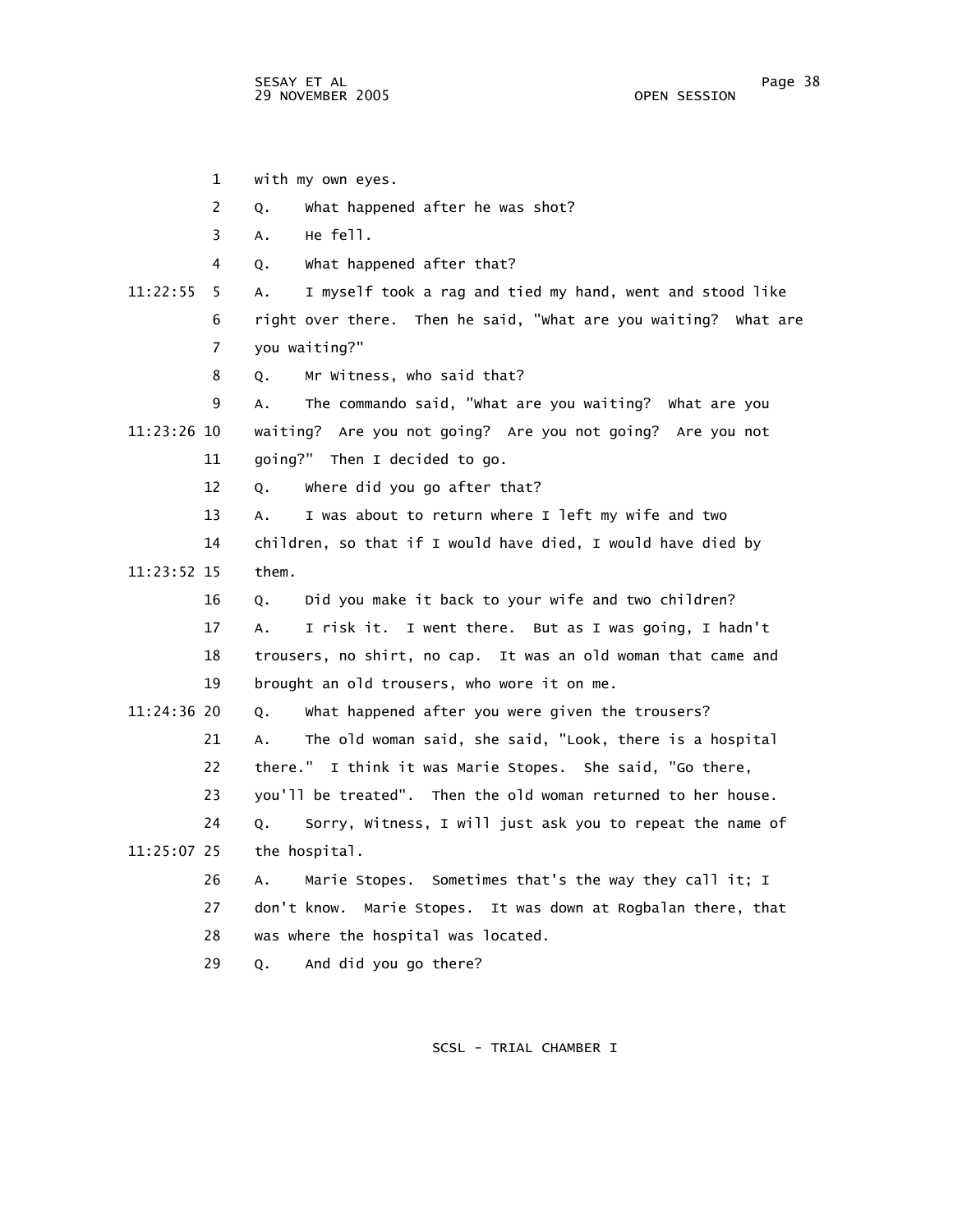| $\mathbf 1$    | As I came -- I came near to the gate, they locked the gate.<br>Α.   |
|----------------|---------------------------------------------------------------------|
| $\overline{2}$ | People were saying, "Do you see the insane people's hands?<br>These |
| 3              | people have started cutting off the insane people's hands."<br>So   |
| 4              | they locked the gate.                                               |
| 11:25:58<br>5. | what did you do after that?<br>Q.                                   |
| 6              | Still I returned.<br>А.                                             |
| $\overline{7}$ | where did you return to?<br>Q.                                      |
| 8              | To where I left my wife and children.<br>Α.                         |
| 9              | Did you get there?<br>Q.                                            |
| 11:26:18 10    | There was no alternative. Three days I went hungry, I<br>А.         |
| 11             | hadn't food. I moved slowly, slowly, slowly, like that, and went    |
| 12             | into one unfinished house.                                          |
| 13             | And after the three days what did you do?<br>Q.                     |
| 14             | I did not say three days. I said when I went, I entered<br>А.       |
| 11:26:50 15    | into one unfinished house. I held my hand like this.<br>I was       |
| 16             | hopeless.                                                           |
| 17             | What happened after that?<br>Q.                                     |
| 18             | I heard people making loud noise. It was the RUF<br>А.              |
| 19             | themselves that were pulling out. After they been dislodged at      |
| 11:27:17 20    | the Salad Ground at Regent.                                         |
| 21             | You said it was the RUF pulling out. Did you see this?<br>Q.        |
| 22             | I was in my hibernation. I saw that all, I saw them all.<br>А.      |
| 23             | I sat holding my hand like this. I saw them all.                    |
| 24             | what were they doing?<br>Q.                                         |
| 11:27:50 25    | I saw them make three lines as they were coming. Three<br>А.        |
| 26             | The one line were the commanders. The other ones, the<br>lines.     |
| 27             | people with the combats. The other lines were small, small,         |
| 28             | little, little children and women, so that they could not escape.   |
| 29             | That was what I saw.                                                |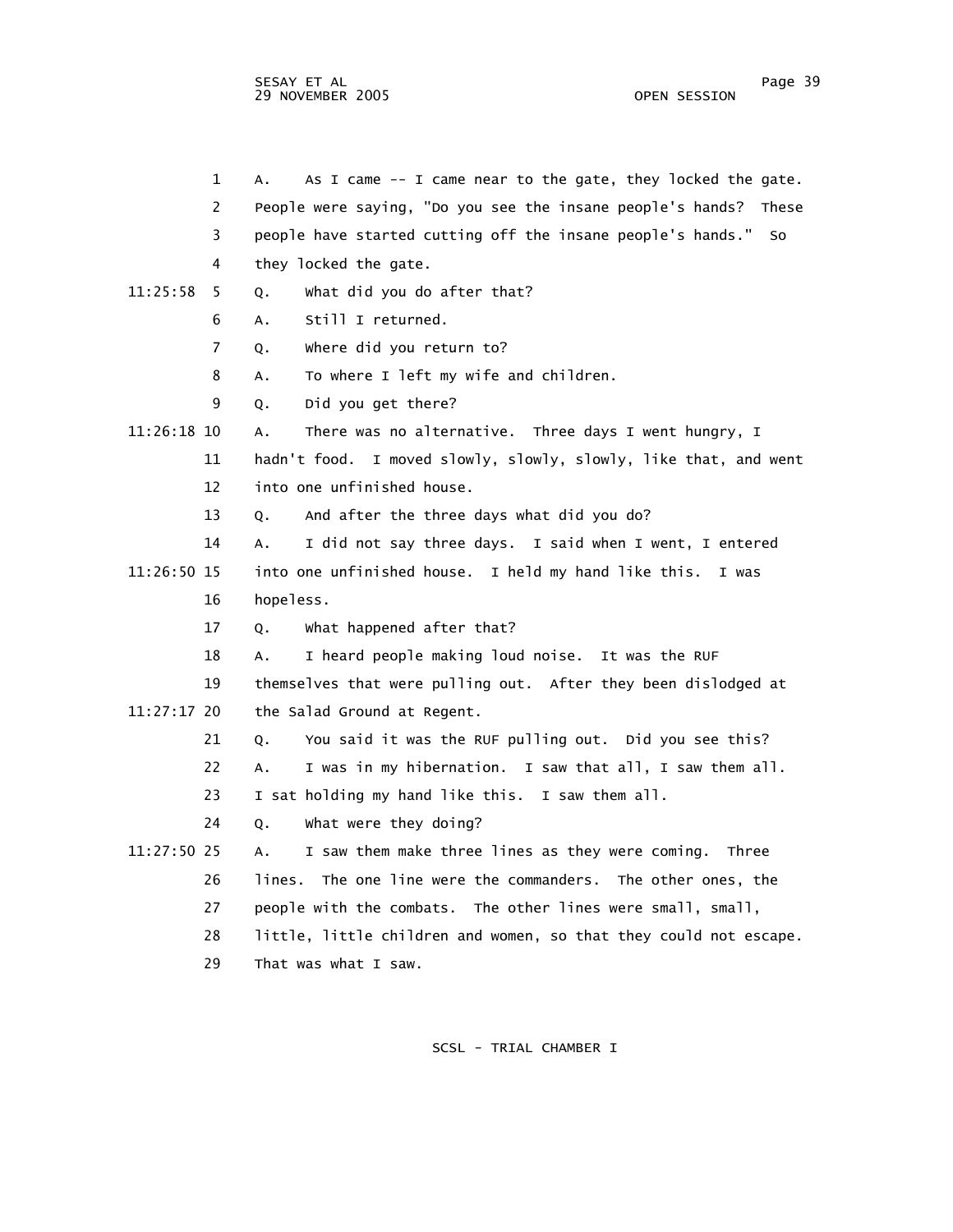SESAY ET AL Page 40 29 NOVEMBER 2005 OPEN SESSION

|               | $\mathbf{1}$ | What happened after you saw this?<br>Q.                           |
|---------------|--------------|-------------------------------------------------------------------|
|               | 2            | After they passed, I went to $-$ I tried to go to my wife,<br>А.  |
|               | 3            | but you had to climb a hill.                                      |
|               | 4            | So what did you do?<br>0.                                         |
| 11:28:58      | 5            | I tried. As I was going I saw a cassava stick. I uprooted<br>А.   |
|               | 6            | So I held the cassava stick and uprooted it. I took the<br>it.    |
|               | 7            | cassava and bite the cassava with my mouth, but it was bitter so  |
|               | 8            | I vomited.                                                        |
|               | 9            | what did you do after that?<br>Q.                                 |
| 11:29:31 10   |              | I tried until I arrived at the mosque. It was there I sat<br>А.   |
|               | 11           | and waited near our own place where we were.                      |
|               | 12           | And what happened after you waited?<br>Q.                         |
|               | 13           | I got up and went. It was closer to my wife's place.<br>A.,<br>My |
|               | 14           | wife saw me coming with tattered trousers. He said, "who is       |
| 11:30:12 15   |              | coming?"                                                          |
|               | 16           | Did you meet your wife?<br>Q.                                     |
|               | 17           | I met her. She began by crying.<br>A.                             |
|               | 18           | what did you do after you met your wife?<br>Q.                    |
|               | 19           | My children were crying, she was crying. She said if<br>Α.        |
| $11:30:37$ 20 |              | somebody is in this country with just two hands --                |
|               | 21           | THE INTERPRETER: Your Honour, the interpreter finds it            |
|               | 22           | difficult to catch up with witness's testimony. He would like     |
|               | 23           | $him - -$                                                         |
|               | 24           | PRESIDING JUDGE: To repeat his last question.                     |
| 11:30:51 25   |              | THE INTERPRETER:<br>-- to repeat -- yes, Your Honour.             |
|               | 26           | PRESIDING JUDGE:<br>His last question, I mean.                    |
|               | 27           | THE INTERPRETER:<br>Yes, Your Honour.                             |
|               | 28           | Could you please take the witness back to<br>PRESIDING JUDGE:     |
|               | 29           | that again.                                                       |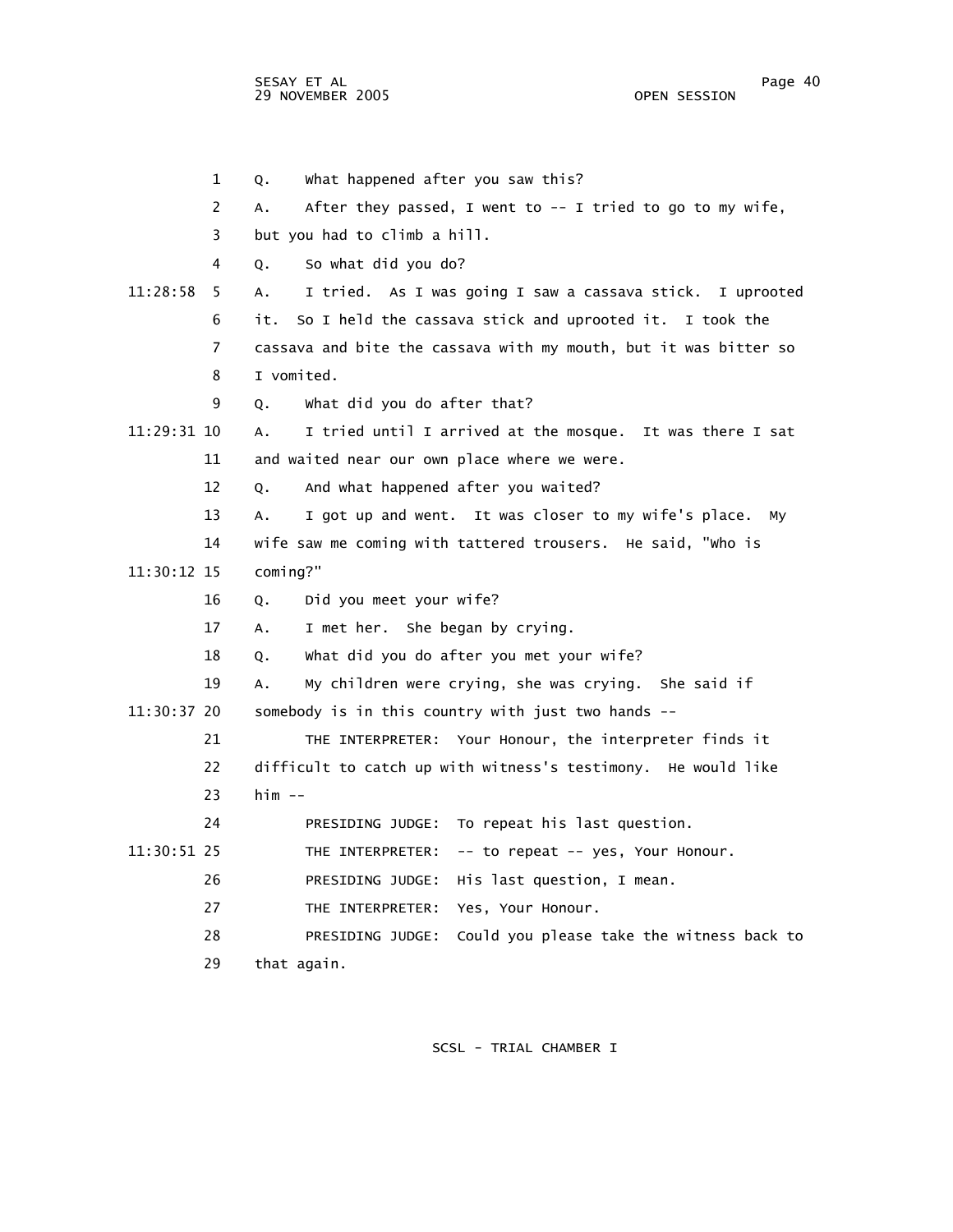1 MR WALLBRIDGE: 2 Q. Witness, I will just remind you again to speak very slowly. 3 A. Yes. All right. 4 MR WALLBRIDGE: Sorry, Your Honour, I didn't quite catch 11:31:20 5 that. 6 PRESIDING JUDGE: He testified that his wife saw him 7 coming. Take him from there. 8 THE WITNESS: She saw me coming. The condition in which I 9 went with was not the condition I was in. So when she saw me in 11:31:34 10 that condition she began by crying. She said that maybe -- she 11 said that her brother has died, so if now they have cut my hand, 12 she is finished. She was crying and I was crying too. Have you 13 understood? 14 MR WALLBRIDGE: 11:31:55 15 Q. Thank you, Witness. So what did you do -- 16 JUDGE ITOE: Mr Wallbridge, can you wait, please? 17 MR WALLBRIDGE: 18 Q. Okay, Witness, sorry. So what did you do after you met 19 your wife? 11:32:36 20 A. Not too long I saw my eldest sibling. They informed him 21 that their father's hand had been cut off. 22 Q. What happened after they were informed that your hand had 23 been cut off? 24 A. Except when they prepared small food in order for me to 11:33:09 25 have stamina to walk. I ate, to be frank. 26 Q. What did you do after you ate? 27 A. I told them, I said we should go away, we should not sit 28 down here. So we went as far as Grass Field. 29 Q. What happened after you got to Grass Field?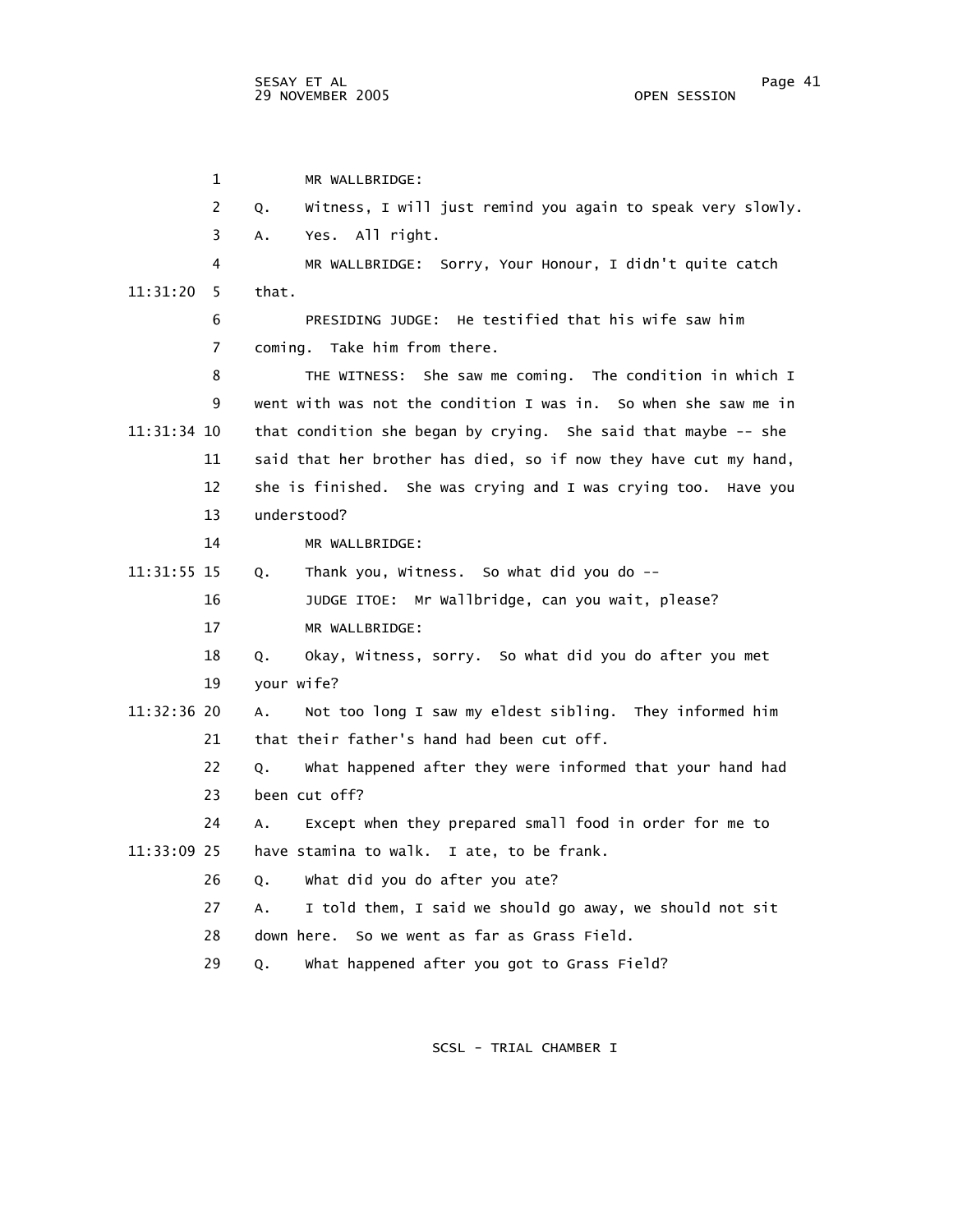1 A. My child pay to a doctor who treated me. They wrap the 2 bandage. The next day we went to the Connaught Hospital. 3 JUDGE THOMPSON: Mr Wallbridge, if that concludes an 4 episode or is about to conclude an episode, we may well recess 11:34:04 5 for 15 minutes. 6 MR WALLBRIDGE: Your Honour, I probably have one more 7 question. 8 JUDGE THOMPSON: Good, okay. Then we'll hear it 9 THE WITNESS: Because I'm now trying to finish. I'm trying 11:34:18 10 to finish. 11 MR WALLBRIDGE: 12 Q. Thank you, Witness. So you went to Connaught Hospital. 13 What did you see there? 14 A. When we went at PW junction, ECOMOG placed us in a Land 11:34:37 15 Rover and took us to the Connaught Hospital. Myself and my two 16 children. Just bear it up, we're now coming to the end. 17 Q. Witness, at the Connaught Hospital -- you arrived at the 18 Connaught Hospital? 19 A. They took me there. They registered me. 11:35:08 20 Q. Were there other people at the hospital? 21 A. There were many there. In fact, I did not even have a 22 place to sit. 23 Q. You say there were many there. Who were these people? 24 A. Those that cut off, if they cut somebody's hands, they 11:35:40 25 brought him. If they cut somebody's hands or feet, they brought 26 them there. Our brothers and sisters were the only ones that 27 were just there. 28 Q. Okay, Witness, I just have one more question. If you 29 remember you were --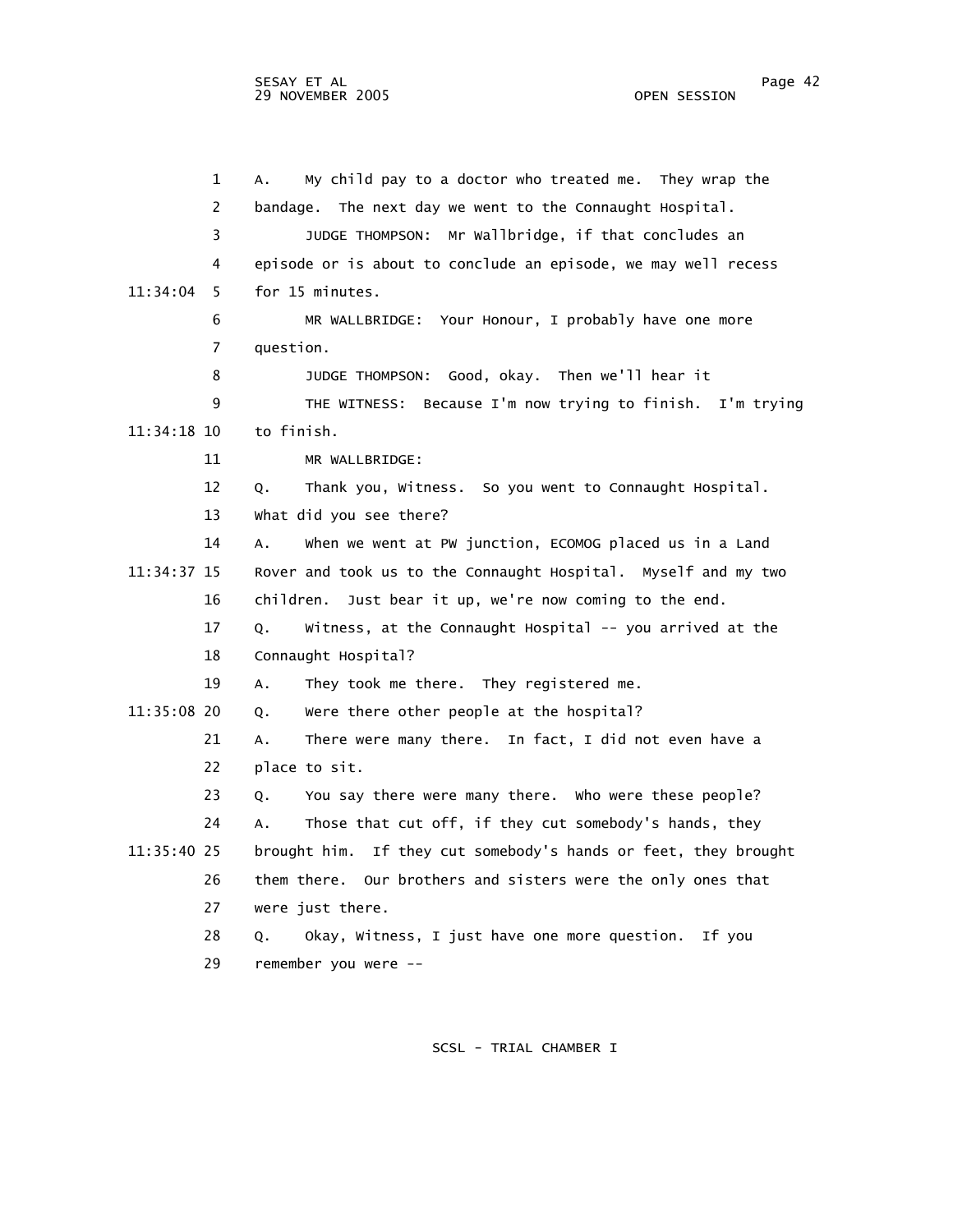1 A. Go on. Go on. I'm here for that. 2 Q. You said that when you took your wife's younger brother for 3 treatment, you were ordered to leave him. Do you know what 4 happened to your wife's younger brother? 11:36:27 5 A. He was shot. 6 Q. And then -- sorry, I will make it clear. After you left 7 him, do you know what happened to him after that? 8 A. Some people met me at the hospital and told me that your 9 sister -- no, your wife's brother has died. Because I knew him. 11:36:59 10 Then I said, "Well, there is no chance now. How can I go?" 11 Because at that time it was all silent, nobody was walking about. 12 MR WALLBRIDGE: Thank you, Witness. No more questions for 13 the witness, Your Honours. 14 THE WITNESS: Yes, sir. 11:37:19 15 JUDGE THOMPSON: The Court will recess for 15 minutes. 16 [Break taken at 11.37 a.m.] 17 [RUF29NOV05C - SGH] 18 [Upon resuming at 12.02 p.m.] 19 JUGE THOMPSON: Mr Jordash, do you want to begin? 12:03:43 20 MR JORDASH: Thank you, Your Honour. 21 CROSS-EXAMINED BY MR JORDASH: 22 Q. Good afternoon, Mr Witness. 23 A. Yes, good afternoon. 24 Q. I shall ask you a few questions. 12:04:03 25 A. I will be happy. 26 Q. I won't keep you long though. 27 A. In God's name. 28 Q. The man who shot your wife's brother was an SLA soldier; am 29 I right?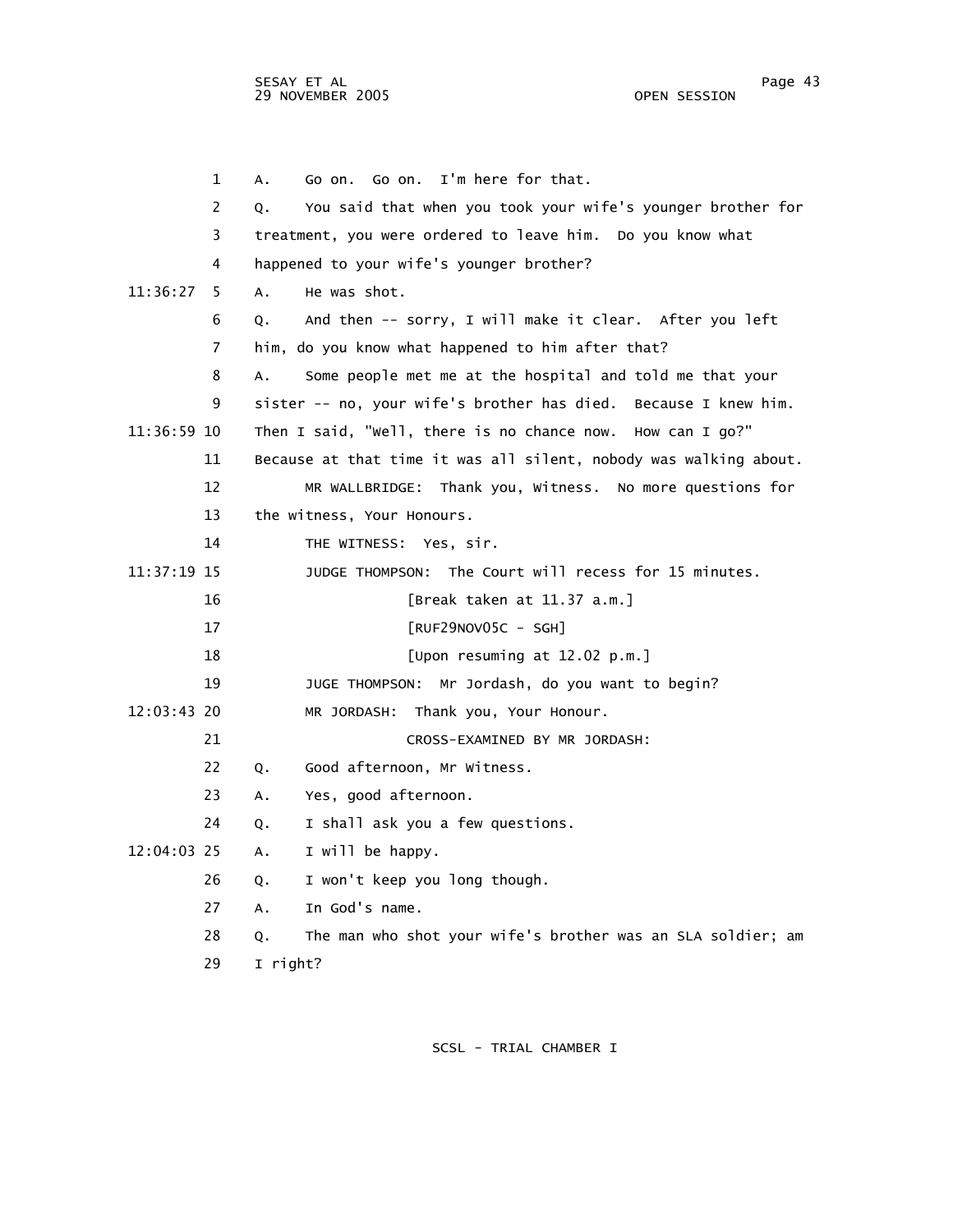1 A. I didn't see him in person. I didn't see him in person. 2 Where I was in hiding, if I say I saw him I would be telling you 3 lies. 4 Q. Were you told by your neighbour that he was an SLA soldier? 12:04:50 5 A. No, I didn't have any such talk with any neighbour. 6 Q. Okay. What I am going to do, Mr Witness, is ask you -- 7 A. Yes. 8 Q. -- is ask you about a statement you made with the 9 Prosecution in February of 2003. 12:05:33 10 A. Uh-huh. 11 Q. Do you remember meeting some people from the Special Court 12 in February of 2003? 13 A. Where? 14 Q. Freetown. 12:06:02 15 A. In what way? To meet them in what way? 16 Q. Well, to meet and talk to them about your experience with 17 the rebels? 18 A. Nobody met with me. 19 Q. When was the first time you met with someone from the 12:06:31 20 Special Court? 21 A. I didn't get that. 22 Q. Okay. Can you remember when the first time was when you 23 met people from the Special Court? 24 A. If you remind me about the place maybe I will have the idea 12:07:02 25 and I would think, but you have not reminded me. 26 MR JORDASH: Can I just check, before I do, that the 27 Prosecution don't have a problem with me mentioning the location 28 of the first interview? Thank you. 29 Q. It was at XXXXX, Mr Witness. That was where I think you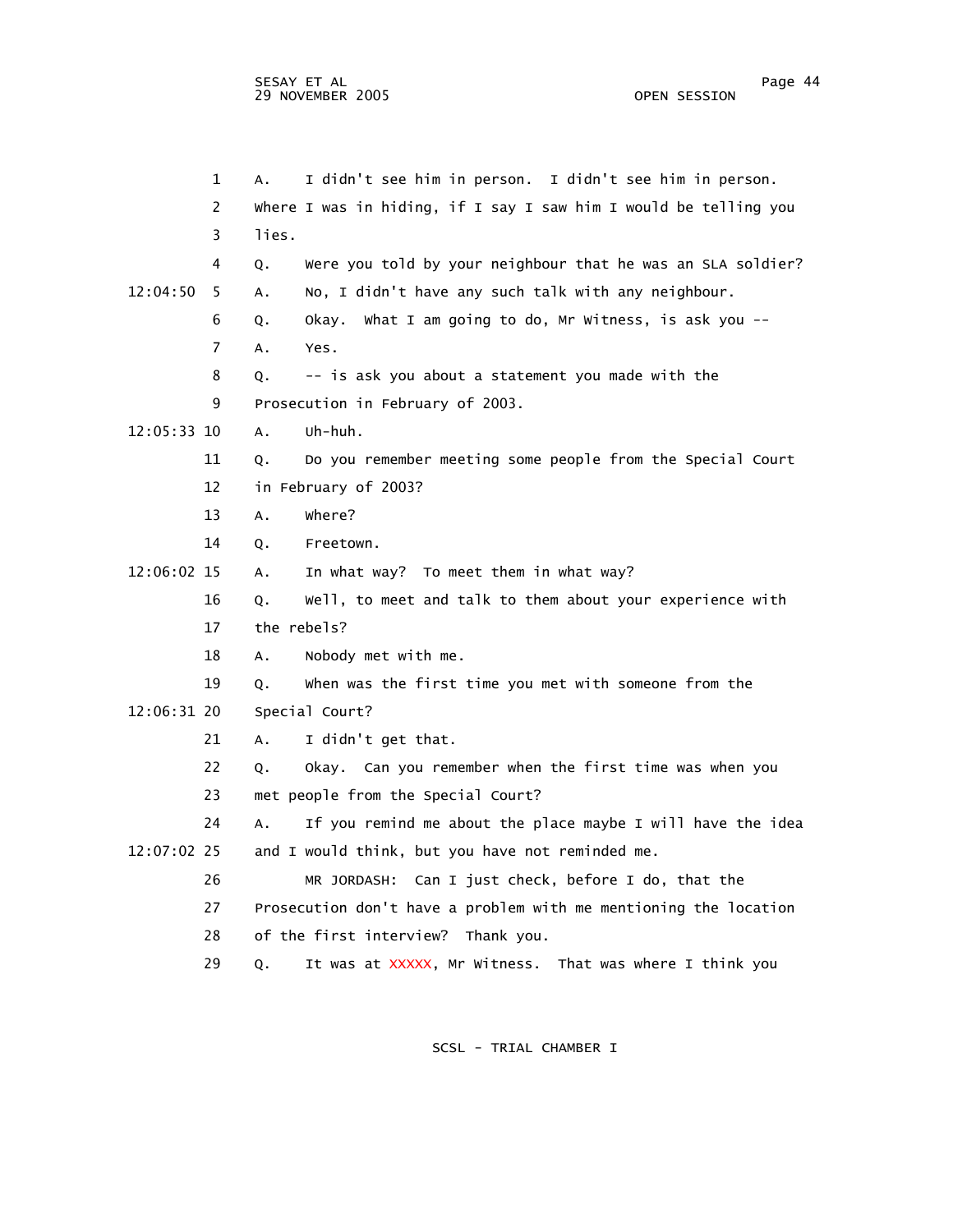1 met someone from the Special Court in 2003? 2 A. At XXXXX? 3 Q. Yes. 4 A. Well, I have forgotten. I don't think so. 12:07:50 5 Q. Do you remember meeting somebody called Corinne Dufka, a 6 woman, a white woman? 7 A. Yes. 8 Q. And did she talk to you about what had happened to you in 9 January of 1999? 12:08:09 10 A. She went and took statements from me. 11 Q. Did you speak Krio during the time when she took the 12 statement from you? 13 A. There was an interpreter. 14 Q. Who interpreted from Krio to English so the white woman 12:08:40 15 could understand? 16 A. That's how it happened. 17 Q. Was the statement read back to you after it had been 18 completed? 19 A. She read it out. 12:09:14 20 Q. And did you put your finger-print on it to indicate -- 21 A. That's how it happened. 22 Q. Did you put your finger-print on it just to indicate that 23 it was what you wanted to tell the white woman? 24 A. That's how it happened. 12:10:19 25 Q. Can you remember if later that year, 2003, you met a man 26 called Paul Flynn from the Special Court? 27 A. Paul Flynn? 28 Q. Paul Flynn, a white man. 29 A. I do not understand the name.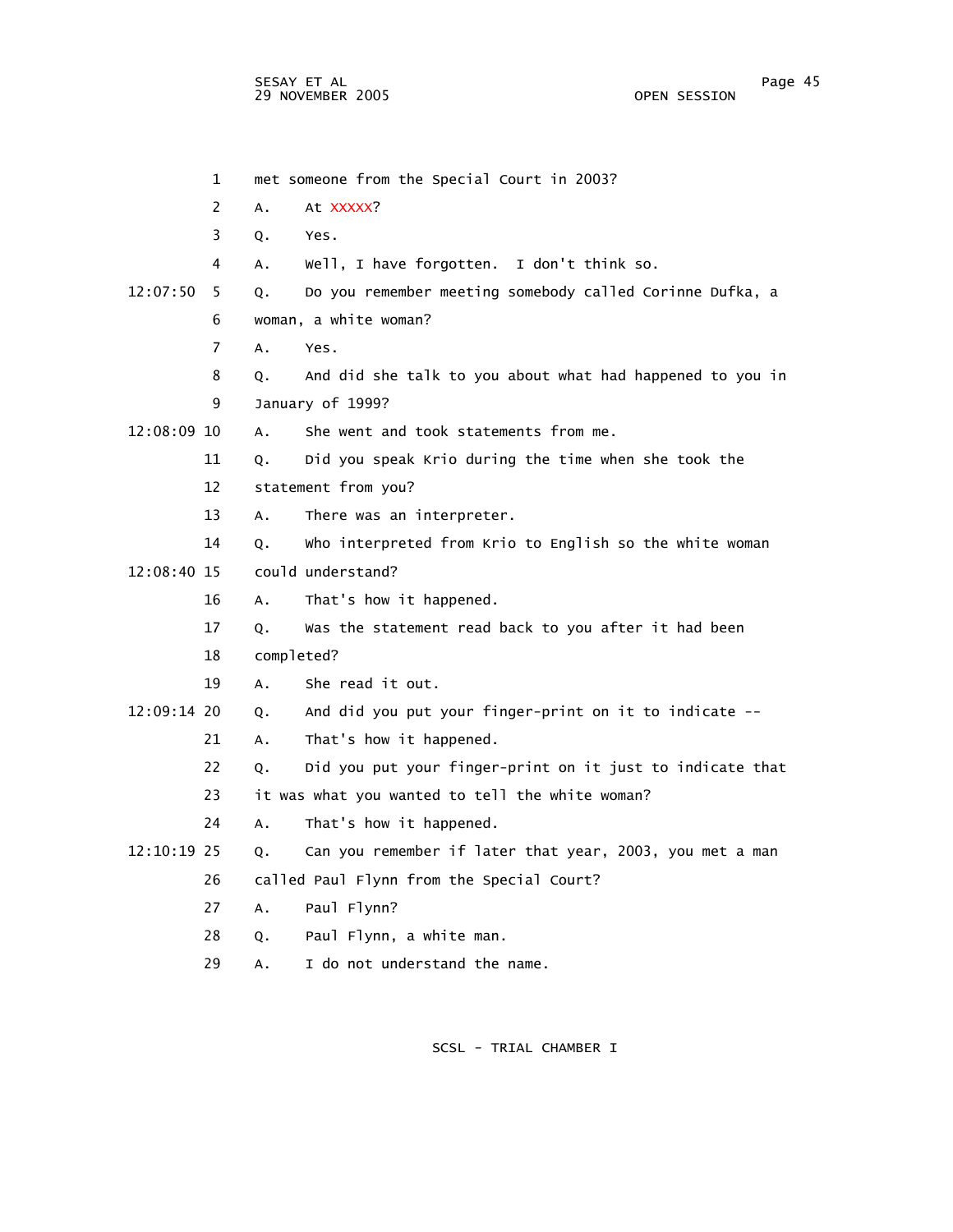1 MR JORDASH: Can I again maybe suggest the location? 2 PRESIDING JUDGE: Maybe the name of the interpreter that 3 was there at that time. 4 MR JORDASH: I will try that, yes, Your Honour. 12:10:45 5 Q. Do you remember meeting Bobby Gboyor? 6 A. Bobby Gboyor? 7 Q. He was an interpreter. 8 A. To the same woman who took the statement? 9 Q. No. This is a second interview in November 2003 a white 12:11:10 10 man and an interpreter called Bobby Gboyor? 11 A. Two black men went there. Two black men. 12 Q. You do remember meeting somebody, though, from the 13 Special Court in late 2003, may be about two years ago now? 14 A. That came from the Special Court to meet me? When he went 12:11:56 15 to meet me, is that what you mean? 16 Q. Yes, do you remember meeting for a second time but this 17 time you met just men? 18 A. Yes, they were all men. 19 Q. And did those men read to you your first statement? 12:12:21 20 A. They didn't read them. 21 Q. Weren't you asked to confirm whether your first statement 22 was correct or not? 23 A. They didn't even ask me about the statement. They just 24 reminded me that I have to go and they gave me a telephone 12:13:00 25 number. That was all. 26 Q. Can you remember any occasion, Mr Witness, where you were 27 asked to confirm whether your first statement was accurate or 28 not? 29 A. Nobody went there to repeat anything about statement to me.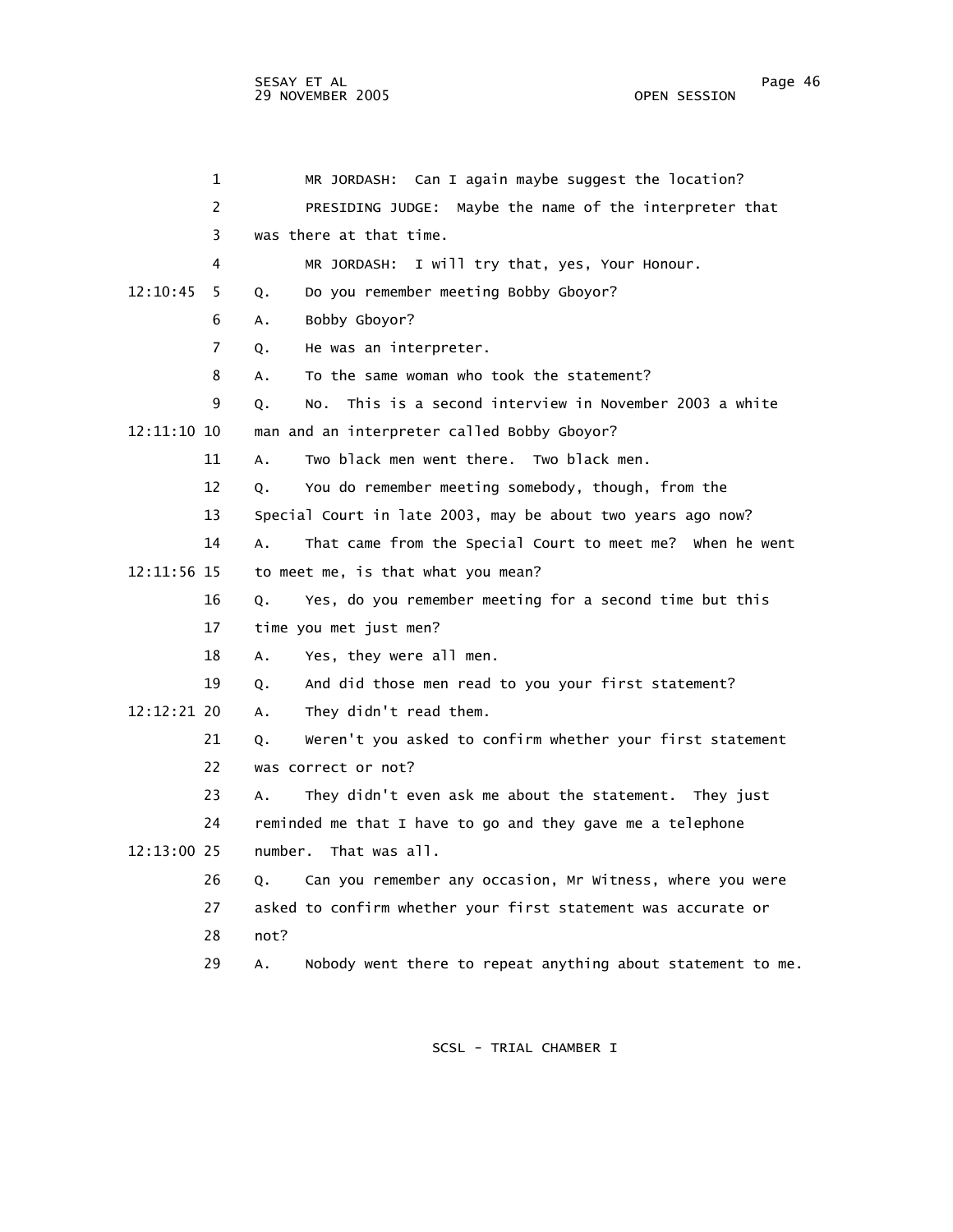1 The only thing they told me that the day they would need me they 2 would come and call me. That's what they said. 3 Q. Could I just suggest to you, Mr Witness, that you met two 4 men at Seaview in late 2003 and read through, together, your 12:14:25 5 first statement. Just think back here. I know it's a long time 6 ago. 7 A. Tell him that I do not tell lies. I cannot answer to 8 something that I didn't do because he's asking me. Tell him that 9 I don't know. Tell him that. 12:14:58 10 PRESIDING JUDGE: I am not sure that Seaview would mean 11 anything to him either. 12 MR JORDASH: I had to try. 13 PRESIDING JUDGE: Maybe the office of the Court, or 14 something of that nature, the first meeting was likely in 12:15:18 15 XXXXX. So the next one, if he was brought over to a location 16 within the Special Court, maybe you can try it that way. 17 MR JORDASH: Well, the location of the interview -- 18 PRESIDING JUDGE: I know Seaview was outside the Court 19 compound but, if I am not mistaken, it was OTP offices at the 12:15:34 20 time, wasn't it? 21 MR JORDASH: That I don't know. 22 PRESIDING JUDGE: I think that's the way it was called, 23 Mr Harrison. 24 MR HARRISON: Yes. I was just going to suggest that there 12:15:44 25 is a particular road right in front of Seaview that a lot of 26 people know and I am trying to be cryptic because I'm not sure if 27 defence counsel wants to use it, but there is a well-known road 28 in front of Seaview that may trigger anyone's memory. I can say 29 the name of the road, but I'd leave it to defence counsel.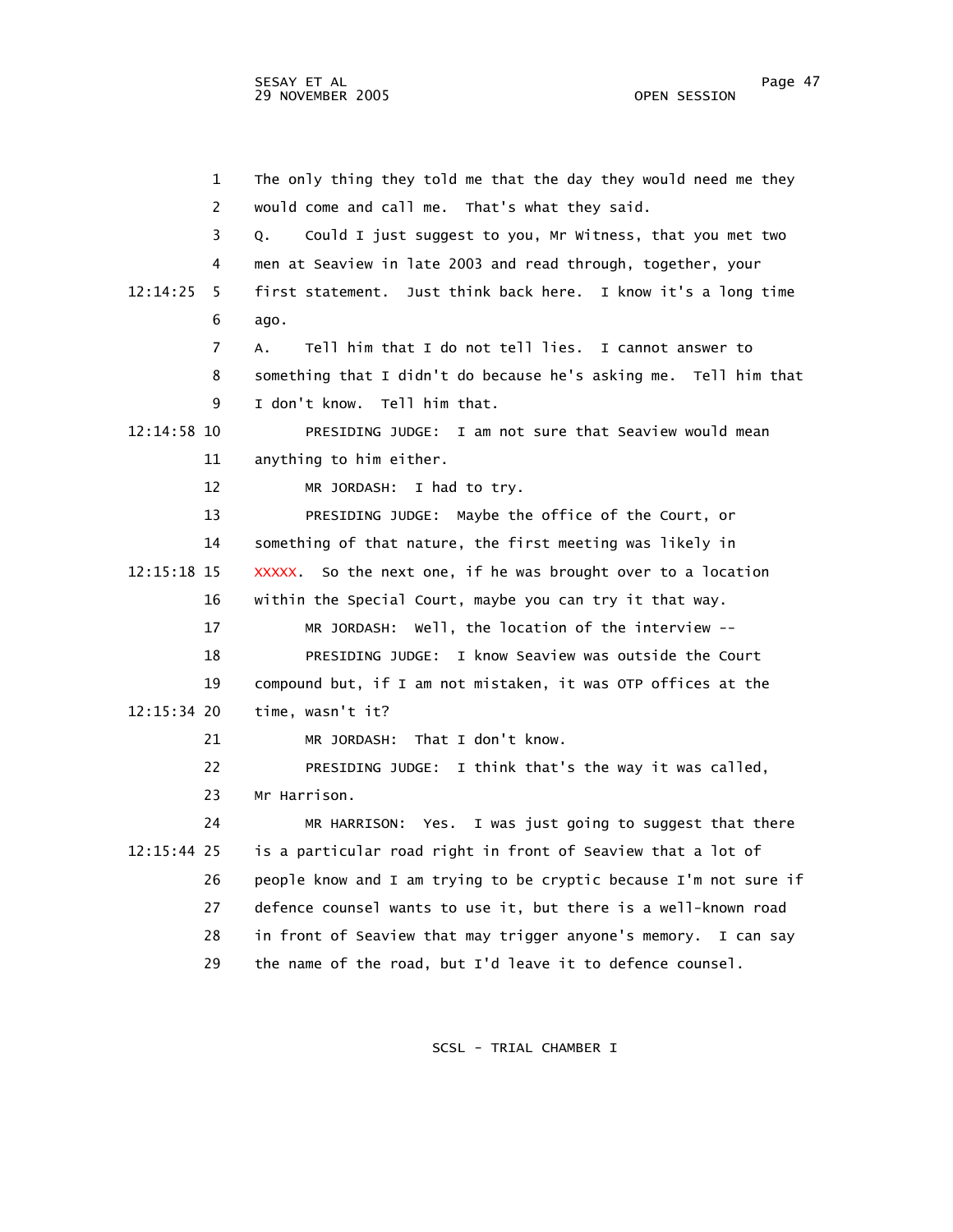```
 1 MR JORDASH: Never ask a question you don't know the answer 
         2 to, I think. 
         3 PRESIDING JUDGE: As I said, I knew that Seaview was where 
         4 their offices were located before they moved within the compound 
12:16:24 5 here. That's what I know of. That's why I said offices of the 
         6 Court, in that sense. I see you are learning from that but I 
         7 thought you knew. It's okay. 
         8 MR JORDASH: We don't get told anything, us defence. 
         9 THE WITNESS: Are you talking to me? 
12:16:42 10 PRESIDING JUDGE: We will be talking to you now, 
        11 Mr Witness. 
        12 MR JORDASH: I'm just going to try again. 
        13 THE WITNESS: Nobody would force me answer to something 
       14 that I do not understand. It won't happen.
12:16:57 15 PRESIDING JUDGE: That is fine, Mr Witness. We will ask 
        16 you a question now and we'll see. 
        17 MR JORDASH: 
        18 Q. Let me just try again. I don't mean to -- 
        19 A. All right. Let's go on. 
12:17:15 20 Q. I'm not suggesting you're lying, Mr Witness. I am 
        21 certainly not suggesting that; okay? 
        22 A. The only person I'm afraid of is God. I won't tell lies. 
        23 I know what God said about somebody who tells lies. I do not 
        24 tell lies. Tell him that. I am a Muslim. I do pray. I am 
12:17:37 25 afraid to tell lies so that God would not hold me responsible for 
        26 that. You hear? 
        27 Q. I hear you very loud and clear, Mr Witness. The interview 
        28 in late November which I suggest you had was at the Prosecutor's 
        29 offices; do you remember?
```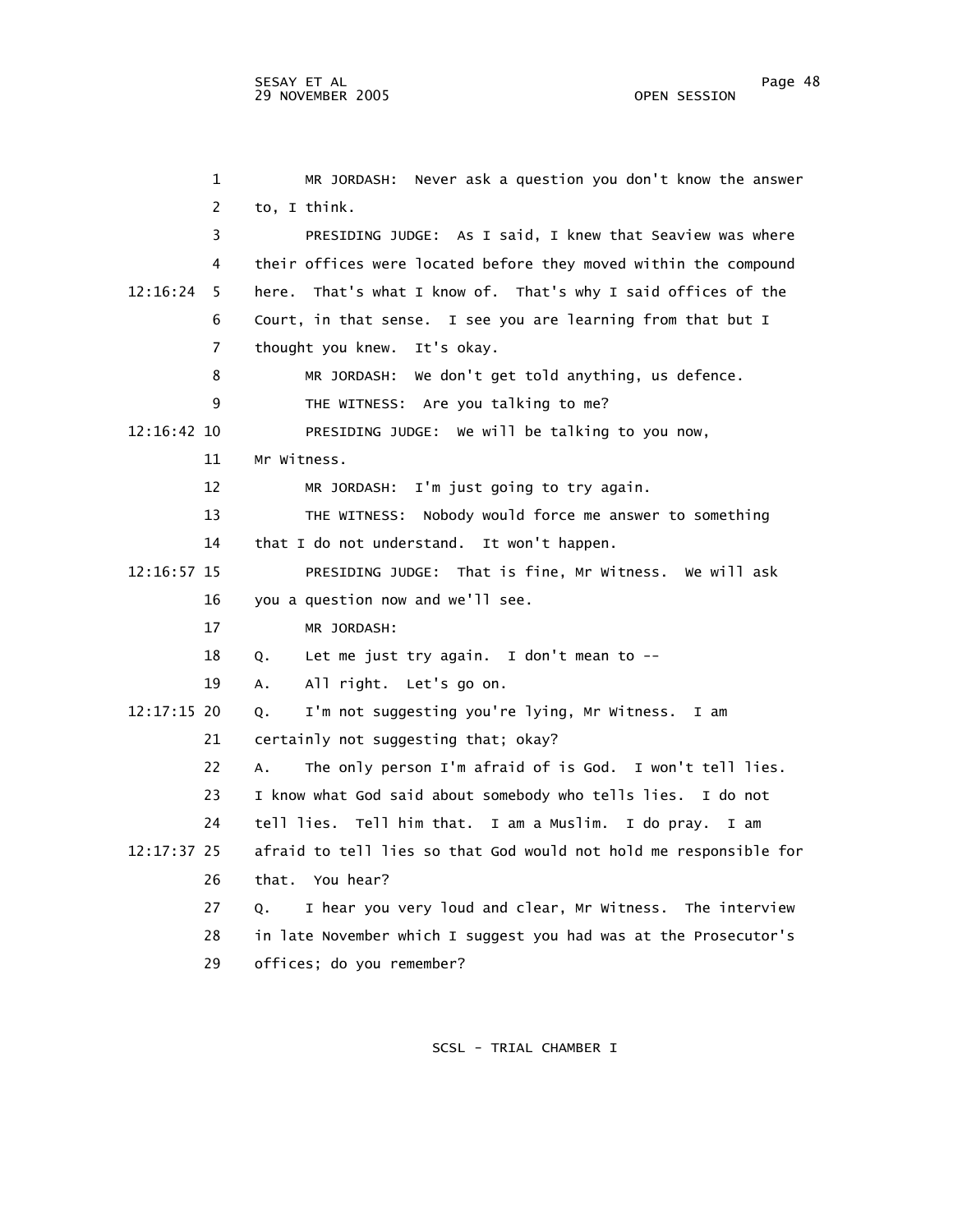SESAY ET AL Page 49 29 NOVEMBER 2005

 1 A. Which office? Where? Where? Tell me the place. 2 PRESIDING JUDGE: It's off Spur View. Spur Road, I mean. 3 Not Spur View, Spur Road. 4 MR JORDASH: Thank you. 12:18:32 5 Q. Off Spur Road is where I suggest? 6 A. So, you see, that's where I catch you. I have never known 7 that place Spur Road. Never. 8 PRESIDING JUDGE: Not very far from the British High 9 Commission. 12:18:47 10 THE WITNESS: I have never gone there. 11 JUDGE ITOE: Mr Jordash, why don't you accept the tip from 12 Mr Harrison? 13 PRESIDING JUDGE: Well, I gave him the tip already. 14 MR JORDASH: That's the same tip, I think. 12:19:03 15 JUDGE ITOE: Yes. That's Seaview, you know. I think you 16 can try that. Why not? 17 MR JORDASH: Well, the witness says he has never been to 18 Spur Road. 19 JUDGE ITOE: I see. 12:19:15 20 PRESIDING JUDGE: And he doesn't know Spur Road. 21 JUDGE ITOE: Seaview, I was somewhere else because the sea 22 is not particularly very, very visible from Spur Road. Not the 23 one I know. It is visible but not very conspicuously visible. 24 Anyway, I didn't know Mr Harrison was referring to Spur Road. 12:19:46 25 JUDGE THOMPSON: Mr Jordash, I have a different approach. I 26 was wondering whether you wanted a quick stand down probably to 27 consult with Mr Cammegh for some creative solution. 28 MR JORDASH: I think that might just overcomplicate things. 29 You know what Mr Cammegh is like.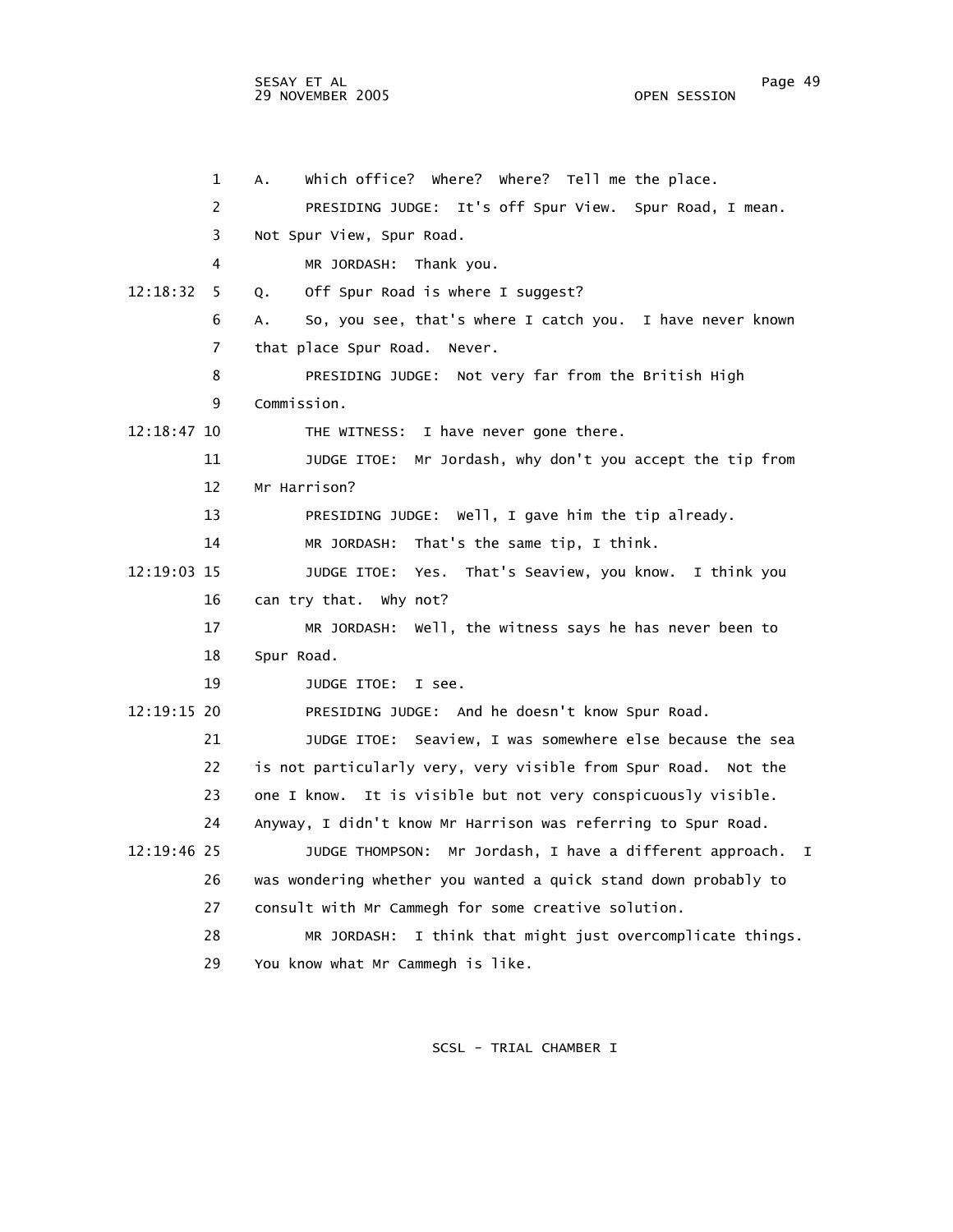1 Q. Mr Witness, I am sorry to detain you. We are just trying 2 to find a way that I can ask you sensible questions. 3 A. That's why I am happy. 4 Q. Okay. Do you not remember at all ever having gone through 12:20:29 5 your first statement and its contents in late 2003? 6 A. Since that woman left there nobody went there. Journalists 7 do go there to interview me for something different not 8 pertaining to the Court. But nobody has ever come from this 9 Court to go and ask me this question or that question. No. 12:21:03 10 PRESIDING JUDGE: Mr Jordash, maybe you could try to see, 11 by looking at the statements, some content to see if he 12 remembers. Without now going through -- because clearly the 13 witness doesn't appear to remember that. I presume that's what 14 you are aiming at; to see what he may or may not have said on 12:21:22 15 that second occasion. 16 MR JORDASH: Partly yes. Yes, that's right. I do 17 apologise, I don't have the page numbering for that particular 18 page. 19 PRESIDING JUDGE: The last one? 12:21:35 20 MR JORDASH: The last one, please. I do apologise. 21 MR HARRISON: 10081. 22 MR JORDASH: Thank you. Does that follow sequentially from 23 the other statements? 24 PRESIDING JUDGE: Yes. 12:21:40 25 MR JORDASH: Thank you. 26 Q. I just want to read, if I can, Mr Witness, three lines from 27 a piece of paper which contains notes from an interview which I 28 suggest was an interview with you in late 2003 off Spur Road. 29 This is what it says: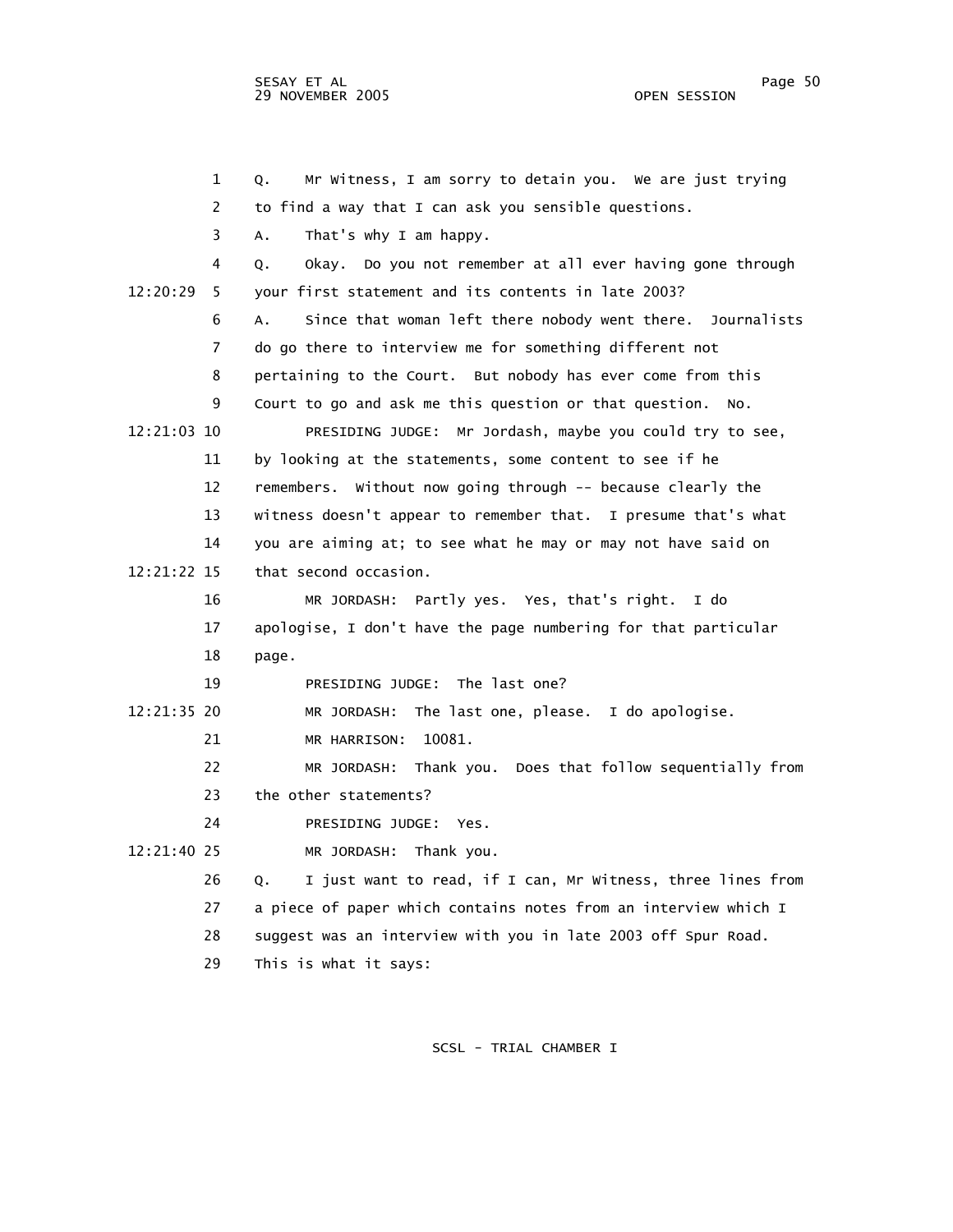1 "The witness stated his existing statement is correct 2 except for reference to 'XXXXX Road' which should in fact 3 read 'XXXXX Road'?" 4 A. That's right. If you say that I will go with you. If you 12:22:56 5 say that. But Spur Road, no. 6 Q. Do you remember when you told people from the Prosecution 7 that XXXXX Road as contained in your --8 A. XXXXX, Calaba Town. 9 Q. Do you remember giving the Prosecution that correction 12:23:30 10 correcting your original statement? 11 A. The first statement -- let me tell you clearly. The first 12 statement, the one who took it, the boy who was short, he was the 13 one who said the boys, but I don't know the boy and I wouldn't 14 answer to something that is a lie because you are asking me. The 12:23:56 15 boy who was shot, who had not yet died, knew him and he was the 16 one who called the boy who shot him. I didn't see him in person. 17 Q. Okay. What I am going to do, Mr Witness, is move on and if 18 I can return to that in -- 19 A. Yes, it would be better. It's not bad. Even if it is 12:24:19 20 still tomorrow it's not bad, it's all right. 21 Q. I am hoping it won't be tomorrow. And I will return to 22 that, if I may, in a closed session because it does have 23 identifying details contained in that section of the statement I 24 would like to refer to. Let me ask you this, if I can, 12:24:52 25 Mr Witness. Am I right that when you were captured you were 26 captured with a person called Alie? 27 A. When I was captured? Well, that's where I want to tell you 28 that nobody captured me. I am unable to call anybody's name 29 right now. Tell him that.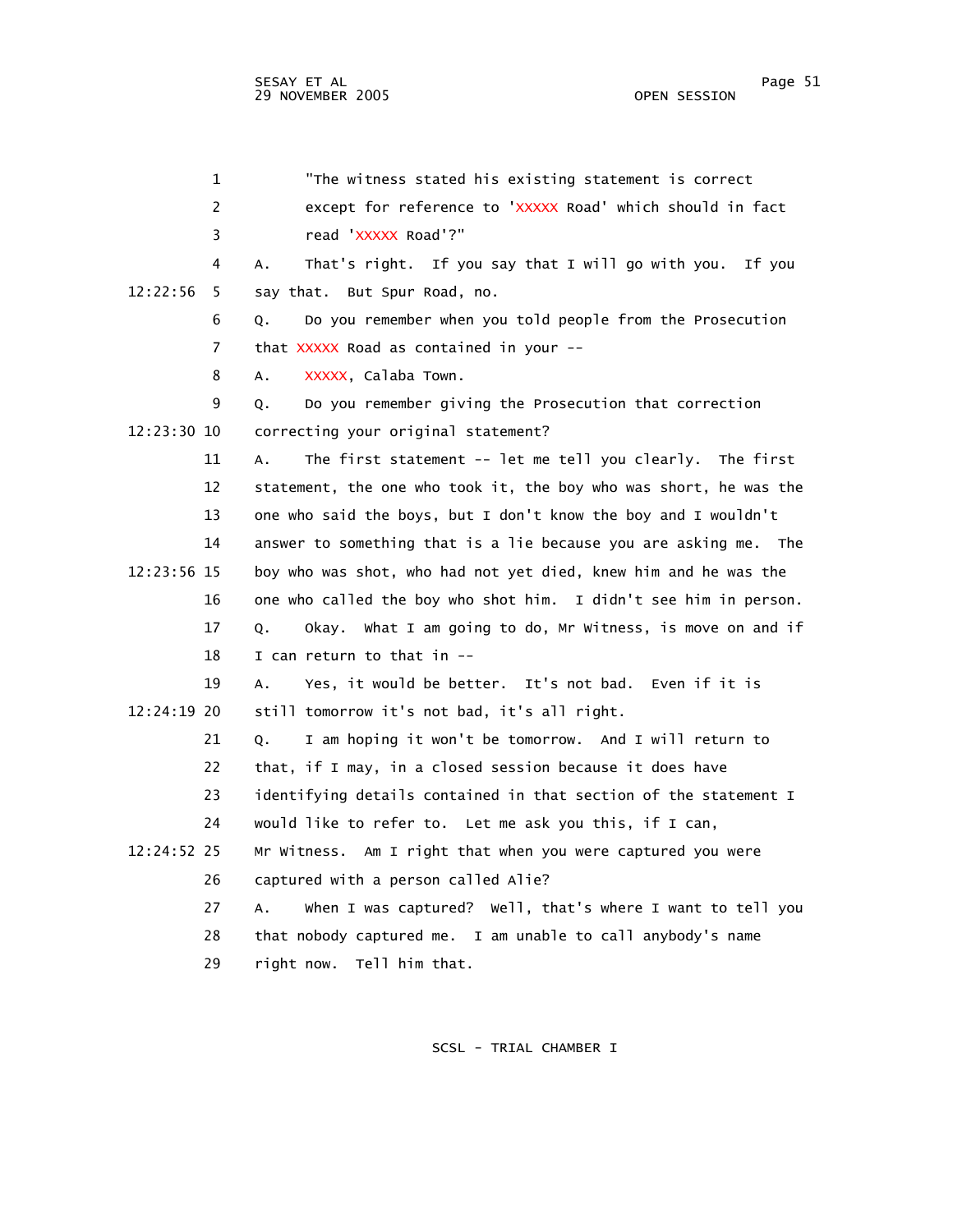|             | $\mathbf 1$ | What I'm suggesting is that one of the civilians captured<br>Q.   |
|-------------|-------------|-------------------------------------------------------------------|
|             | 2           | with you $--$                                                     |
|             | 3           | With whom I was captured?<br>А.                                   |
|             | 4           | Yes, was called Alie; do you remember?<br>Q.                      |
| 12:25:49    | 5           | Well, if you say I was captured, that is difficult for me.<br>А.  |
|             | 6           | Say those with whom you went together. If you tell me that, I     |
|             | 7           | will be able to answer you. And his name is Alie, yes.<br>But I   |
|             | 8           | wouldn't answer because I don't want to call names.               |
|             | 9           | Okay. Was Alie's sister abducted by the rebels who were in<br>Q.  |
| 12:26:06 10 |             | Freetown?                                                         |
|             | 11          | It's not to Alie because she is his sister, but I saw<br>А.       |
|             | 12          | children behind us. But I don't know. If you are asking Alie      |
|             | 13          | that's a question, not me.                                        |
|             | 14          | Well, I want to read something from your first statement to<br>Q. |
| 12:26:39 15 |             | you and see if you remember. It's not a trick question and I am   |
|             | 16          | not suggesting that you're lying; okay?                           |
|             | 17          | That's it. If I tell lies, you tell me.<br>A.                     |
|             | 18          | MR JORDASH: Your Honours, page 11078 and it is the third          |
|             | 19          | paragraph.                                                        |
| 12:27:09 20 |             | Just listen to this, if you would, Mr Witness.<br>Q.              |
|             | 21          | I'm listening to you.<br>A.,                                      |
|             | 22          | PRESIDING JUDGE: Is it the third paragraph?                       |
|             | 23          | MR JORDASH: Third paragraph beginning with "Alie". I have         |
|             | 24          | mislabeled.                                                       |
| 12:27:22 25 |             | PRESIDING JUDGE: I have only in two paragraphs and I have         |
|             | 26          | none starting with "Alie". I.                                     |
|             | 27          | MR HARRISON: It is just one page on at 79, there is a             |
|             | 28          | paragraph that starts with the word "Alie".                       |
|             | 29          | Thank you very much. I do apologise.<br>10079,<br>MR JORDASH:     |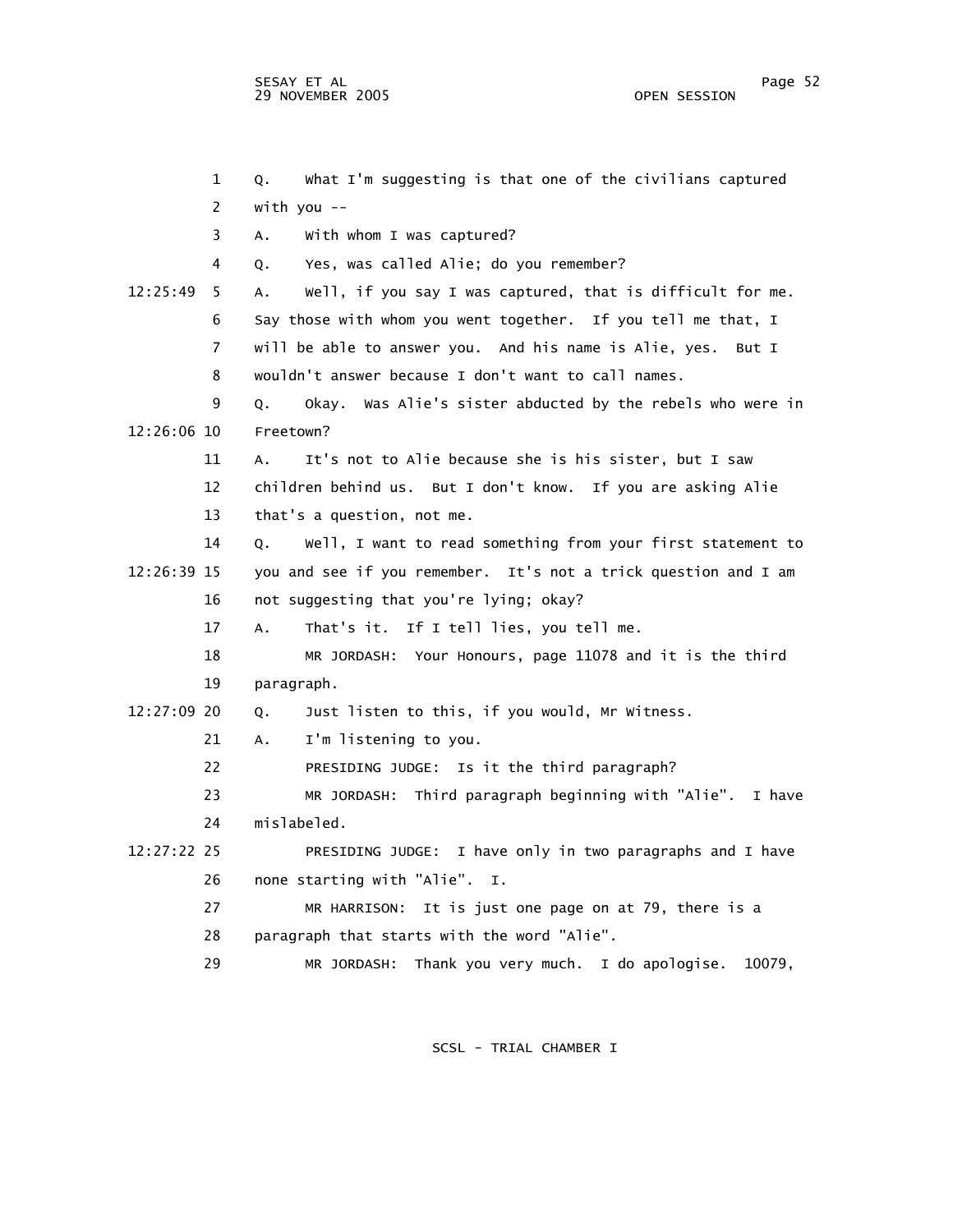|               | 1              | third paragraph.                                                  |
|---------------|----------------|-------------------------------------------------------------------|
|               | 2              | PRESIDING JUDGE: Yes, okay.                                       |
|               | 3              | MR JORDASH:                                                       |
|               | 4              | This is what your statement says, Mr Witness:<br>Q.               |
| 12:27:57      | 5              | "Alie's sister" --                                                |
|               | 6              | Speak on.<br>А.                                                   |
|               | $\overline{7}$ | "Alie's sister was abducted by those rebels. She will know<br>Q.  |
|               | 8              | the name of that commander. She was held for several              |
|               | 9              | months by them and I think she was finally released from          |
| 12:28:20 10   |                | Okra Hills."                                                      |
|               | 11             | Do you remember telling the Prosecution that Alie's sister        |
|               | 12             | was abducted by those rebels?                                     |
|               | 13             | Tell him that I don't want to call names here. Tell him<br>Α.     |
|               | 14             | that. Alie or no Alie, I don't want to call names. The girls      |
| $12:28:57$ 15 |                | whom I saw, the rebels captured them as convoys. I do not know    |
|               | 16             | if it is Alie who has that question. It is not me. You see, if    |
|               | 17             | Alie were here.                                                   |
|               | 18             | Do you remember -- although you don't want to call names<br>Q.    |
|               | 19             | here, do you remember calling that name to the Prosecution to the |
| 12:29:24 20   |                | white woman who you met?                                          |
|               | 21             | That they took that girl along and that girl would know who<br>А. |
|               | 22             | took her along; is that it? Is that what you're saying?<br>No, it |
|               | 23             | is not between the two of us.                                     |
|               | 24             | Did you hear that she was released from Okra Hills?<br>Q.         |
| 12:29:52 25   |                | At that time I was at the XXXXX XXXXX when they left.<br>А.<br>we |
|               | 26             | were not in the same place.                                       |
|               | 27             | But did anyone tell you that she had been released from<br>Q.     |
|               | 28             | Okra Hills?                                                       |
|               | 29             | Because I didn't see her with my own eyes, I didn't believe<br>А. |
|               |                |                                                                   |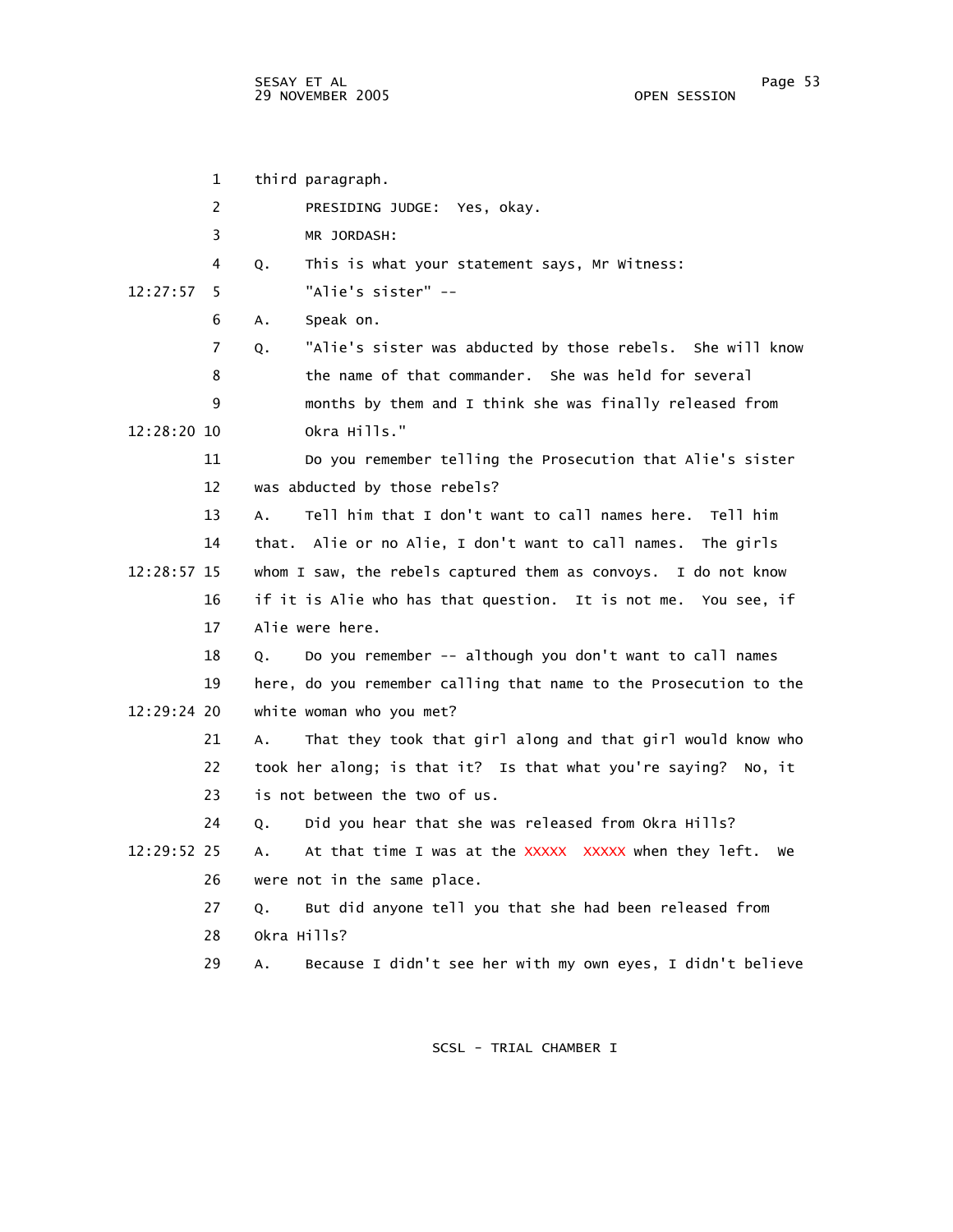| $\mathbf{1}$   | it.                                                               |
|----------------|-------------------------------------------------------------------|
| 2              | You were told but didn't believe it because you hadn't seen<br>Q. |
| 3              | it yourself?                                                      |
| 4              | I wouldn't believe in something that I did not see with my<br>А.  |
| 12:30:27<br>5. | own eyes. I would have to see and make sure, then I'll believe.   |
| 6              | If they say it and I start following what they said, that it was  |
| $\overline{7}$ | so and so, no.                                                    |
| 8              | Okay. That's fine. We can move on, Mr Witness, thank you.<br>Q.   |
| 9              | I will be happy.<br>А.                                            |
| 12:30:51 10    | The people you identified as RUF were the people you saw<br>Q.    |
| 11             | without uniform; is that correct -- without combat?               |
| 12             | Correct. RUF, they were dressed like mad people. They<br>A.       |
| 13             | would tie things round their heads; they wouldn't wear decent     |
| 14             | clothing; they are smelly. They are RUF, you understand. Tell     |
| 12:31:21 15    | him that.                                                         |
| 16             | I am told. So the people you identified as RUF looked as<br>Q.    |
| 17             | if they'd been living in the bush for some time?                  |
| 18             | Tell him thanks for that. They have been in the bush.<br>A.       |
| 19             | They have nearly been transformed into animals.                   |
| 12:31:56 20    | And that's the way you identified the RUF?<br>Q.                  |
| 21             | А.<br>Yes.                                                        |
| 22             | That's the way you identified the men who took you?<br>Q.         |
| 23             | That's what happened. They never respected people.<br>А.<br>They  |
| 24             | wouldn't dress well. They wouldn't even -- to eat decent food,    |
| 12:32:21 25    | they wouldn't. That's the RUF.                                    |
| 26             | And that's the way you identified the three boys who<br>Q.        |
| 27             | captured you?                                                     |
| 28             | Those who chopped off our hands, that's how I knew them.<br>Α.    |
| 29             | The only question I have remaining is that<br>Thank you.<br>Q.    |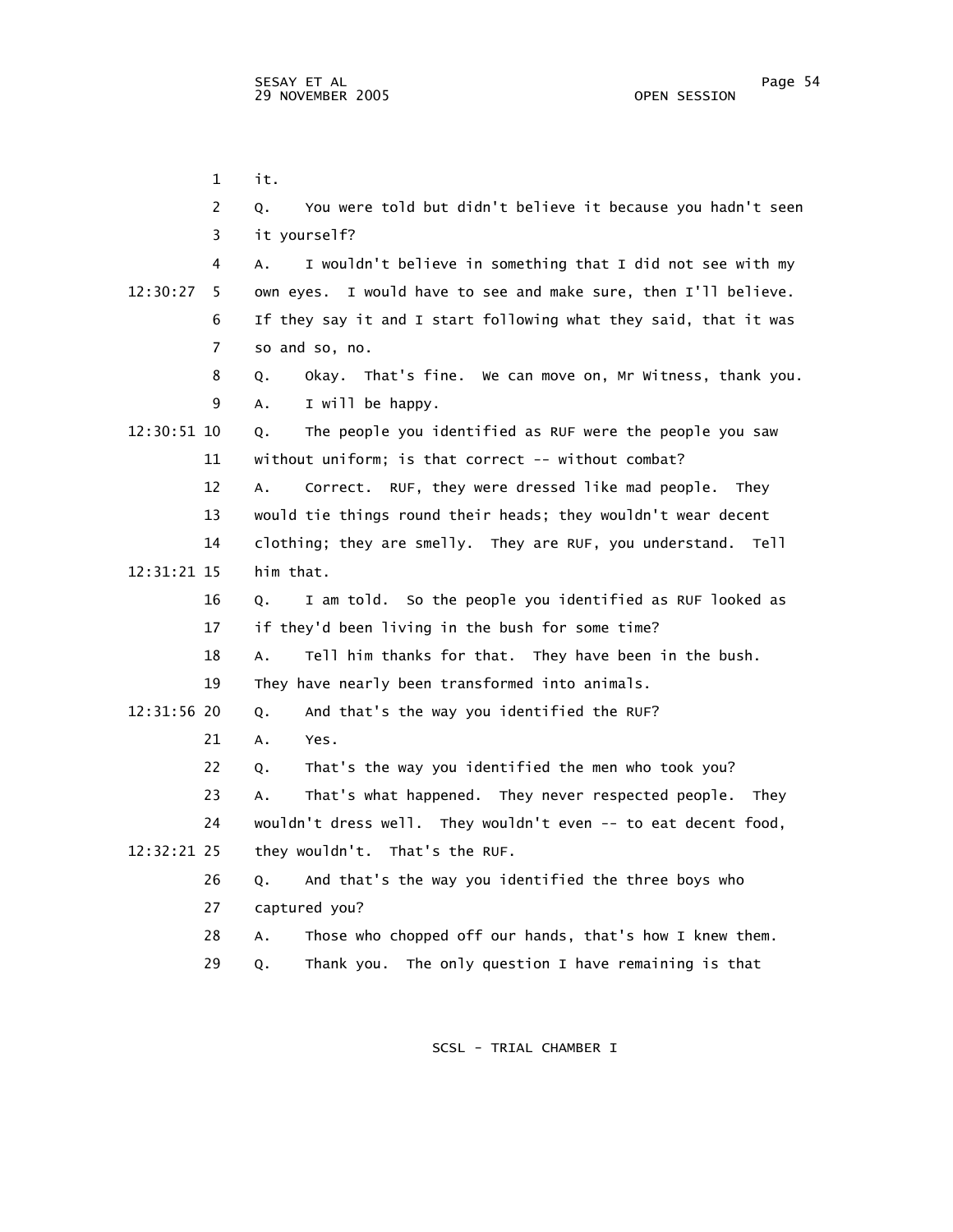1 which deals on with 10077 and the information about who shot this 2 witness's relative. It's about seven lines down, seven and 3 eighth line down. 4 PRESIDING JUDGE: What is the problem with that issue 12:33:43 5 again, Mr Jordash? 6 MR JORDASH: Firstly, that there's a neighbour of this 7 witness mentioned, his name, and the name of the witness's 8 relative. I thought better to put it all in the way it reads so 9 the witness has got the best opportunity to -- 12:34:07 10 PRESIDING JUDGE: So you want to put that statement to the 11 witness and ask him questions about it? 12 MR JORDASH: Simply ask him if he made that, yes; refresh 13 his memory. 14 JUGE THOMPSON: Is any other counsel likely to 12:34:53 15 cross-examine in closed session? Mr Touray? 16 MR TOURAY: I don't think so, Your Honour. 17 JUGE THOMPSON: What about Mr Cammegh? 18 MR CAMMEGH: Unless something unforeseen happens during 19 Mr Touray's cross-examination, I'll have no questions at all. 12:35:19 20 PRESIDING JUDGE: Given your suggestion, Mr Jordash, I 21 think we have no option but indeed to move into closed session. 22 I will ask the Court officer to make sure that we are in a closed 23 session. 24 For the members of the public attending, at this particular 12:35:35 25 moment, this will be a short closed session. We are likely to 26 resume activities after lunch break at 2.30 and will be in a 27 public session. Thank you. 28 JUDGE THOMPSON: Yes, Mr Harrison? 29 MR HARRISON: I tried to get to my feet before the public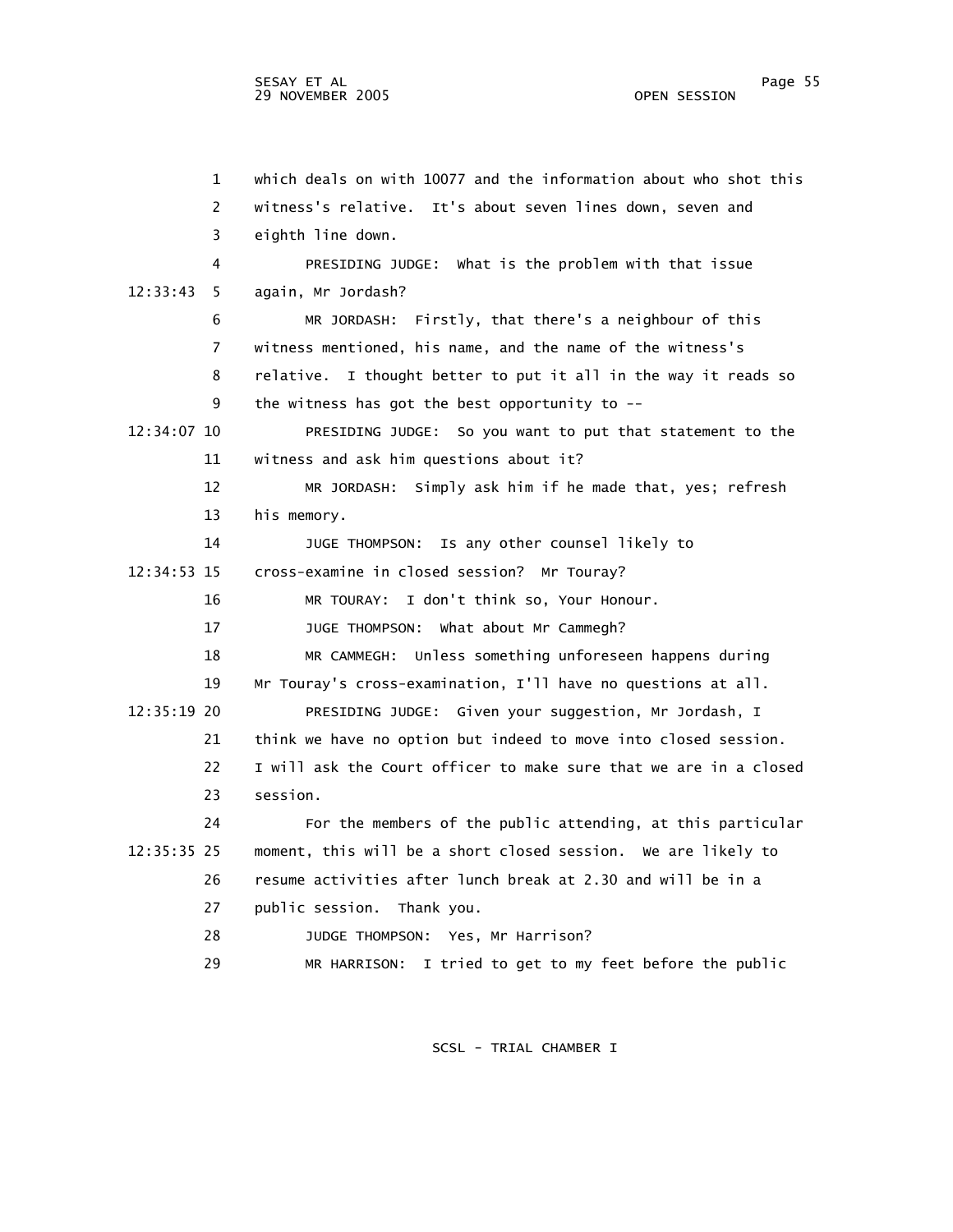1 gallery left, but I should have told the Court that the next 2 witness, there will be an application made for that witness's 3 testimony to be in closed session. 4 PRESIDING JUDGE: Yes, but what I said still applies 12:36:54 5 because we are likely to go come in open session to complete 6 cross-examination. 7 MR HARRISON: I wasn't sure if the Court would like that 8 information. 9 PRESIDING JUDGE: Yes, yes. That is okay. So while we are 12:37:12 10 waiting, Mr Harrison, this next witness is TF1-093? 11 MR HARRISON: Yes, you're correct. 12 PRESIDING JUDGE: Okay. 13 [At this point in the proceedings, a portion of the 14 transcript, pages 57 to 61, was extracted and sealed under 15 separate cover, as the session was heard in camera.] 16 17 18 19 20 21 22 23 24 25 26 27 28 29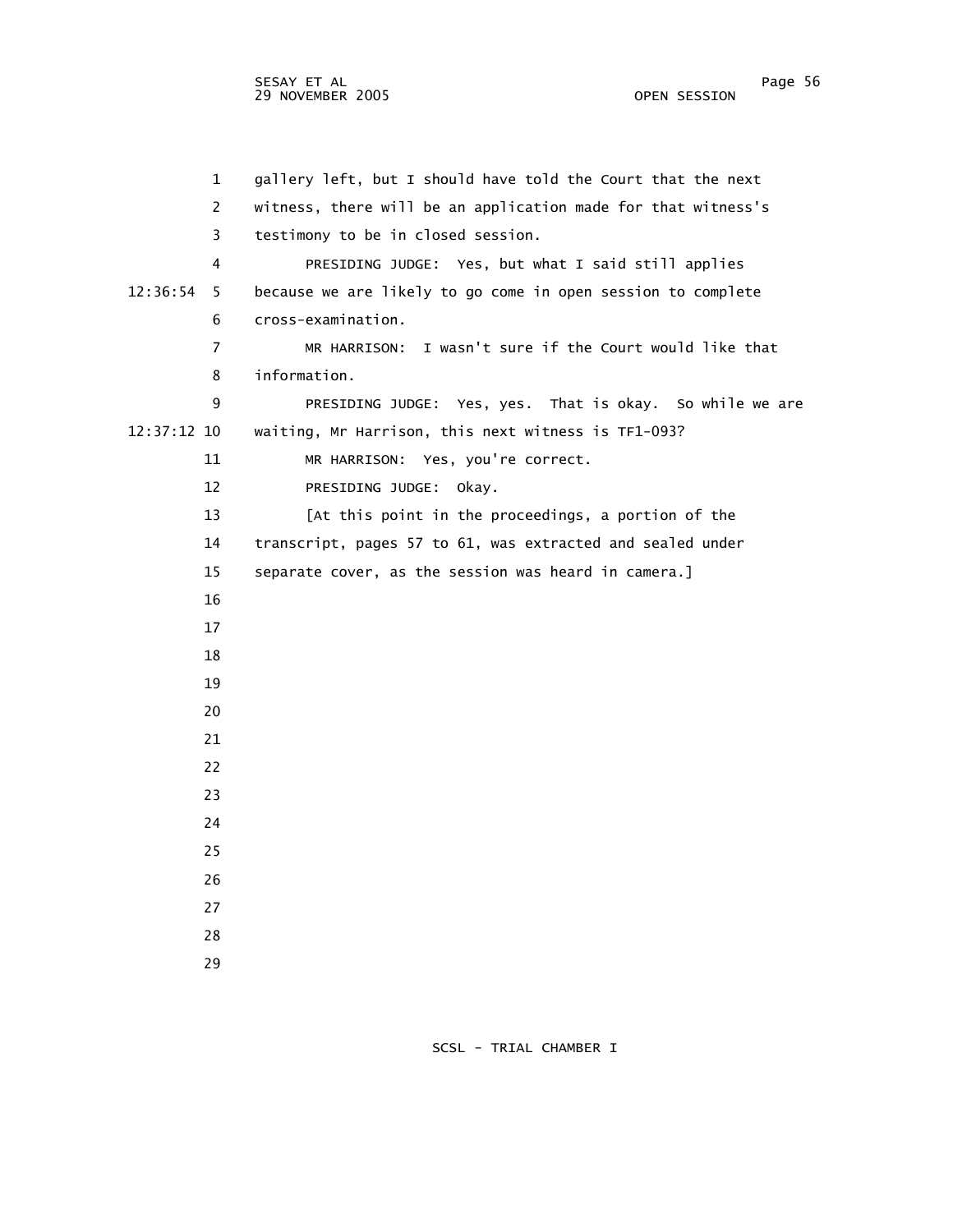| 1              | [Open Session]                                                    |
|----------------|-------------------------------------------------------------------|
| $\overline{2}$ | The Court is now in open session, Your Honour.<br>MR WALKER:      |
| 3              | This is a brief ruling of the Trial<br>JUDGE THOMPSON:            |
| 4              | Chamber for the purposes of the resumption of this open session.  |
| 12:50:56<br>5  | Consistent with the general requirement that criminal             |
| 6              | trials are to be held in public as mandated by Rule 78 of the     |
| 7              | Rules of Procedure and Evidence of the Court, but that            |
| 8              | exceptionally as authorised by Rule 79(A)(ii) of the said Rules,  |
| 9              | and taking into account the need to protect witnesses as provided |
| 12:51:17 10    | for by Rule 75, this Chamber, in response to an application by    |
| 11             | counsel for the first accused for certain portions of the         |
| 12             | cross-examination of Witness TF1-022 to be heard in closed        |
| 13             | session, did grant the said application by way of an exceptional  |
| 14             | procedure.                                                        |
| 12:51:53 15    | Mr Touray, are you prepared to proceed?                           |
| 16             | [Microphone not activated].<br>MR TOURAY:                         |
| 17             | JUDGE THOMPSON: Right, we will begin.                             |
| 18             | MR TOURAY:<br>Thank you, Your Honour.                             |
| 19             | CROSS-EXAMINED BY MR TOURAY:                                      |
| 12:52:05 20    | Now, Mr Witness, how are you?<br>Q.                               |
| 21             | Thank God I have just been operated. Now I have some<br>А.        |
| 22             | pains; I feel them at the back here. But I am feeling a little    |
| 23             | bit better now here. This was operated here.                      |
| 24             | My sympathy. Now, you did say when these people you<br>Q.         |
| 12:52:38 25    | referred to as the RUF were pulling out of Regent, that is, Salad |
| 26             | Ground, they were in three columns?                               |
| 27             | That was the way it happened. That was what I said.<br>A.         |
| 28             | And said the first column consisted of the commanders.<br>Q.      |
| 29             | They were carried in hammocks. They were leading.<br>They<br>А.   |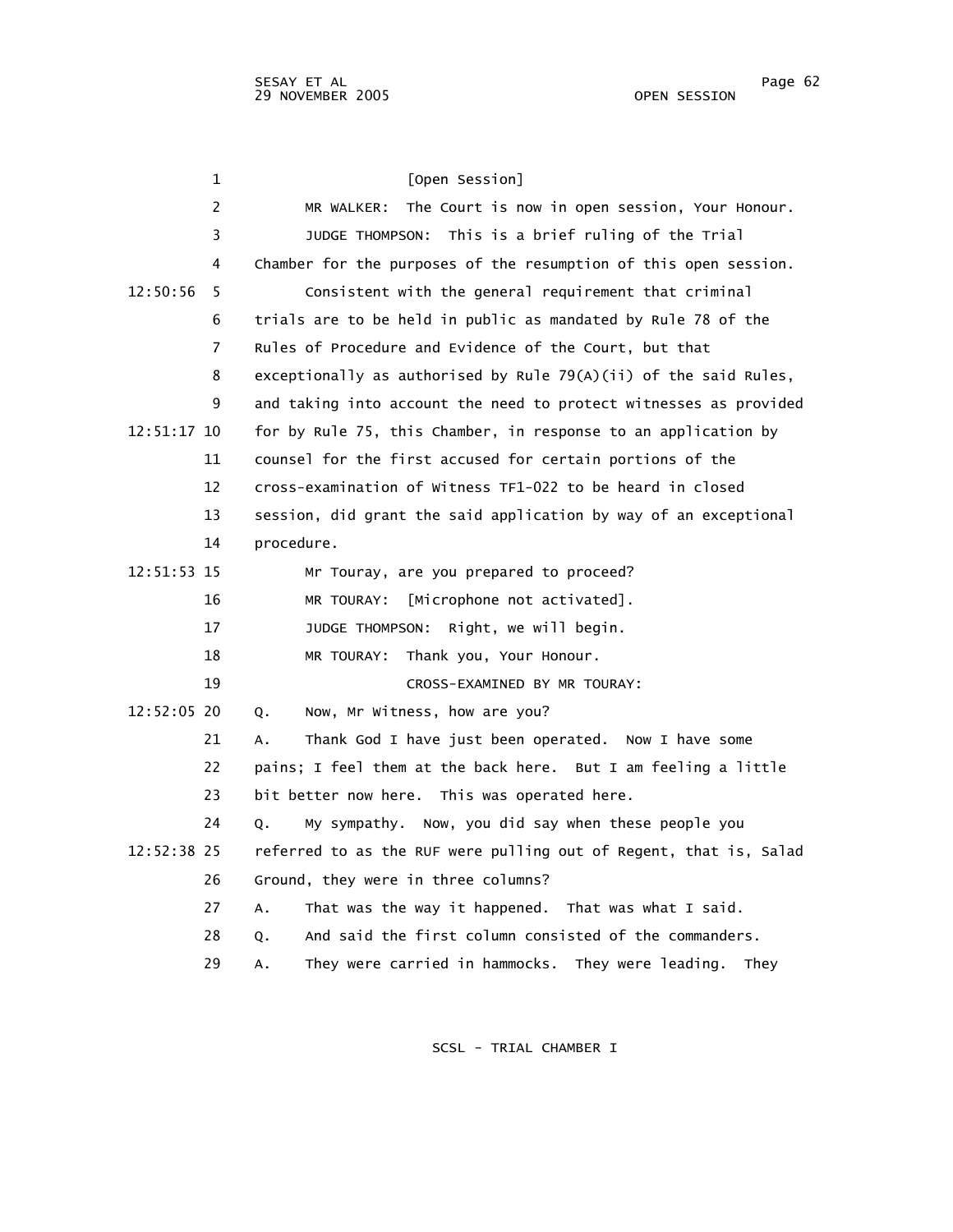1 were ahead. 2 Q. Then you said the other column was those in combats? 3 A. Yes. 4 Q. And you said the other column consisted of women and small 12:53:30 5 children? 6 A. They were in the middle. That was where the children were, 7 the women, so that they could not escape. That was what I said. 8 Q. And then these commanders that were carried in the 9 hammocks; you know they were the big men in charge? 12:54:02 10 A. If they were damaged they would not walk by themselves. 11 They would be carried on hammocks. They would not be left 12 behind. I knew that was the way it happened because I was in 13 hiding. 14 Q. [Microphone not activated] were the big men? 12:54:24 15 A. Yes. The juniors were not carried. 16 Q. And these big commanders do they -- they wore combat? They 17 were in combat? 18 A. Thank you. They wore combats. 19 Q. Now, according to the evidence, the man who came down and 12:55:07 20 shot your brother's -- the wife of your brother came from that 21 group up Salad Ground. 22 PRESIDING JUDGE: I think it is the wife of his -- 23 THE WITNESS: No. No. 24 PRESIDING JUDGE: [Microphone not activated] You said the 12:55:19 25 wife of the brother. It is the other way around. It is the 26 brother of the wife. 27 MR TOURAY: The brother of the wife, yes. 28 THE WITNESS: He escaped. 29 MR TOURAY: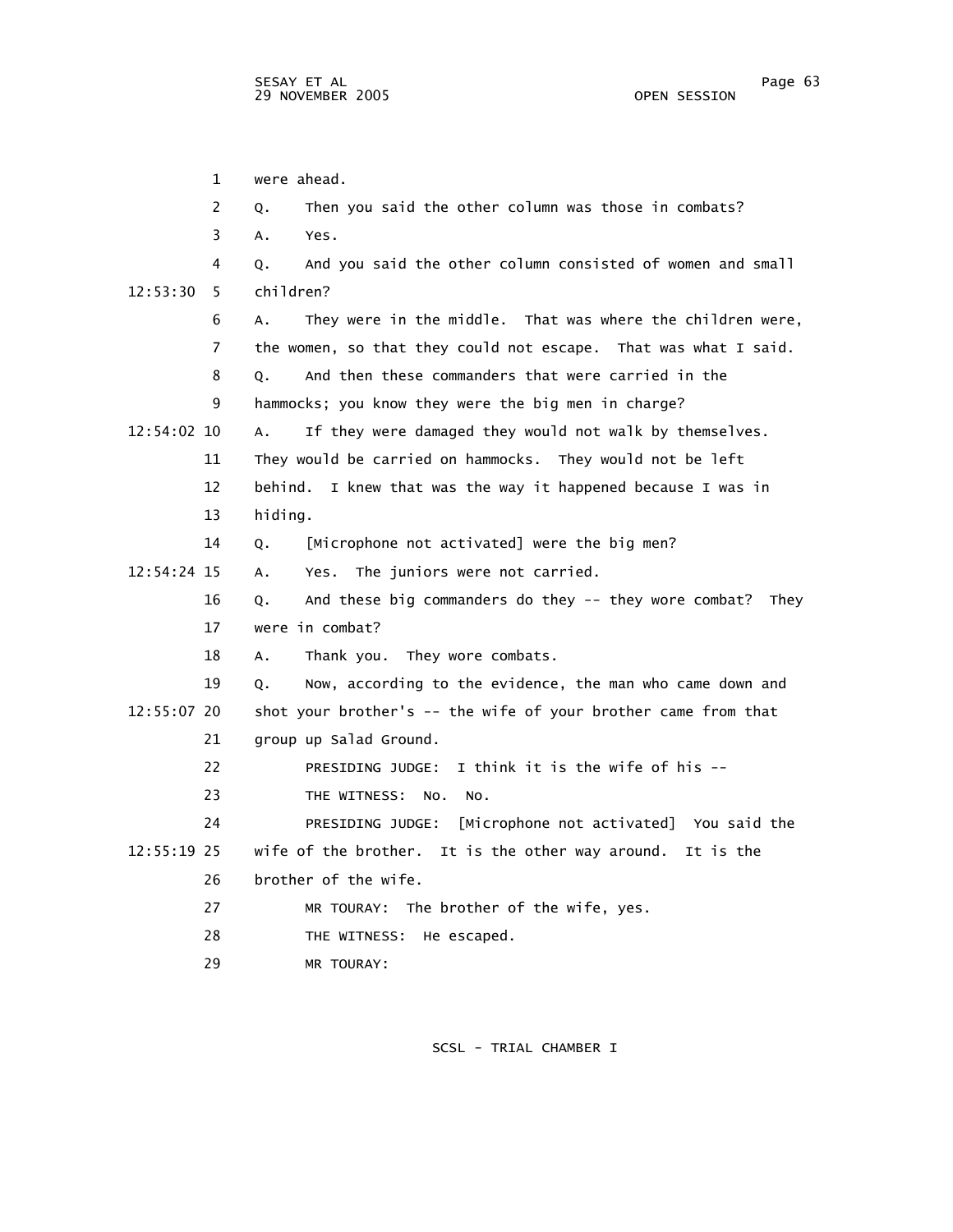sesay et al. International and the session of the session of the session of the session of the session of the s 29 NOVEMBER 2005 OPEN SESSION

|             | $\mathbf{1}$   | [Microphone not activated]<br>Q.                                    |
|-------------|----------------|---------------------------------------------------------------------|
|             | 2              | He escaped. I don't know whether it was from there because<br>А.    |
|             | 3              | he came, the damaged one. I did not know. I cannot tell you         |
|             | 4              | whether he came from that end.                                      |
| 12:55:43    | 5              | [Microphone not activated]<br>Q.                                    |
|             | 6              | Yes, sir.<br>А.                                                     |
|             | $\overline{7}$ | Now, you have never seen those seven rebels you met up<br>Q.        |
|             | 8              | with -- you never seen them before, the seven rebels you said you   |
|             | 9              | met up with in the group? You never seen them before that time?     |
| 12:56:12 10 |                | The way they were -- the way they damaged areas, destroyed<br>A.    |
|             | 11             | areas, where they were known they did not go there. The areas       |
|             | 12             | that they were not known, those were the areas they went to.        |
|             | 13             | Those seven people I have never seen them before.                   |
|             | 14             | [Microphone not activated]<br>Q.                                    |
| 12:56:28 15 |                | Yes, sir. Yes, sir.<br>Α.                                           |
|             | 16             | And the three boys, you said you saw one with the axe, the<br>Q.    |
|             | 17             | other one with the gun, and I think you said one had a cutlass or   |
|             | 18             | so?                                                                 |
|             | 19             | PRESIDING JUDGE:<br>Yes.                                            |
| 12:56:41 20 |                | MR TOURAY:                                                          |
|             | 21             | You have never seen them before as well?<br>Q.                      |
|             | 22             | It was that very January the 22nd on Friday, that was the<br>А.     |
|             | 23             | very day I saw them. Because I was fending for my living, so I      |
|             | 24             | did not concentrate myself on other people's activities, but I      |
| 12:57:06 25 |                | have never seen them before. Yes, sir.                              |
|             | 26             | The two girls you said that were married off to the<br>Q.           |
|             | 27             | commandos you have never seen before. You never knew them           |
|             | 28             | before?                                                             |
|             | 29             | They were just forcing people.<br>If they meet<br>Not at all.<br>А. |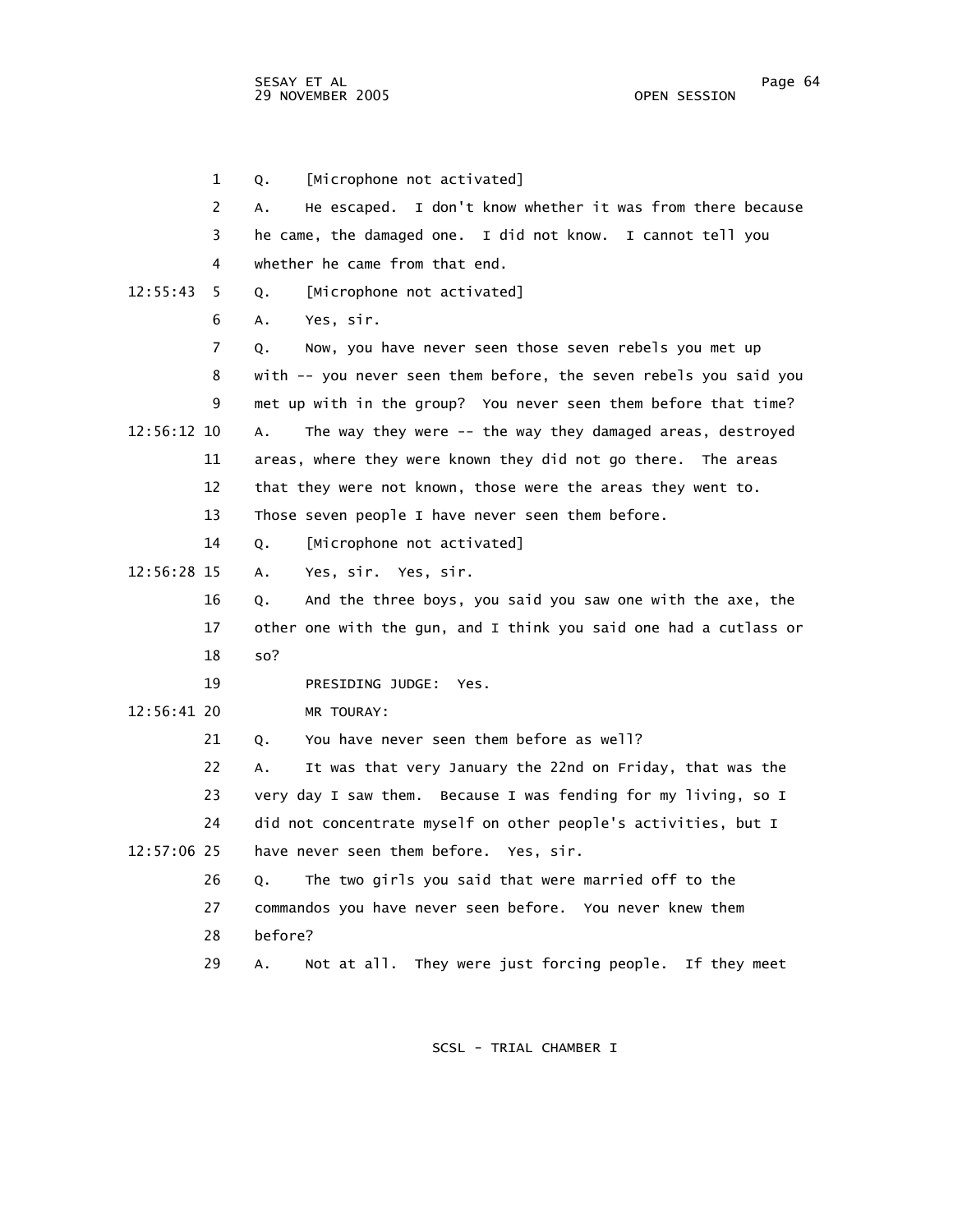| $\mathbf{1}$  | one person they would say, "where are you going? Where are you   |
|---------------|------------------------------------------------------------------|
| 2             | going?" They will capture that person and take that person away. |
| 3             | Would I know that person? No. We only had that problem that      |
| 4             | day.                                                             |
| 12:57:53<br>5 | And you have never lived with rebels before at all?<br>0.        |
| 6             | Not at all. I don't like them. I don't want them.<br>Α.<br>T     |
| 7             | don't even understand them. I have never lived with them before. |
| 8             | PRESIDING JUDGE: [Microphone not activated] conclude the         |
| 9             | cross-examination.                                               |
| 12:57:59 10   | MR TOURAY: Yes, that's correct.                                  |
| 11            | PRESIDING JUDGE: Thank you. Mr Cammegh, I take it that           |
| 12            | you have no questions in cross-examination?                      |
| 13            | MR CAMMEGH: I have no questions in cross-examination, but        |
| 14            | I would like to wish the witness well.                           |
| 12:58:16 15   | PRESIDING JUDGE: Thank you. Mr Wallbridge?                       |
| 16            | MR WALLBRIDGE: No questions, Your Honour.                        |
| 17            | PRESIDING JUDGE: Mr Witness, that concludes your evidence.       |
| 18            | We again thank you for coming to tell your evidence and we wish  |
| 19            | you good luck.                                                   |
| $12:58:49$ 20 | THE WITNESS: Yes. I, myself, would thank you. You have           |
| 21            | made us happy because there is peace now reigning. We are 330    |
| 22            | that were damaged, but we are not together again. If it were not |
| 23            | for this Court they would come and just kill us. But we thank    |
| 24            | May God bless you all in Jesus' name.<br>you.                    |
| 12:59:12 25   | PRESIDING JUDGE:<br>[Microphone not activated] 2.30 p.m.         |
| 26            | [The witness withdrew]                                           |
| 27            | [Luncheon recess taken at 1.00 p.m.]                             |
| 28            | [Upon resuming at 2.47 p.m.]                                     |
| 29            | Mr Harrison.<br>JUDGE THOMPSON:                                  |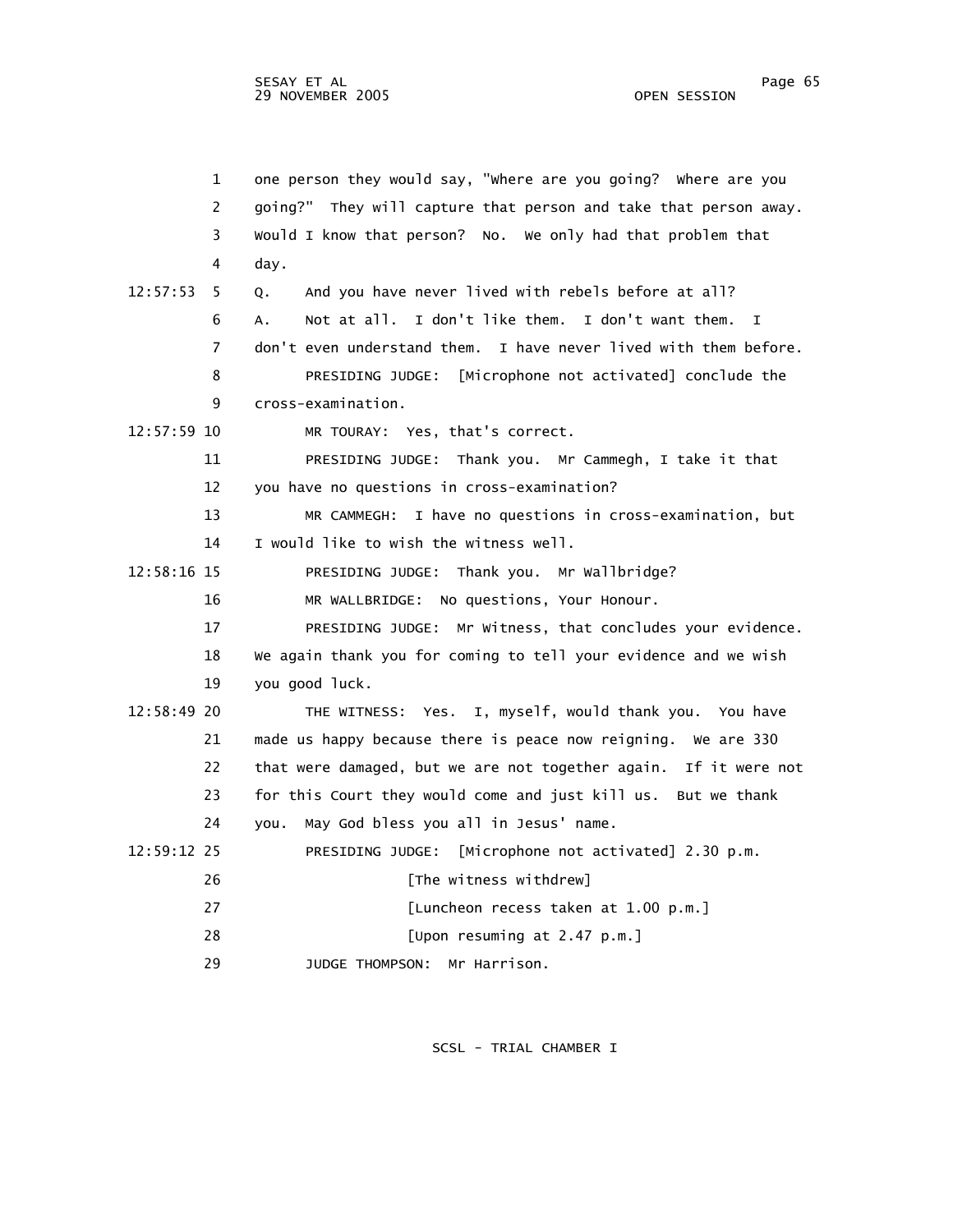| 1              | This is what will be the 54th witness and the<br>MR HARRISON:     |
|----------------|-------------------------------------------------------------------|
| $\overline{2}$ | 53rd Prosecution witness. Before the lunch break I'd indicated    |
| 3              | to the Court that the Prosecution would be making an application  |
| $\overline{4}$ | for closed session for this witness, who has already been granted |
| 14:49:16<br>5  | Category C status, the insider designation. The witness number    |
| 6              | is TF1-093. For the benefit of the Court, the Prosecution's time  |
| $\overline{7}$ | estimate of the direct examination is about 90 minutes.           |
| 8              | PRESIDING JUDGE: You are prepared to make your                    |
| 9              | application?                                                      |
| 14:49:54 10    | Yes. In general, the application is being<br>MR HARRISON:         |
| 11             | made to ensure that the witness' identity is protected because    |
| 12             | there is a particular relationship between this witness and a     |
| 13             | figure that would make it relatively obvious to a number of       |
| 14             | people the identity of the witness.                               |
| 14:50:16 15    | PRESIDING JUDGE: And you said this is witness 54 for 53?          |
| 16             | MR HARRISON: Correct.                                             |
| 17             | PRESIDING JUDGE: We will proceed to hear -- yes, Mr Taku.         |
| 18             | MR TAKU: With your kind permissions, Your Honours, and            |
| 19             | permission from Mr Harrison, I just wanted to seek a direction if |
| 14:50:45 20    | I could tender the alleged inconsistencies in the testimony of    |
| 21             | TF1-045.                                                          |
| 22             | PRESIDING JUDGE: That's the witness yesterday. That's the         |
| 23             | one we talked about yesterday?                                    |
| 24             | MR TAKU: The order was granted yesterday, but the witness         |
| 14:51:03 25    | testified before yesterday.                                       |
| 26             | PRESIDING JUDGE: Yes, but that's the one we discussed the         |
| 27             | tendering of documents that we talked about yesterday?            |
| 28             | MR TAKU: Yes, Your Honour.                                        |
| 29             | PRESIDING JUDGE: The witness testified the day before?            |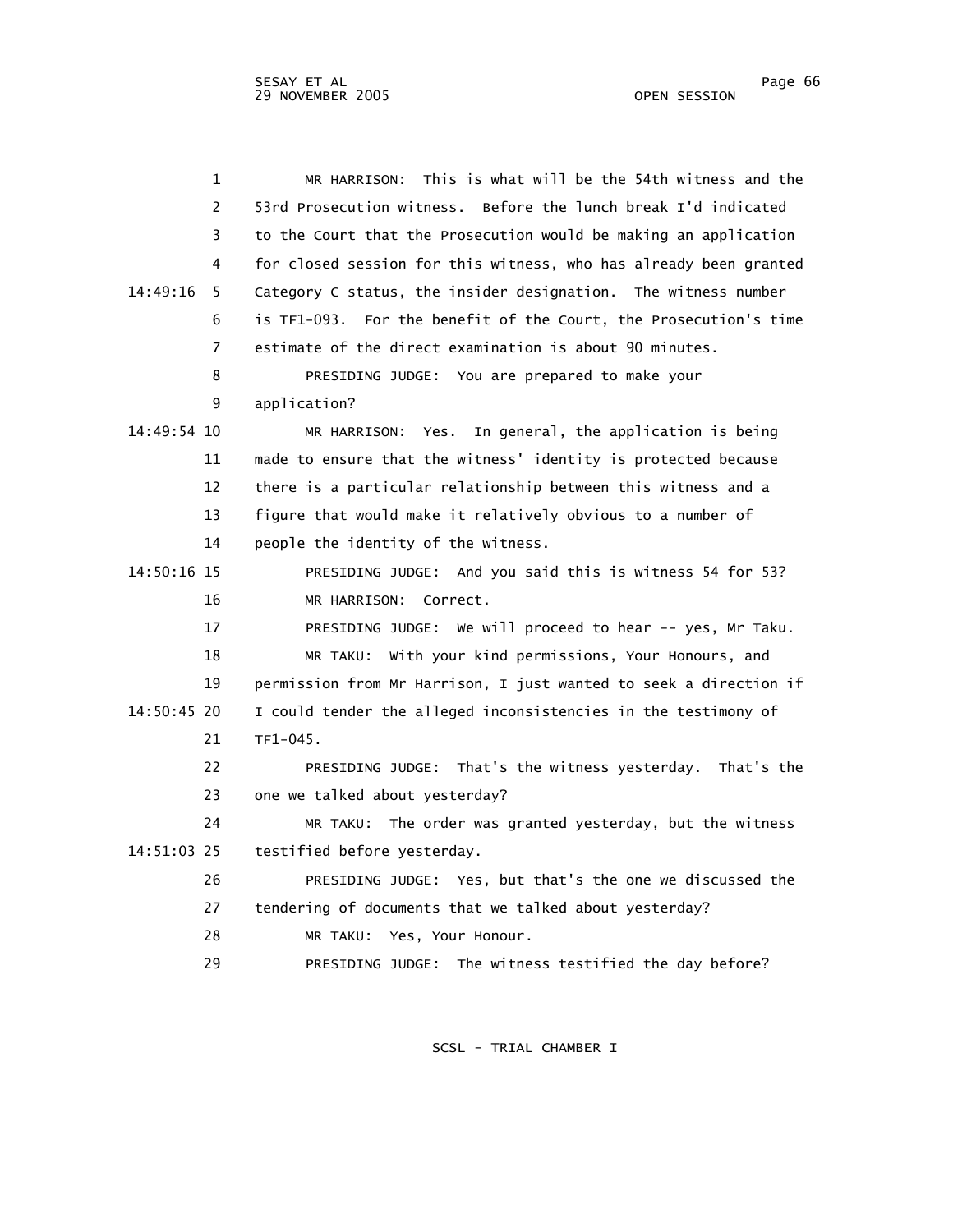1 MR TAKU: Yes, Your Honour. 2 PRESIDING JUDGE: You have given copies or shown that to 3 the Prosecution? 4 MR TAKU: Yes, Your Honour. 14:51:22 5 PRESIDING JUDGE: Mr Harrison? 6 MR HARRISON: My recollection is that Mr Taku and I 7 discussed and I believe certain documents were removed and what 8 is being tendered, there is no issue taken with the right of 9 counsel for the second accused to tender that. But the 14:51:42 10 Prosecution is reminding the Court we would like to review the 11 documents for the second accused as well as those for the first 12 accused with a view of submitting the Prosecution's own 13 underlined portions -- [Overlapping speakers] 14 PRESIDING JUDGE: Which we have done in the previous case. 14:52:00 15 We are not adverse to that, as we said yesterday on this. 16 MR HARRISON: That has not taken place by the Prosecution, 17 but we see no reason to prevent Mr Taku tendering the exhibit 18 now. If that's what the Court wishes. 19 PRESIDING JUDGE: This is in accordance with our previous 14:52:15 20 direction in this respect, so we will. 21 MR TAKU: Yes, Your Honour. 22 PRESIDING JUDGE: If I may, before we do, Mr Taku, 23 Mr Jordash, you had some as well. Have you filed yours on this? 24 MR JORDASH: In relation to TF1-045, there has been a 14:52:31 25 response from the Prosecution. There is one underlining which is 26 still, I think, something which I need to discuss with 27 Mr Harrison. 28 PRESIDING JUDGE: Okay. Why not wait to file all of this 29 together, so it looks like it is more consistent. Otherwise they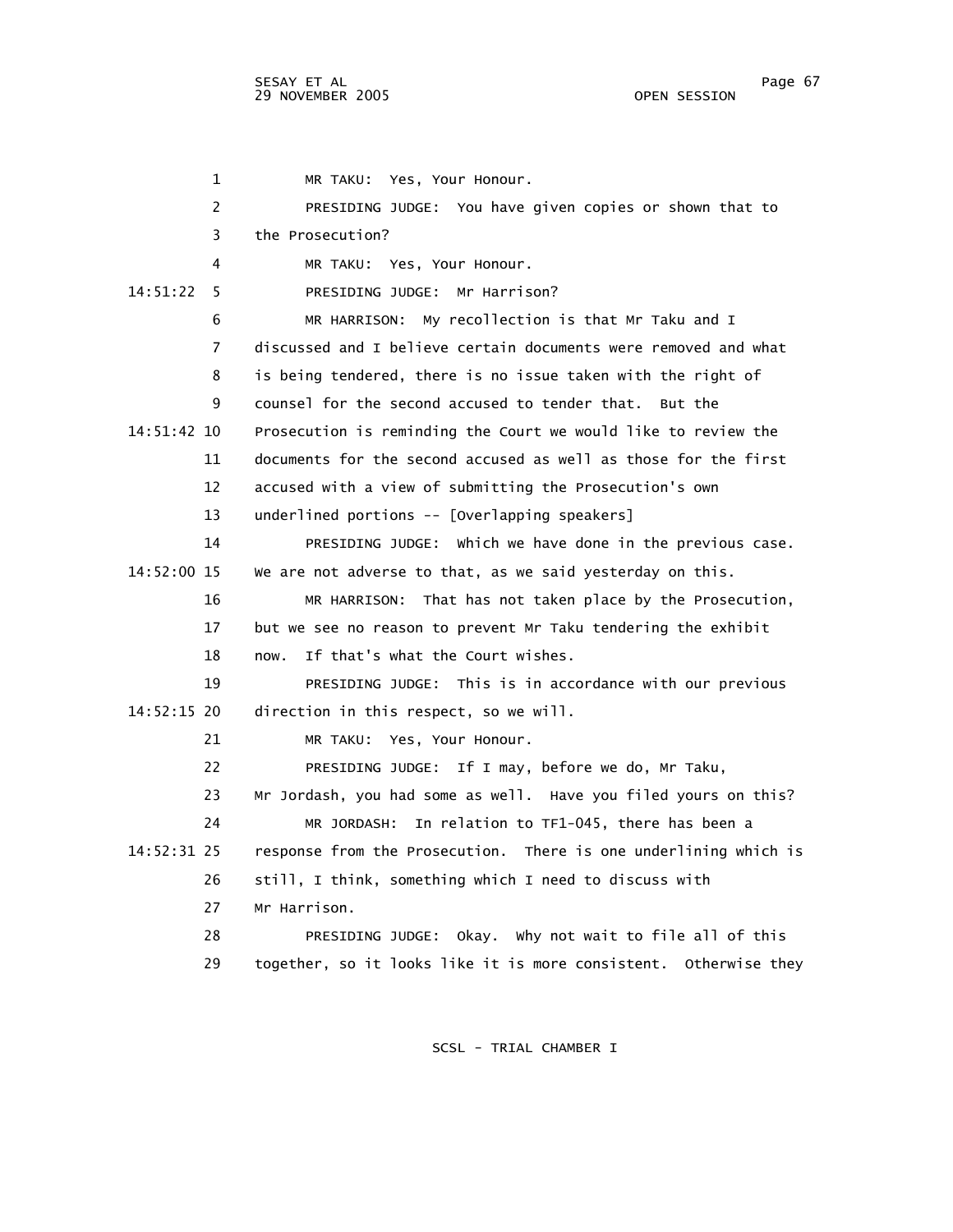| $\mathbf{1}$   | will be spread apart in the records. Unless you feel that it      |
|----------------|-------------------------------------------------------------------|
| $\overline{2}$ | must be tendered right away, Mr Taku, I would prefer that we do   |
| 3              | it together when Mr Jordash proceeds with his and then yours and  |
| 4              | then we'll put it altogether.                                     |
| 14:53:02<br>5. | MR TAKU: Exactly, Your Honour.                                    |
| 6              | I was waiting to do also TF1-104. There has<br>MR JORDASH:        |
| 7              | been agreement, but I was waiting to do it together with TF1-045. |
| 8              | PRESIDING JUDGE: Mr Taku, we're not saying no. We're just         |
| 9              | saying please wait.                                               |
| 14:53:22 10    | MR TAKU: Will do, Your Honour.                                    |
| 11             | PRESIDING JUDGE: Thank you.                                       |
| 12             | MR TAKU: Thank you.                                               |
| 13             | PRESIDING JUDGE: So we're now back where we were.<br>Madam        |
| 14             | Court Officer, can we now move to a closed session to hear the    |
| 14:53:32 15    | application, please.                                              |
| 16             | [At this point in the proceedings, a portion of the               |
| 17             | transcript, pages 69 to 114, was extracted and sealed under       |
| 18             | separate cover, as the session was heard in camera.]              |
| 19             |                                                                   |
| 20             |                                                                   |
| 21             |                                                                   |
| 22             |                                                                   |
| 23             |                                                                   |
| 24             |                                                                   |
| 25             |                                                                   |
| 26             |                                                                   |
| 27             |                                                                   |
| 28             |                                                                   |
| 29             |                                                                   |